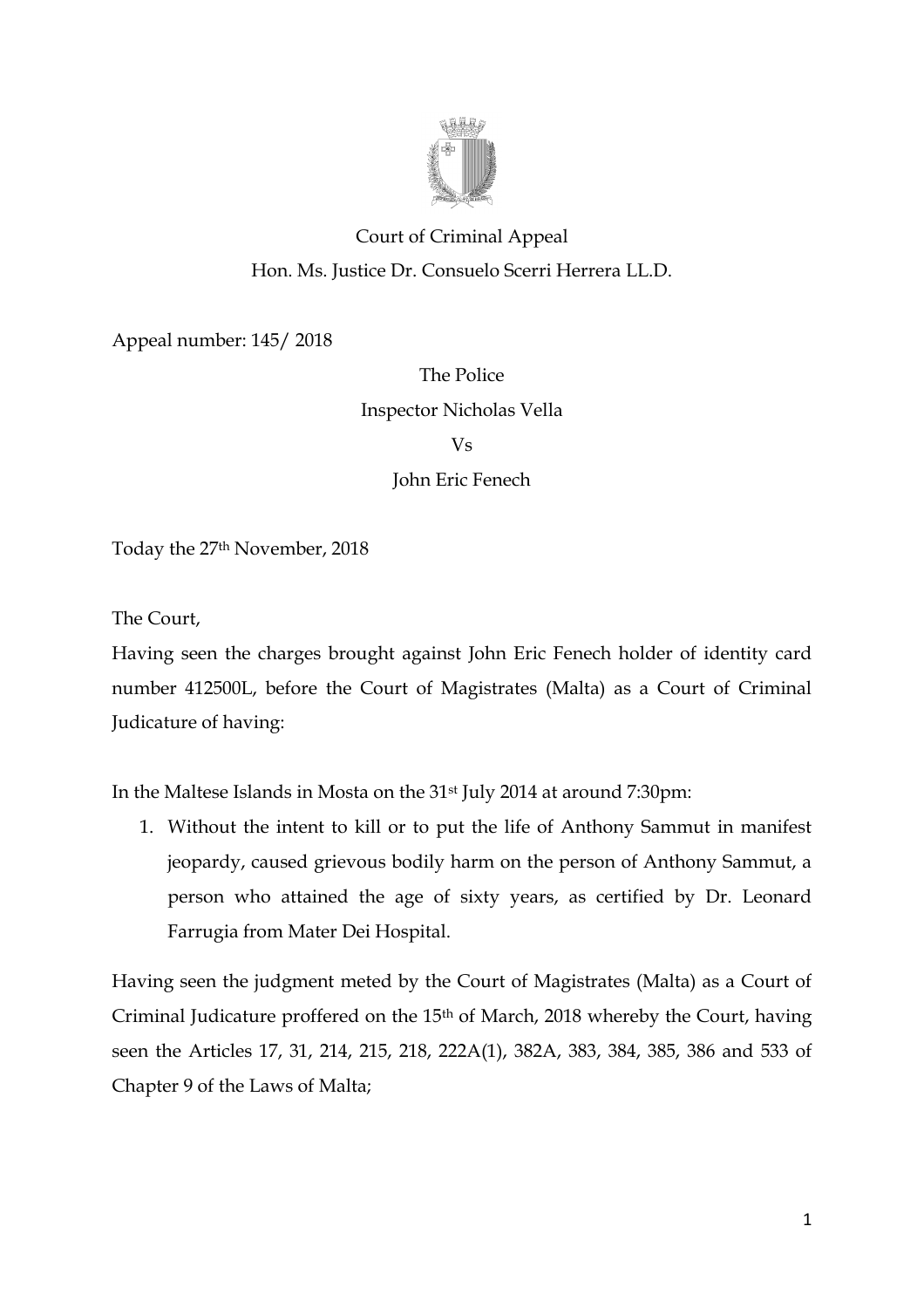This Court found the accused guilty as charged and condemned him to one year imprisonment suspended for two years in terms of Article 28A of Chapter 9 of the Laws of Malta.

The Court explained in clear words the terms of the judgment to the accused.

Having seen the appeal application presented by John Eric Fenech in the registry of this Court on the 27th of March 2018 whereby this Court was requested to cancel, revoke and reverse the judgement delivered on the 15<sup>th</sup> March 2018 by the Court of Magistrates (Malta) as a Court of Criminal Judicature in the names The Police vs. John Eric Fenech by virtue of which the appellant was found guilty as charged and was condemned to one year imprisonment suspended to two years in terms of Article 28A of Cap. 9 of the Laws of Malta, and to consequently acquit the appellant John Eric Fenech of all charges, guilt and punishment.

Having seen the acts of the proceedings;

Having seen the updated conduct sheet of the appellant, presented by the prosecution as requested by this Court.

Having seen the grounds for appeal of John Eric Fenech:

#### 1. **FIRST GRIEVANCE**

1.1. That preliminarily it must be pointed out that in terms of Article 382 of the Criminal Code (Chapter 9 of the Laws of Malta), a judgement delivered by a Court of Magistrates as a Court of Criminal Judicature against the accused, shall state the facts of which the accused has been found guilty, shall award punishment and shall quote the article of this Code or of any other law creating the offence. While this same article does not state that the Court of Magistrates as a Court of Criminal Judicature should motivate, give reasons and on what evidence submitted it is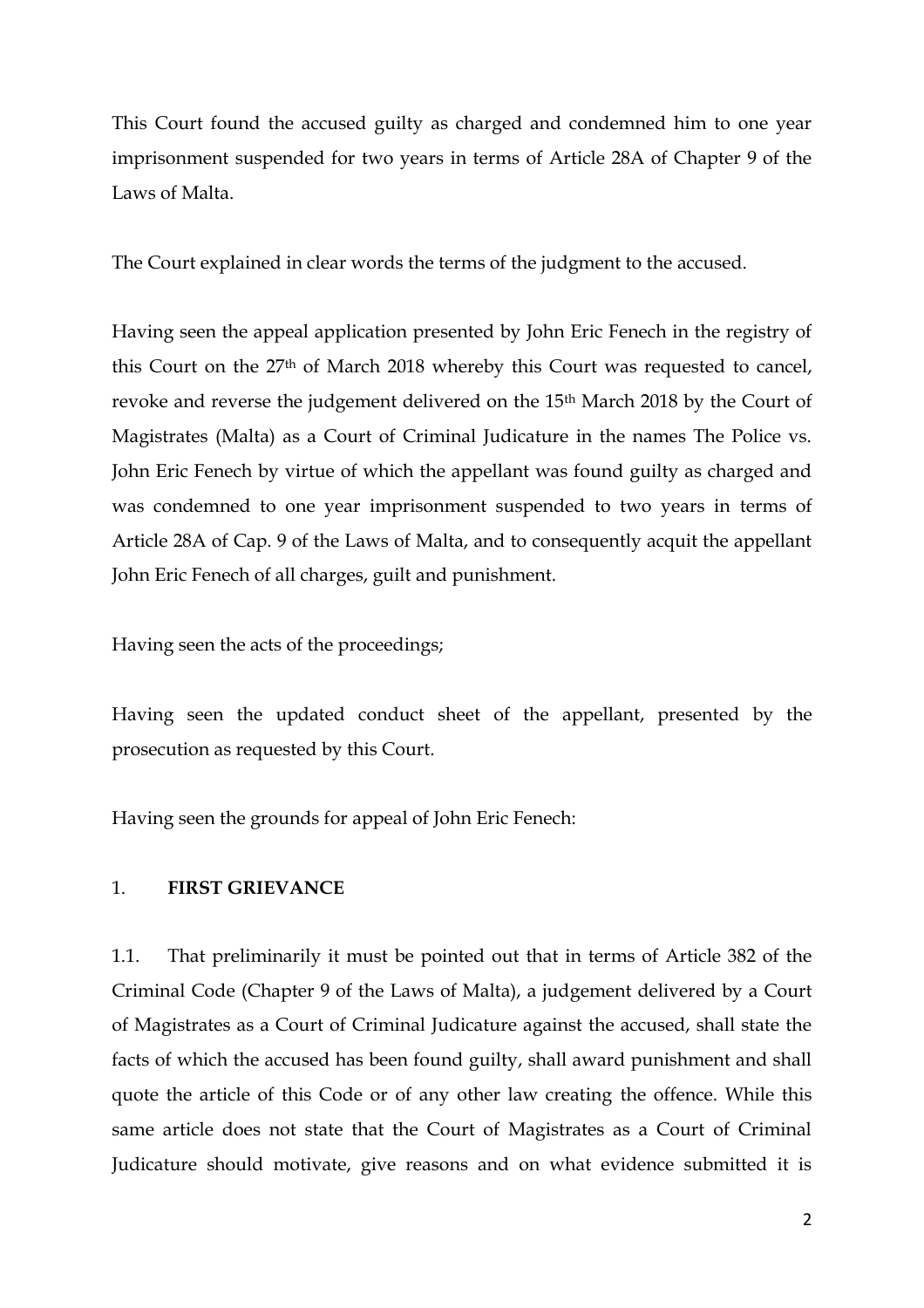basing its reasons for which it is finding against or for the accused, it is normal practice that the First Honourable Court in its judgement refers to the evidence submitted before it, and examines the same evidence in order to justify the reasoning that it consequently applies when delivering judgement against or for the accused.

1.2. That in this present case, the Court while referring generally to evidence regarding the collision between the motorcycle and the van driven by the accused and the victim respectively, and whilst correctly concluding that the same collision was caused by the victim's "*ill timed, if not reckless manoeuvre*", failed to refer to all the other evidence submitted before it in connection with the actual charge that the accused was being judged for and relative to the grievous injuries sustained by the victim Anthony Sammut and to indicate what of all the copious evidence brought before it, first as a Court of Criminal Inquiry, then subsequently as a Court of Criminal Judicature, justified its decision in stating that it was the accused who caused the grievous injuries in question to the victim and in consequently dismissing the argument put forward by the defence that the accused never hit Anthony Sammut;

1.3. That as this Honourable Court can itself attest, the only reference that the First Honourable Court makes in its somewhat concise judgement is that "*The Court however fails to understand how those injuries came about on that day out of thin air. They were obviously caused by severe blows to Sammut's groin and the Court has no other option but to dismiss the defence put forward by the accused.*" Such assertion is far from the truth, as the evidence produced before it clearly shows that the Court should have accepted the defence raised by the accused and not dismiss it as it did in its judgement of the 15<sup>th</sup> March 2018;

#### 2. **SECOND GRIEVANCE**

2.1. That the appellant contends that the First Honourable Court, in delivering judgement against the appellant, completely disregarded the evidence produced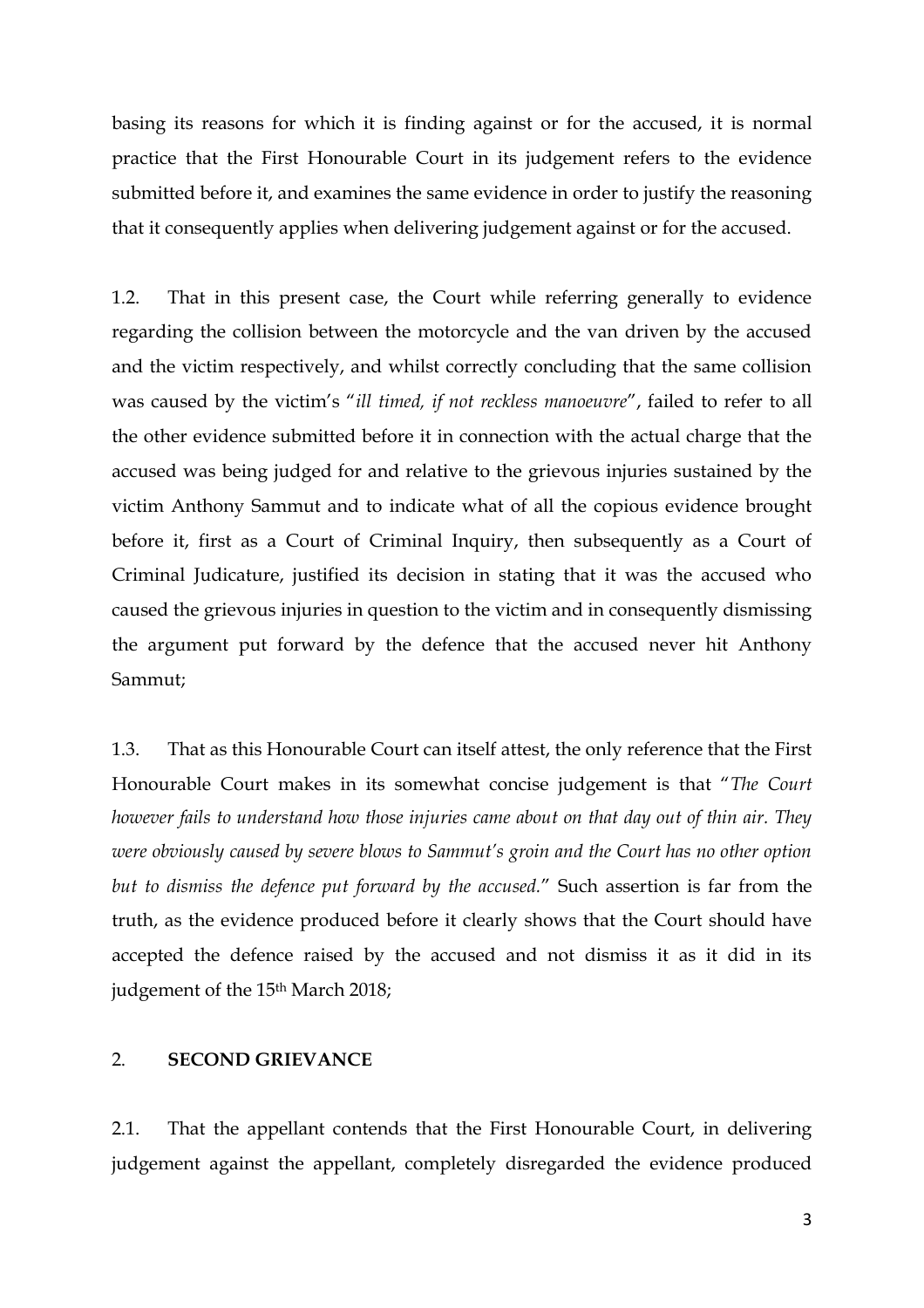before it which clearly points to the fact that there are serious doubts regarding the commission of the crime by the accused John Eric Fenech. In criminal proceedings, the evidence produced before the Court delivering judgement must be such that the Court must be convinced of the accused's guilt **beyond any reasonable doubt**, and it is the prosecution that must prove the guilt of the accused beyond such reasonable doubt and not the accused that must prove his innocence. In the case at hand, it is clear from the evidence produced before the First Honourable Court that this level of proof beyond reasonable doubt was never attained, and hence the First Court could never find the appellant guilty of the charges brought against him. Yet, this notwithstanding, the Court ignored all that evidence produced before it that clearly militates in favour of the accused John Eric Fenech and that should have left no doubt in the First Court's mind that John Eric Fenech did not commit the crime with which he is being charged.

2.2. That as is going to be made clear in the following paragraphs, there was substantial evidence produced before the First Honourable Court to which the First Honourable Court does not even refer in its judgement, which clearly attacks the credibility of the version of events given by the victim Anthony Sammut as to how he sustained his injuries and what or who caused them, apart from the fact that there are serious doubts as to the credibility of the same victim in the various versions and conflicting details that he gave both at the time of the incident, and further during the course of the proceedings against the accused.

2.3. That preliminarily it is being pointed out that in the acts of the proceedings before the First Honourable Court, the following testimonies were heard – the victim Anthony Sammut, the accused John Eric Fenech, the neighbour and photographer Stefan Aquilina, Doctors from Mater Dei Hospital - Dr. Moses Camilleri, Dr. Leonard Farrugia and Profs. Karl German who examined the appellant and the parte civile after the accident, Dr. Mario Scerri the medical expert appointed by the First Court on the 29th January 2015 to examine the injuries sustained by the parte civile, Police Officers who attended to the accident in question PC 1289 Andre Cassar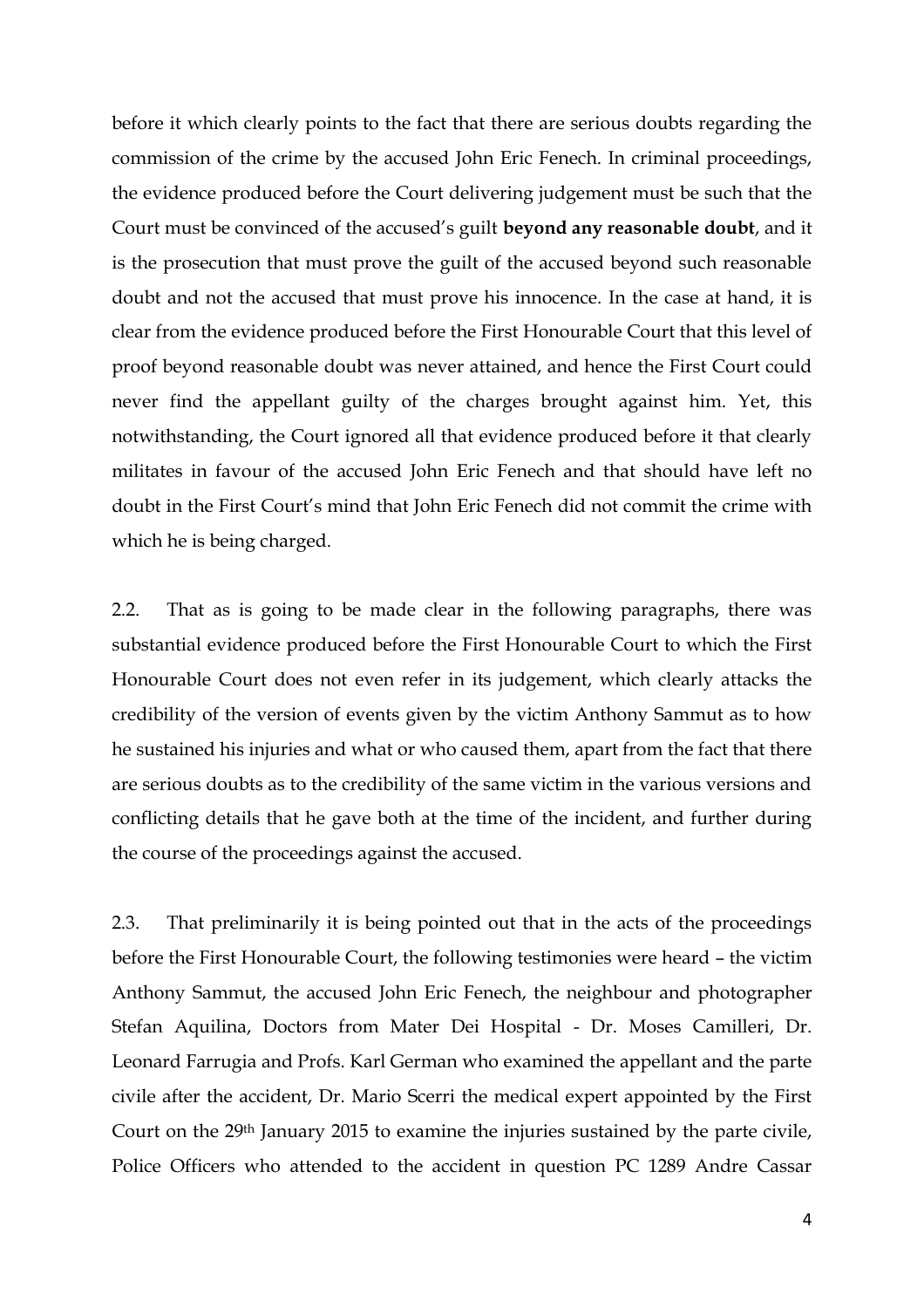Bonaci, PC 616 Spiteri (the testimony of Police Officer PS 455 Emmanuel Sammut was expunged from the acts of the proceedings in a hearing held before the Court of Magistrates as a Court of Criminal Judicature on the 11<sup>th</sup> May 2017 after the same police officer did not submit himself to cross-examination), none of who assisted to the actual collision and alleged assault, Prosecuting Officer Inspector Nicholas Vella, and Stephen Cachia from Transport Malta who gave evidence about the ownership of the vehicles involved in the collision. Additionally documentary evidence consisting principally of photographs submitted by the accused as well as the parte civile, the police full accident report entered into by the Police on the 31st July 2014 at the time of the accident were also produced as evidence;

# **A. Photo of Lesions Allegedly Suffered by Anthony Sammut further to the incidents of the 31st July 2014**

2.4.1. That in the humble opinion of the appellant, the clearest piece of evidence which militates in favour of the accused and his acquittal from the crime with which he is being charged, but which the First Honourable Court clearly did not even take into consideration is the photo (Dok. AS1 at fol. 26 of the proceedings) of the injuries allegedly sustained by the victim in the incident of the 31st July 2014 and presented as evidence at fol. 26 before the First Honourable Court and the testimonies relating to the same photo submitted before the same Court;

2.4.2. That in his examination-in-chief of the 29th January 2015, Anthony Sammut presented the said photograph (Dok. AS1) which depicts the injuries sustained by Anthony Sammut to his groin area. Thereafter on the 2nd July 2015, a certain Stefan Aquilina who identified himself as Anthony Sammut's neighbour gave evidence before the First Court in which he confirmed this photo and also testified that this photo presented by Mr. Sammut and found at fol. 26 of the proceedings was taken by him on the specific request of Anthony Sammut (fol. 108). Stefan Aquilina is very clear in his evidence when he states without any hesitation that he took the photo on the 5th August 2014 specifically at 09.06 hrs on the same day (fol. 107). This means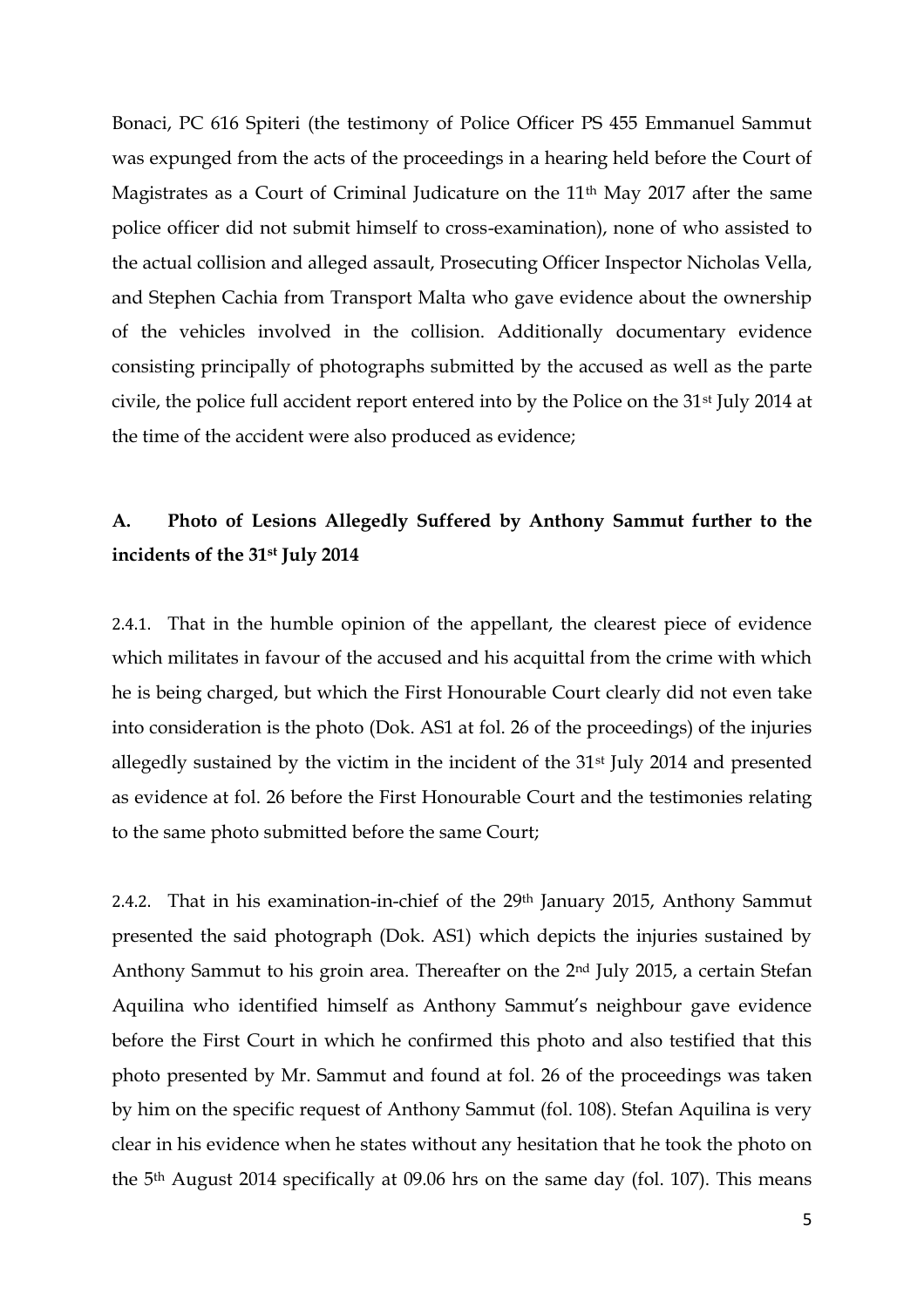that the photo in question attesting to the injuries of Anthony Sammut was taken **FIVE (5) DAYS AFTER the accident and alleged assault of the 31st July 2014.**

2.4.3. That the photo exhibited by the victim and confirmed as having been taken by Mr. Aquilina was also presented by Anthony Sammut to the medico-legal expert appointed by the court, Dr. Mario Scerri, and the same Dr. Scerri in his report presented in court actually includes this same photo given to him by Anthony Sammut (fol. 38 of the proceedings). Erroneously, Dr. Mario Scerri in his report submits that the photo was taken five days after Anthony Sammut was discharged, when it is clear from the direct testimony of the photographer Stefan Aquilina, as already stated above, that the photo was taken on the 5th August 2014, that is five days after the incidents of the 31st July 2014 and two days after his discharge from hospital;

2.4.4. That Dr. Mario Scerri in his examination-in-chief of the 26<sup>th</sup> February 2015 when presenting the said medico-legal report drawn up by him testifies with reference to this photo which he states to have included in his report that "*It still shows massive bruising, turning grey conceding with the date of friction which was about ten days before*" (fol. 29) – hence he is indicating this injury as being approximately a ten-day old injury.

2.4.5. That in his cross-examination of the 2nd June 2016, Dr. Mario Scerri clearly insists that the conclusions resulting from the report he submitted before the First Honourable Court are based on the photo of the lesions allegedly suffered by the victim as he was not involved initially when the victim was admitted in the hospital on the 1st August 2014 with the injuries sustained – in this regard, the appellant refers this Honourable Court to the following extracts from the testimony in crossexamination tendered by Dr. Mario Scerri on the 2nd June 2016:

"*Dr. Sarah Sultana: All I want to know is on what fact in the sense was it just what Anthony Sammut told you (the photo) or were there other things that you actually looked at in order to arrive to your observations and conclusions please?"*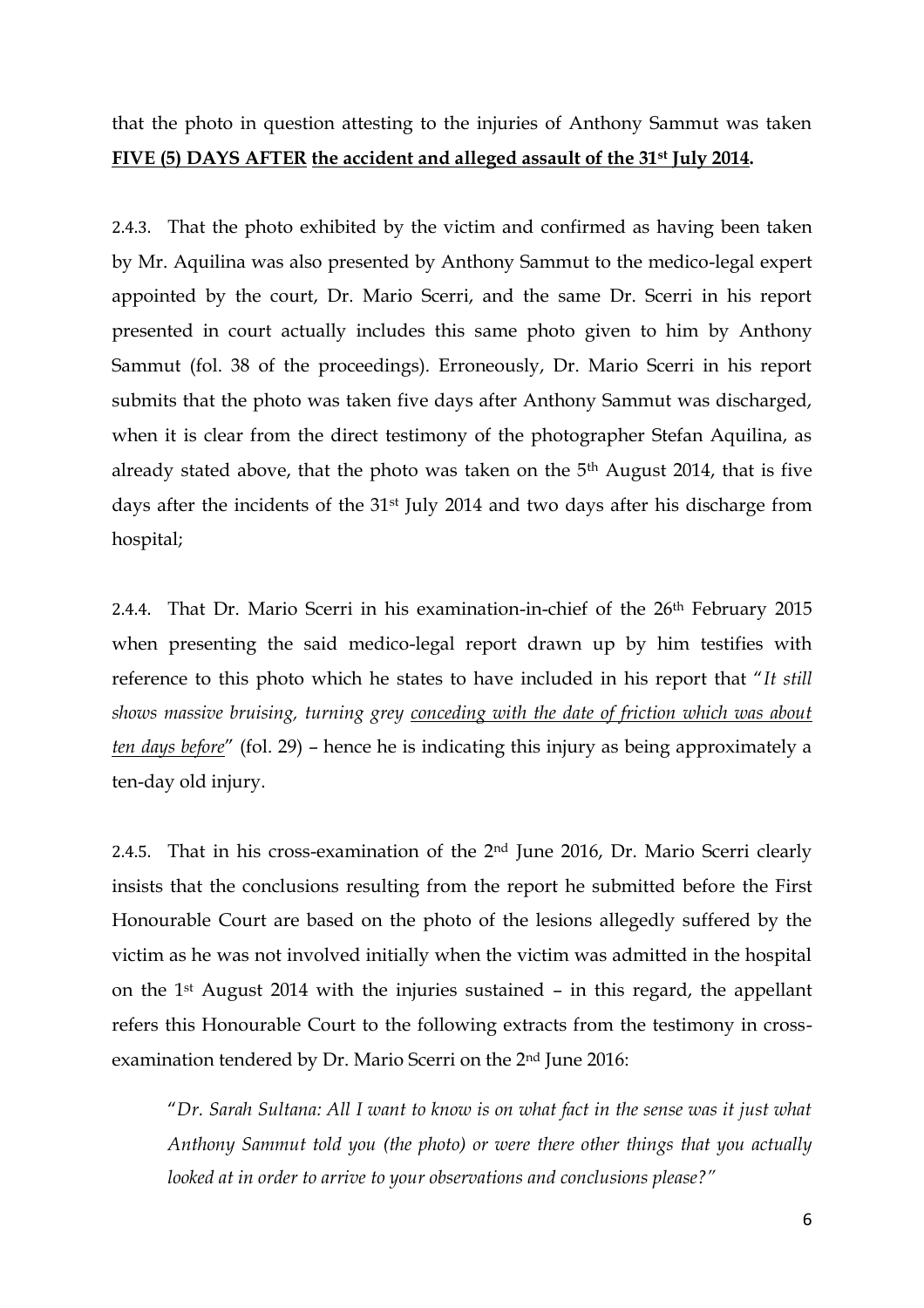*Witness: I examined the photos….*" (Fol 2 paragraphs 1 and 2 of his testimony of the 02.06.2016);

and

"*Witness:…What I am telling you is that I am judging my conclusions on this photo. This also indicates clearly.*

*Dr. Sarah Sultana: On the Photo!*

*Witness: Yes, but I can't see I mean I have to direct myself and <u>I directed myself</u> according to this photo.*" (fol. 6 paras. 3-5 of his testimony of the 02.06.2016) and

"Witness: *The genital areas are affected…. If this photo was a true representation of what actually happened jgifieri if this photo is not a fake photo I am judging on this photo because remember I did not examine the patient at that time but from this photo yes definitely I do not agree with what the doctor said that the legions on the…*" (fol. 11 para. 3 of his testimony of the 02.06.2016)

2.4.6 That additionally, in his cross-examination, expert Dr. Mario Scerri confirms what he had stated in his examination-in-chief, that is that the photo on which he insists several times that he based his conclusions, was symptomatic of an injury that was caused around ten days before the same photo taken - "*Yes it was about around ten days because greenish bruises after about six days they become green and then to subside completely I would have expected it to have lasted a lot, a long time.*" (fol. 9 para. 3 of the same testimony) and further "*I would say that this had been about eight days to ten days, I agree to that* " (fol. 10 para. 5 of the same testimony);

2.4.7. That therefore it is clear from the evidence produced that the injuries sustained by the victim on the basis of the photo presented by the same victim and which was also the basis of the conclusions made by the medico-legal expert, were around 8 to 10 days old. The photo however was taken 5 days after the accident of the 31st July 2014 as submitted above, and therefore if the injuries were 8-10 days old as stated and confirmed by the medico-legal expert, this effectively means that the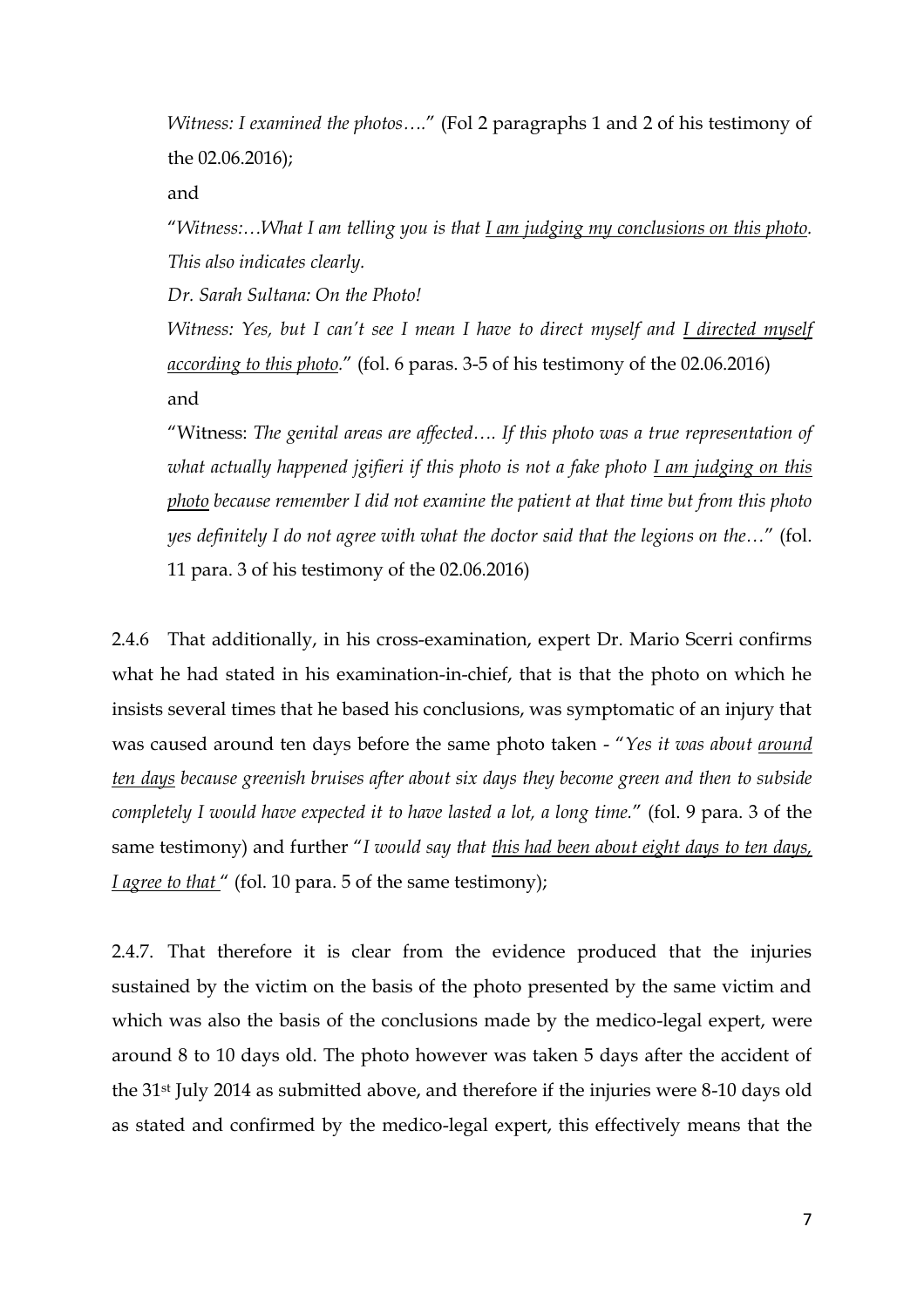injuries were sustained around the 26-28 July 2014, that is clearly **BEFORE** the incident of the 31st July 2014.

2.4.8. That this evidence by itself should have left absolutely no doubt in the First Court that the accused could **NOT** be found guilty of having caused grievous injuries to the groin area of the victim when the injuries clearly Pre-dated the incident of the 31st July 2014. This evidence was also brought to the attention of the Court in the final oral submissions to the case, however the First Court disregarded this evidence tendered before it completely, and this to the serious prejudice of the accused. Instead the First Court proceeded to remark that "*it fails to understand how those injuries came about on that day out of thin air*", which is completely wrong when considering the fact that it is clear that those injuries came about before the day of the incident, and this remark in itself is a clear attestation of the fact that the First Honourable Court completely disregarded the evidence submitted before it in arriving to its conclusions. Faced with these doubts, the Court should have been left with no other option but to acquit the appellant;

### **B. Various Inconsistencies in the Testimony of Anthony Sammut**

2.5.1. That the victim Anthony Sammut testified in the proceedings before the First Honourable Court on the 29<sup>th</sup> January 2015 (at fols 20-25 of the proceedings) that following the collision between the motorcycle driven by the appellant and the van driven by the victim, the appellant John Eric Fenech kicked him 4-5 times in the genitals (fol.23). In this regard, the appellant refers this Honourable Court to the Police Report entered that same day of the accident of the 31<sup>st</sup> July 2014 where the alleged victim, a tempo vergine, gave his statement of facts to the police from the Mosta Police Station that "*Hekk kif qam mill-art u konna t-tnejn bil-wieqfa fit-triq qabad itini bla hniena. Bid-daqqiet jiena waqajt ma' l-art u rega' qabad jaghtini bis-sieq filparti genitali tieghi***"** (fol 13). No police officer that gave evidence before the First Honourable Court attested that Anthony Sammut was at any time on the floor when they arrived on the scene of the crime.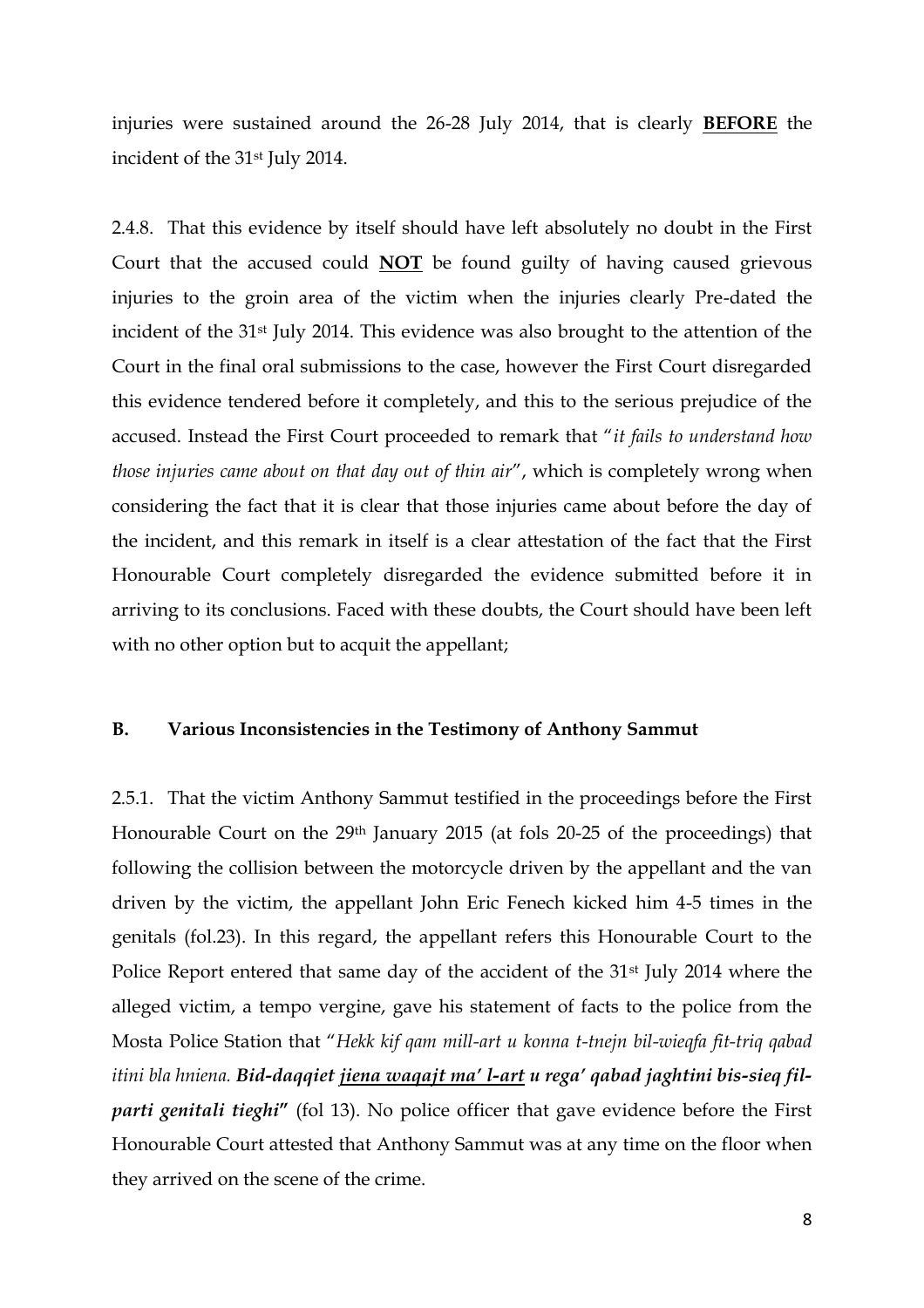2.5.2. That photos presented by the appellant at fol. 142 of the proceedings, which photos as stated by the same appellant were taken by him with his mobile phone on site soon after the accident happened, clearly show Anthony Sammut on his feet, walking around, talking with the police on the ground and also next to the police vehicle speaking with the police officers in the patrol vehicle depicted in the same photos. In fact Anthony Sammut in cross-examination of the 21st April 2016 recognized the photos and claimed that what is depicted in those photos happened a few minutes after the accident when the Rapid Intervention Unit arrived on the scene. Furthermore, John Eric Fenech in his testimony of the 8<sup>th</sup> June 2017, clearly states that "*Anthony Sammut was walking around the scene of the accident and when these patrol cars stopped to ask what was going on he went over and chatted with them and this is obviously after the accident because they could see Mr. Sammut's van in the middle of the road and my motorcycle on the side close across the curb.*" (fol. 6 of his testimony of the 08.06.2017)

2.5.3. That however when Anthony Sammut was faced with these photos and questioned as to his initial driver's statement that he had fallen to the floor with the blows that he had received from the appellant, not only does he retract his driver's statement given precisely at the time of the accident, but claims that he never even told the police that he had fallen to the floor - "*I never said that I fell down. Never.*"; " *I didn't tell the police I fell*" (fol. 5 of his testimony in cross-examination of the 21st April 2016), implying that the police invented his driver's statement when they took it down on the scene of the accident, and yet there is no evidence to suggest that the police officers invented parts of the statement given by the accused. This conflict in the version of events as they happened clearly point to the lack of credibility of the same victim. A contrariu sensu, if on the other hand, the victim is to be believed when he insists under oath that the part of the driver's statement which reads "*Biddaqqiet jien waqajt ma' l-art..*" was never said by the victim to the police on the scene of the accident and that therefore the police just invented that statement, then one questions whether the other statements made by the same victim to the police at the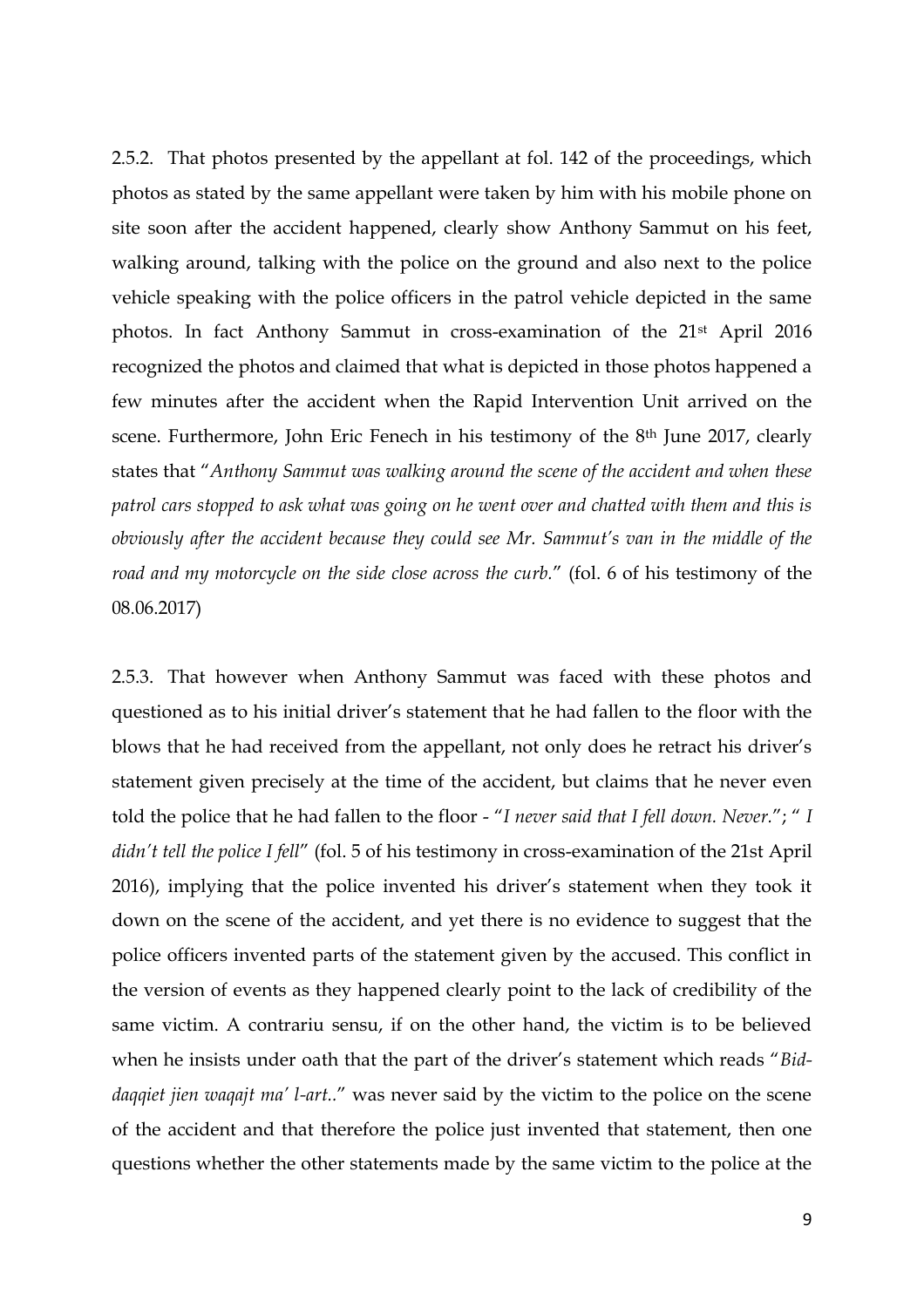time of the incident, that the appellant started assaulting the victim "*bla hniena*", and kicked him in his genital areas, and his subsequent testimonies in this regard, was also a fabrication and in fact the appellant, as was contended in the case, never did to the victim that which the victim had been alleging all along. These doubts clearly put the matter of proof beyond reasonable doubt into serious question;

2.6.1. That the victim Anthony Sammut testifies in cross examination of the 21st April 2016 that as a result of the kicks received to his genitals he was in a lot of pain – "*I was in pain yes in a lot of pain because my testicles were as big as that*" (fol. 4 of the same testimony of the 21<sup>st</sup> April 2016); "Another thing, you said you were in pain, in a lot of pain because of the blows five kicks to the groin. I was in pain yes". (fol. 6 of the same testimony of the 21st April 2016). Furthermore Profs Karl German under whose care the victim was in Mater Dei when he was admitted to hospital between the 1st August 2014 and the 3rd August 2014, at fol. 87 of the proceedings on a direct question of the prosecuting officer whether the injury sustained by the victim causes a lot of pain, on the 2nd July 2015 testifies that "*At the time of injury, anyone who sustains trauma to the genitals, is going to be in excruciating pain. Most men here, has experienced by being kicked football at some time, in their lives and you understand that the pain can be significant.*"

2.6.2. That the appellant once again refers this Honourable Court to the photos exhibited by him at fol. 142 of the proceedings – in those photos, the appellant is seen walking around on the site of the accident and chatting with police officers, and this after having allegedly sustained 4-5 kicks in his groin area, which as Profs Karl German states would have caused excruciating pain, one would presume that if the victim was in the pain that he describes, this would have seriously caused the victim to crouch and bend over and not allow him to walk around like nothing ever happened, and hence it is hard to believe that the victim was in the pain that he claimed he was in in these proceedings. It must also be pointed out that Anthony Sammut when faced with these photos which do not indicate any element of pain sustained by him, in an attempt to justify the unjustifiable, once again retracts his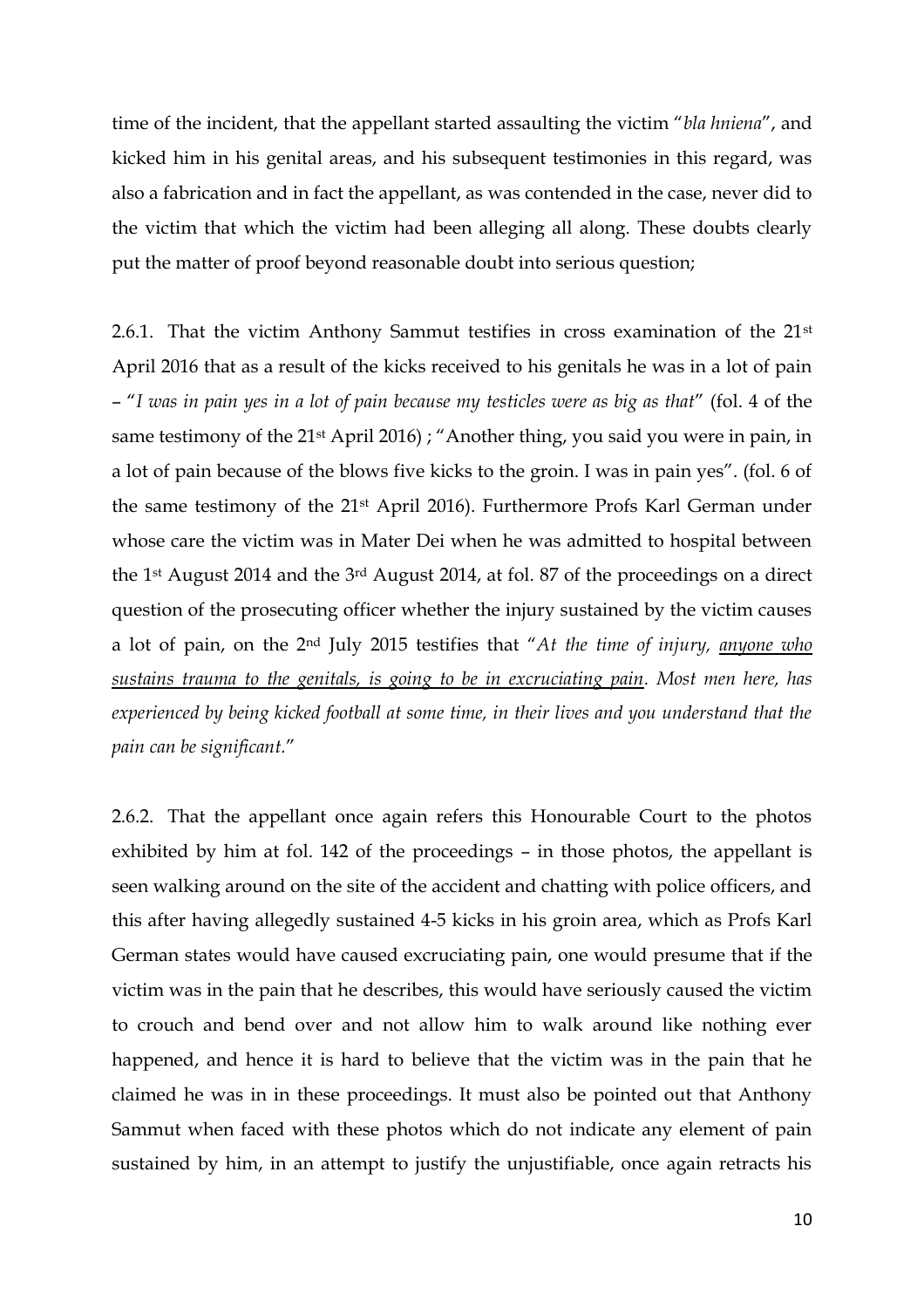previous version and suddenly conveniently states that the pain started coming slowly – "*the pain wasn't quickly it came slowly allright and my testicles they started to inflame getting bigger, bigger and bigger all the time.*"; "*I did not say I was not in pain. The pain was coming"; "I was feeling pain coming*"(fol. 7 of the his testimony of the 21.04.2016);

2.6.3. That the thesis of the appellant that the victim Anthony Sammut was not in pain as he alleged before the First Honourable Court finds further comfort in the testimony given by the first officer on site, PC 1289 Andre Cassar Bonaci from the Traffic Section who was requested to assist to a collision and not to any argument between the parties concerned, where he clearly states that Anthony Sammut was walking normally, he did not complain of any pain and that he did not even request any medical assistance from him.

"*When I arrived, he was sitting on a bench, but then he was walking normally, he walked to his van and back.*

*Without any problems whatsoever*

*No.*

*Did he complain of any pain anywhere?*

*No he didn't complain, my main concern was that Mr. Fenech was injured, he was in pain so I stayed next to Mr. Fenech*

*So you could see that Mr. Fenech was injured and was in pain, whereas Mr. Sammut did not complain of any pain at all?*

*No.*

*Did he require any medical assistance? Or did he request for any medical assistance? No."* (fol 3 of PC 1289 Andre Cassar Bonaci's testimony of the 26<sup>th</sup> October 2017)

2.6.4. That PC 1289 Andre Cassar Bonaci testified at fols 54-58 on the 26<sup>th</sup> February 2015 and in cross-examination on the 26<sup>th</sup> October 2017, that Anthony Sammut did not even approach him to talk to him and tell him that he had been assaulted, which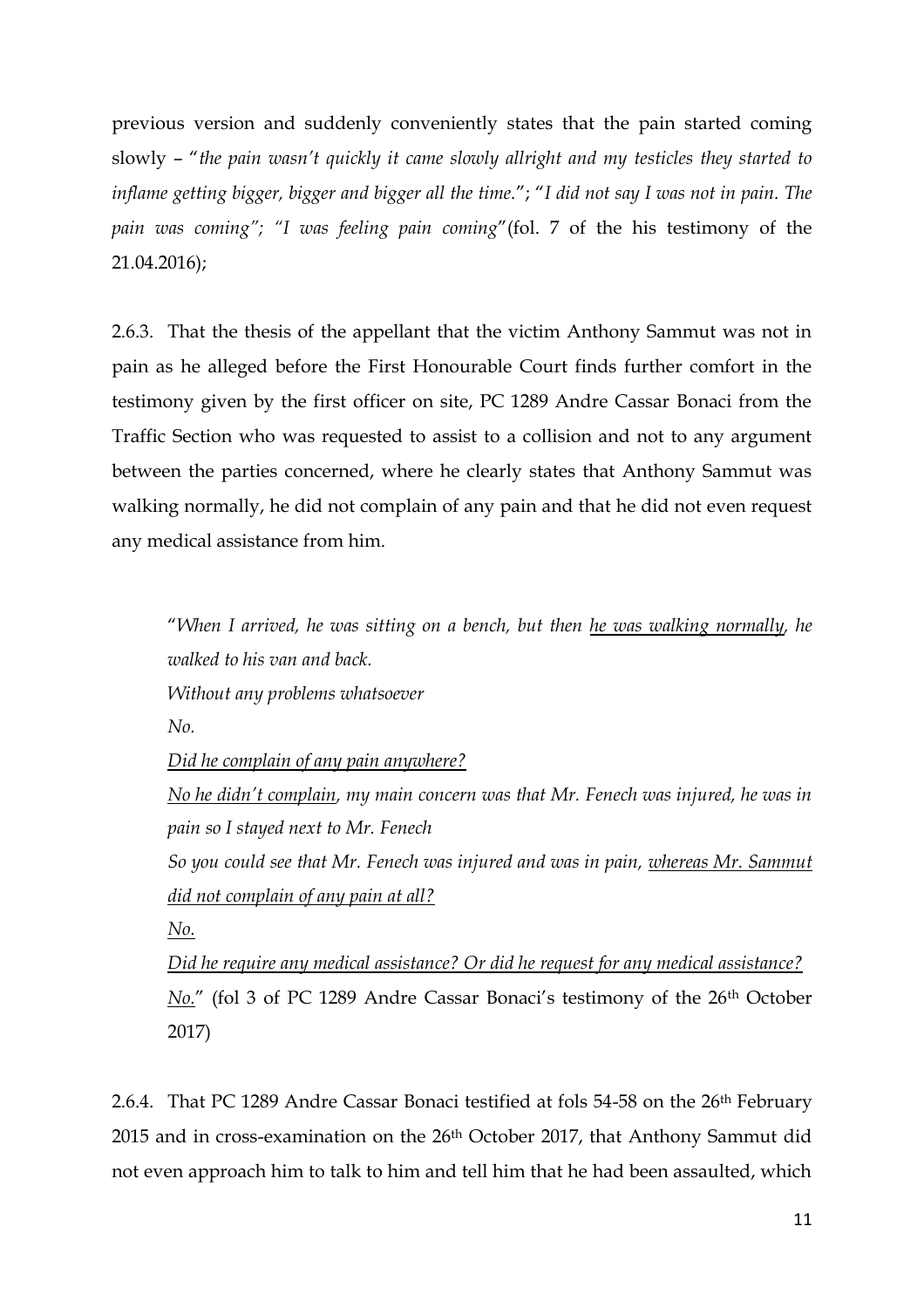is very strange, as one would have expected a person allegedly kicked 4-5 times in his groin area and allegedly in a lot of pain as he claimed, to immediately inform the first officer on site of such assault, and it was only well into the police officer's presence on site that third parties, not even the victim, informed the police that the victim had allegedly been beaten but the same officer states in cross-examination he didn't know who they were as they left. One must keep in mind that the victim knew the drill as he himself stated he was a police sergeant, was in the force for 33 years (at fiol. 21) and hence knows exactly what to do in similar situations, and yet he failed to inform the first officer on site of the assault, injuries and pain. All this evidence which was clearly disregarded by the First Honourable Court puts once again the credibility of the victim Anthony Sammut into serious doubt,

2.7.1. That doubts as to the credibility of the victim Anthony Sammut also result insofar as the medical treatment he received or subjected himself to on the date of the incident is concerned. It results from the acts of the proceedings that an ambulance was called to take John Eric Fenech to hospital, and no ambulance was called for Anthony Sammut – surely if he was assaulted as alleged and was in the pain he alleged to be in, he would have been taken to hospital immediately by ambulance, but as already pointed out Anthony Sammut never asked for medical assistance nor complained of any pain.

2.7.2. That Anthony Sammut testified that the sergeant who went on the site of the accident told the victim to go to the health centre or to see a doctor (fol. 23) according to the police accident report at fol. 15 of the acts, it is stated that "*ghaldaqstant dan (Anthony sammut) gie mehud b'karozza privata mill-familjari tieghu ccentru tas-sahha tal-Mosta ghal trattament li sofra mid-daqqiet li hu qal li qala' minghand Fenech.*" Anthony Sammut further testified that allegedly the doctor who examined him at Mosta Health Centre told him that he should urgently go to Mater Dei, yet he also testified that he was not taken by ambulance to Mater Dei from Mosta Health Centre in spite of the urgency but his son who was with him took him to hospital (fol. 23). The prosecution failed to bring the doctor from Mosta Health Centre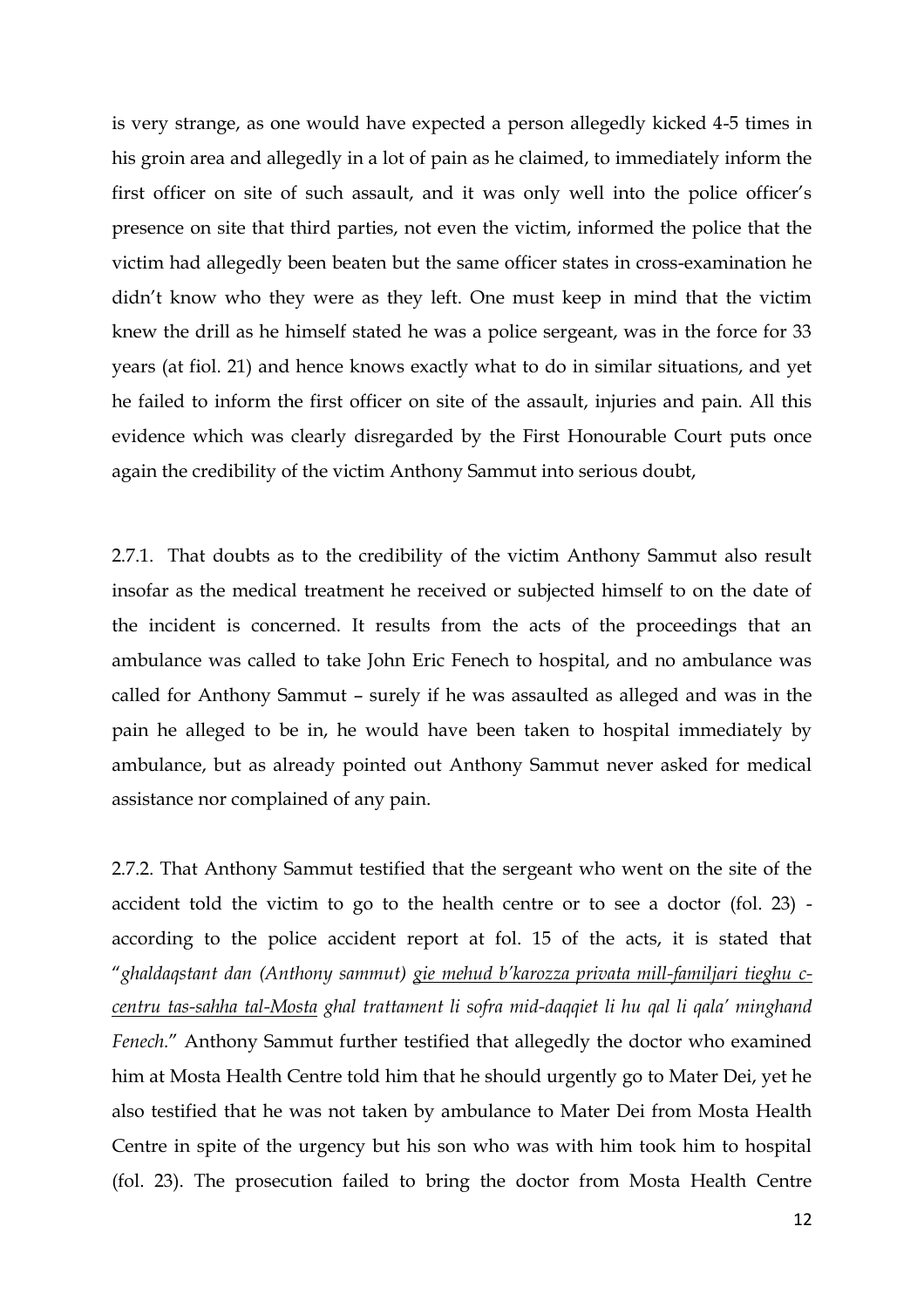forward to give evidence in this respect, or to present a medical certificate from the doctor at Mosta Health Centre who allegedly examined him and referred Anthony Sammut to Mater Dei; furthermore, one would surely have expected Anthony Sammut's son, who Anthony Sammut said accompanied him both to Mosta Health Centre and Mater Dei, to come forward and testify to corroborate his father's version of events, and yet not even Anthony Sammut's son was brought forward by the prosecution as a witness in these proceedings. This therefore raises serious doubts as to the veracity of that alleged by the victim Anthony Sammut in this sense.

2.7.3. Additionally, it results from the records of the proceedings that Anthony Sammut was examined in Mater Dei by Dr. Leonard Farrugia on the 1st August 2014 at 2.00am, that is over six hours from the accident of the 31st July 2014 – the victim claims he waited for six hours in the Emergency Department (fol. 23), but there is no evidence to attest to this – as stated not even Anthony Sammut's family members were brought forward to testify – and hence anything could have happened to Anthony Sammut in the absence of the appellant and independent of the appellant in this length of time of 6 hours from the accident to the examination of the said Anthony Sammut in Mater Dei;

2.8. That the victim alleges that he was assaulted in such a bad manner that two men even stopped to restrain the appellant – however, this was just the assertion of the appellant, as it clearly results from the acts of the proceedings that no witnesses were brought forward by the prosecution to corroborate this version of events as alleged by the same victim. The First Honourable Court however, in its judgement stated that "*He (John Eric Fenech) was visibly agitated and angry, as was reported by passer-bys, so much so that he assaulted Sammut. Sammut sustained serious injuries to his groin region*" – with all due respect to the First Honourable Court, the facts as stated by that Court were facts reported by the victim, and were in no way corroborated by evidence in the acts of the proceedings. No passer-bys were brought forward by the prosecution to attest to the facts being referred to by the First Honourable Court in its submissions, nor were any reports filed by passer-bys relative to the same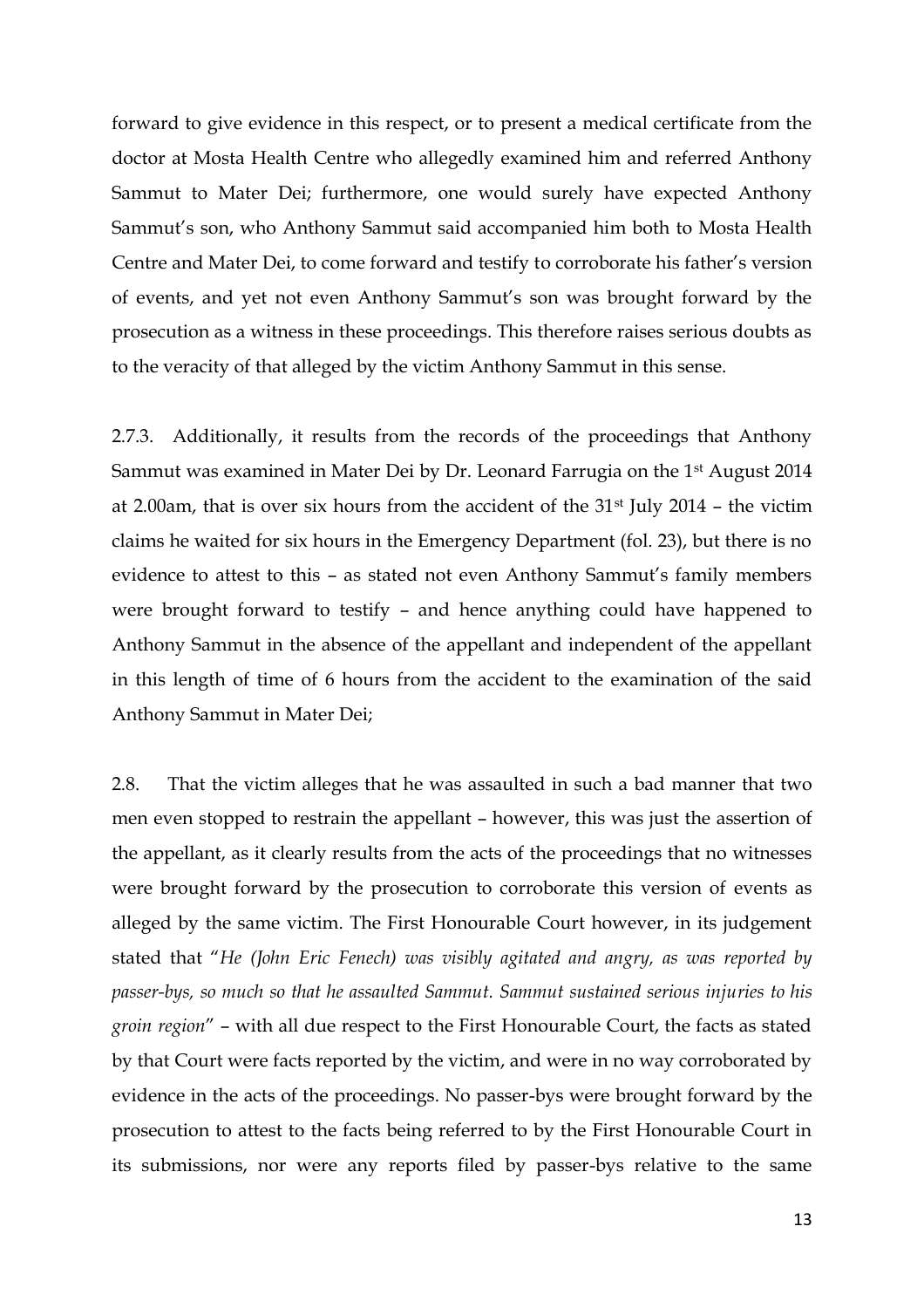incident produced or even referred to and hence the Court could never arrive to the conclusion that the agitation and anger of the appellant was reported by passer-bys and it was such that it resulted in Anthony Sammut being assaulted by the appellant;

2.9. That on the other hand, John Eric Fenech tendered clear-cut and consistent evidence when he testified in these proceedings on the 8th June 2017 and even at the initial stages of the investigation when he was interrogated by the Police, twelve days after the incident of the 31st July 2014. John Eric Fenech denied that he ever kicked or assaulted Anthony Sammut as is being alleged in these proceedings and never faltered once in his version of events - John Eric Fenech states clearly that the only thing that he did on that day was to shout at Anthony Sammut to go away and to leave him alone because he was in pain after the accident caused by Anthony Sammut nothing else and denies frankly and clearly even under cross-examination that he ever assaulted Anthony Sammut kicking him in the pelvic area. There is no doubt that John Eric Fenech is much more credible as to the version of events as they happened, and thus there was no reason why the First Honourable Court, even on the basis of the serious lack of credibility of the victim and evidence attacking the credibility of the same victim, should have disregarded the credibility of the accused.

#### Considered;

That according to the police report filed at folio 9 et sequitur the appellant John Eric Fenech stated that *'I was coming from the direction of naxxar and on turning in triq iddifiza civili the van came out abruptly without stopping and same dashed on the rear of my motorcycle with the consequence that I lost control of the steering wheel and went on the ground. I also have to state that during this incident I suffered injuries and considerable damage to the motorcycle.*'

The parte civile Anthony Sammut according to the police report a tempo vergine stated *'Jien kont qed insuq fi triq id-difiza civili u hekk kif wasalt fil-kantuniera biex indur fi*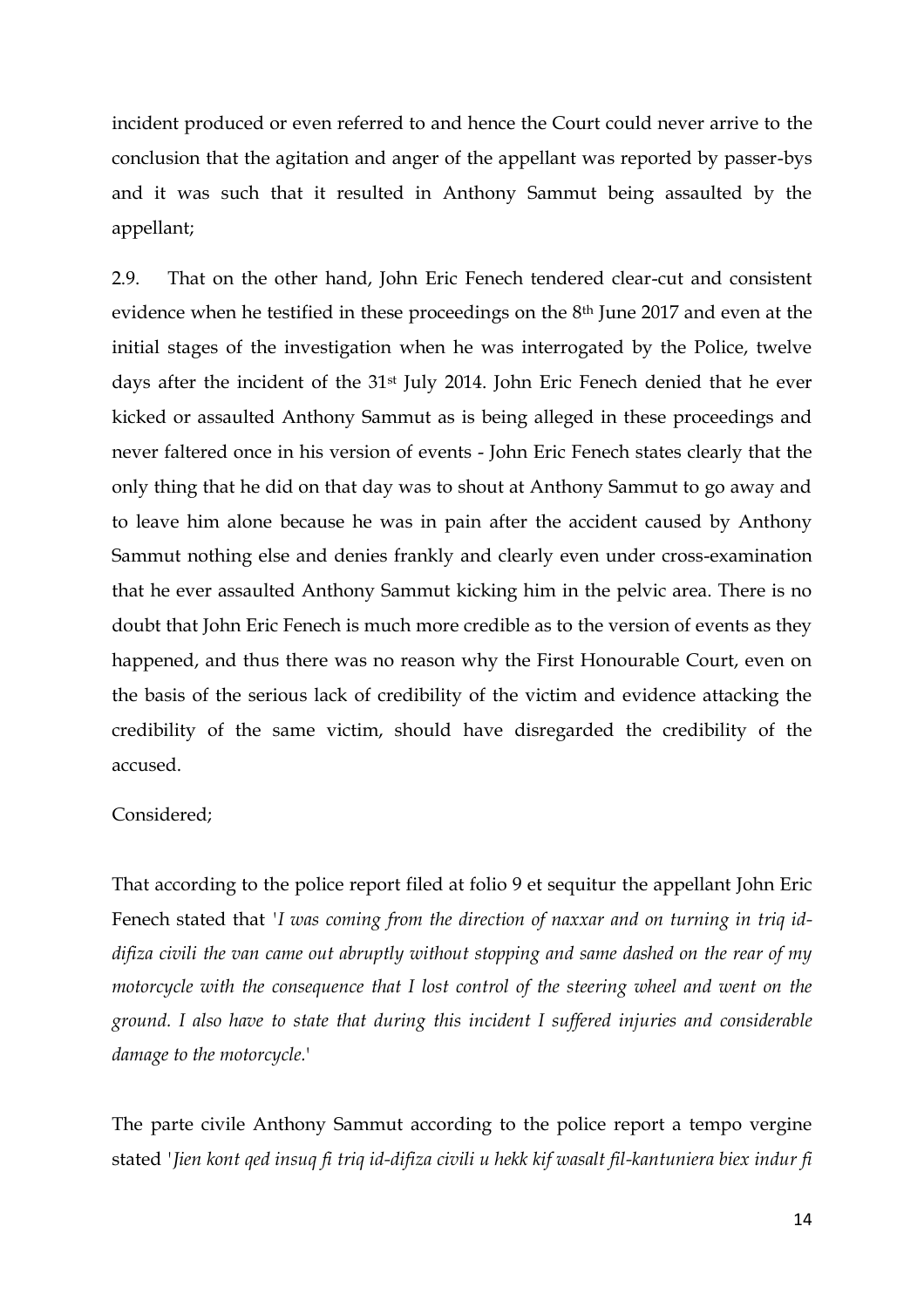*triq il-fortizza nghid li l-mutur ma rajtux gej minn fuq in-naha tax-xelllug tieghi u hekk kif hrigt ghalkemm ilqattu daqsxejn fuq wara, dan waqa' mal-art. Hekk kif qam mill-art u konna t-tnejn bilwieqfa. fit-triq qabad itini bla hniena. Bid-daqqiet jien waqajt mal-art u rega' qabad jghatini bis-sieq fil-parti genitali tieghi. Nghid ukoll li dan kien accident zghir hafna fil-fatt fil-vann m'ghandix hsara.'*

The Police in the report indicated that on thirty first (31<sup>st</sup>) of July of the year two thousand and seventeen (2017) at around 19:55hrs the district police received a call from the control room regarding a collision between a vehicle and a motorcycle *'fittriq tal-pont tal-mosta'* where the motorcycle driver was injured. Police went on site in Triq id-Difiza Civili corner with Triq il-Fortizza tal-Mosta where it resulted that the motorcyclist John Eric Fenech had just had an accident with a van driven by Anthony Sammut *'fejn dan l-istess impatt kien wegga''.* An ambulance was called on site and took Mr Fenech to hospital for further treatment. Since a lot of oil came out of the motorcycle CPD came on site where AROS Godfrey Cordina and Frederick Sammut threw debris to avoid another accident.

From further investigations carried out by the District Police PS 455 E. Sammut and PC616 R. Spiteri, while the version of Anthony Sammut of van EAQ 924 was being taken, it resulted that Anthony Sammut is blind from the left eye and apart from the version he gave as laid down in the report, he stated that he was assaulted by the motorcyclist John Eric Fenech.

He was taken by a private vehicle to the Mosta health centre for treatment in view of the assault he said he suffered from Mr Fenech. While details of John Eric Fenech were being taken he was calling him *'fucken stupid bastard'* and before the traffic Policeman PC1289 A. Bonaci stated *'I like to kill him'*. Charges were to be issued.

The birth certificate of the appellant, conviction sheet and statement were also exhibited.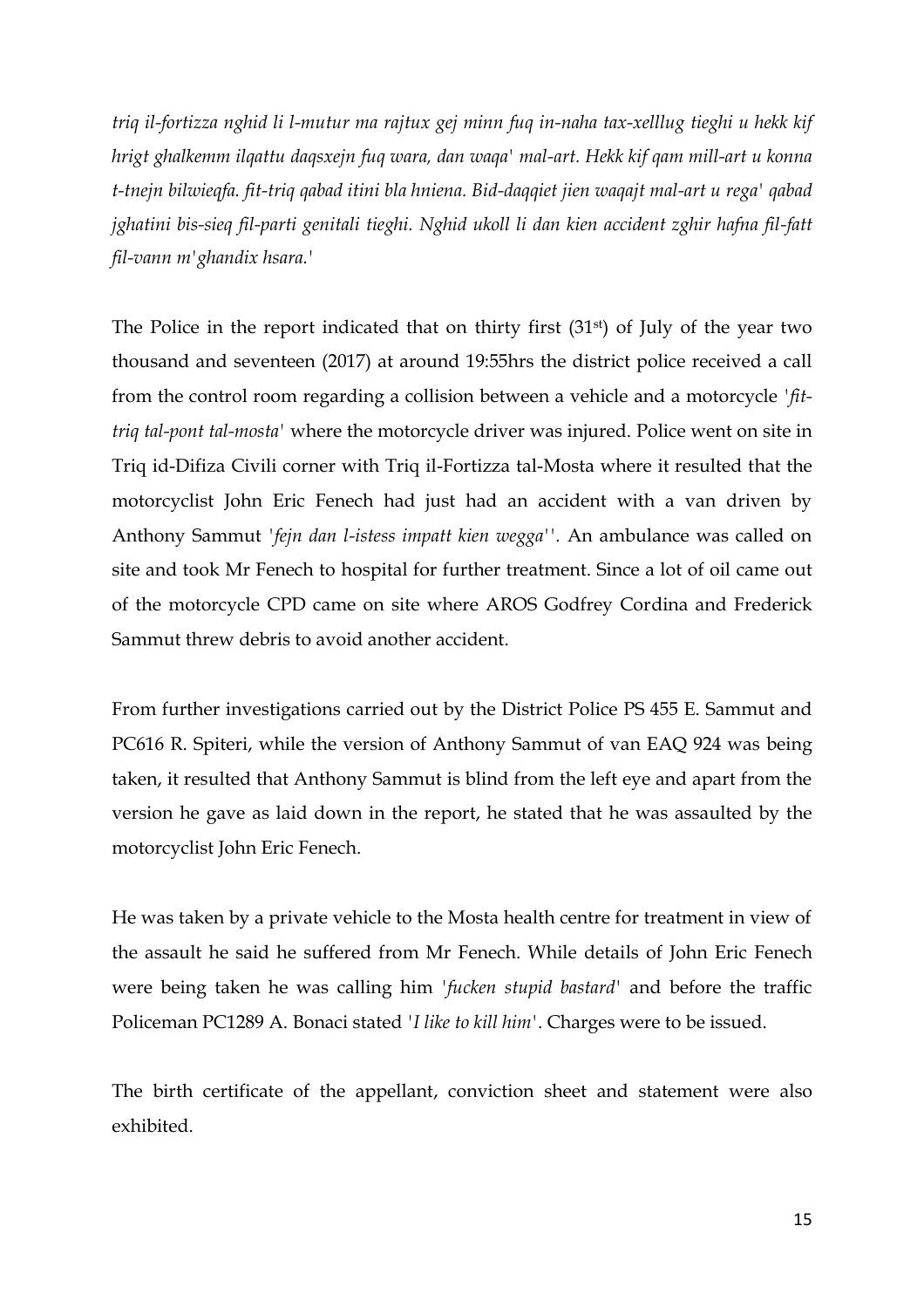**Anthony Sammut** testified in the sitting of the twenty ninth (29th) of January of the year two thousand and fifteen (2015). He explained that while driving a Mitsubishi van on the last day of July from Paul street Mosta to Santa Margerita, he stopped on the stop sign, looked on the left and right and did not see anyone coming. He explained that was coming out of the bridge into the road and wanted to go to the right towards Mosta centre. He went out slowly explaining that he does not drive fast and when he went out on the road about thirty feet he saw a man with a motorbike passing in front of his van, shaking the steering of the motorbike and he kept on driving the bike onto the witness' right and fell. The witness stopped and in his words he *'started shouting, screaming, I was terrified...'* He explained that he got out of the van in order to help the motorcyclist get up. He explains that he was a police surgeant and in the Police Force for thirty (30) years. He went out to help and says that the other man started swearing at him in English. He explained that when he, referring to the motorcyclist got up, he started offending him, told him to calm down and *'he told me you didn't hear my horm, I told him I didn't even see you coming. I didn't hear any horns, I didn't hit him with my van'* The witness confirmed that he had already come out of the bridge onto the main road, turned to his right and proceeded to Mosta centre and that the motorcycle came out from the left coming from the direction of Naxxar San Pawl tat-Targa and overtook from the inside lane. He explained that the motorcycle fell about twenty feet on the right, the other lane while the witness travelled a distance of about thirty (30) feet from the stop sign.

He explained that *'After that he got up and I went out to see what happened to him, he got up and started shouting and offending me in English and I told him to calm down, I told him I didn't see him coming and he started kicking me in my genitals. I told him that I am a sick man and that I am an old man, he told me I don't give a damn, he kicked me about four or five times.'* He explained that two men stopped and grabbed him, one told him that it was not the way to settle things and that '*afterward this man let him away because he wanted to keep hitting me, I avoided him many times but he was mad.*' He explained that these two men disappeared.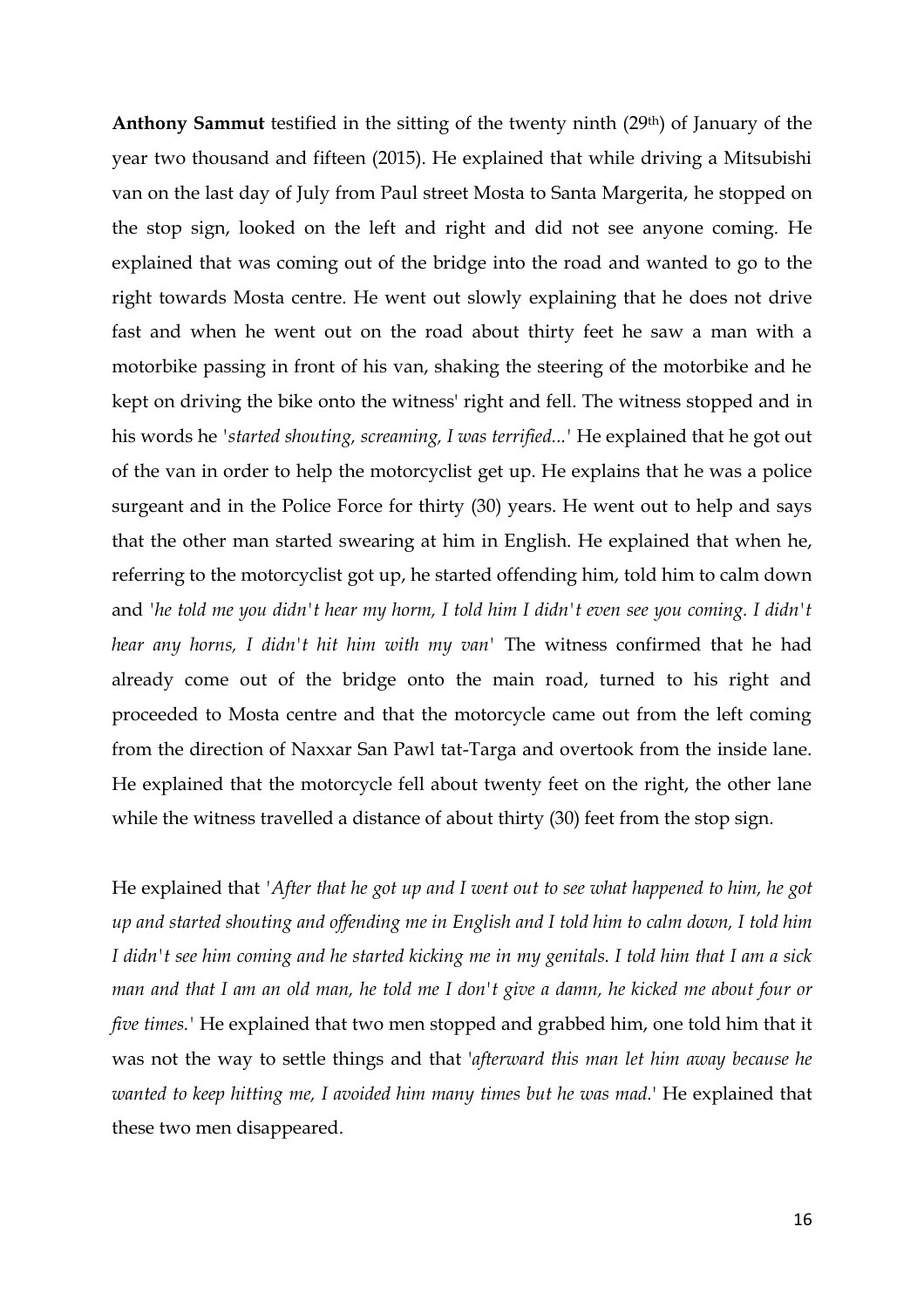He said that after the sergeant took the report, an ambulance came and took the other driver to hospital and the sergeant told hm to go to a doctor or go to the clinic in Mosta. He explains that he went to the clinic in Mosta and the doctor told him to go to hospital urgently since his genitals were swelling. His son took him to hospital and after six (6) hours at the hospital he was called in and seen by a doctor who was shocked and called another two doctors, cardiologists and took an ultrasound and it resulted that he had a *'tore genital'*. He said that it was swollen and that from the ultrasound it resulted that he had internal bleeding and took him to a ward afterward and that they wanted to operate him in the morning. He explains that in the morning Mr. German came with five (5) doctors and asked *'who did this to you? Did you fell on the floor? I told him no, when he kicked you he said you didn't fall on the floor? I said no. This man he said, is out of his senses, an animal...'* The parte civile Anthony Sammut explained he told him that in view that he is sixty seven (67) years old and might get an infection and bad results it is better not ot be operated. He told him to stay in hospital and that he would be better after a month. He explained that he was not operated because he has no intention of having any children at his age, kept him there for some investigations and sent him home after five (5) days. He explained that he had to stay for more than a month at home in bed since he used to faith when he tries to get up. He also stated that he became stable after a month and a half. Asked ifhe is suffering from any injuries or anything regarding the accident, he replied that at the moment he is not feeling anything but has to go for another ultrasound. He exhbited a photo marked as Dok AS1 and a 'patients certification form' marked as Dok AS2.

During the sitting dated the twenty ninth (29th) of January of the year two thousand and fifteen (2015), the Court appointed Dr Mario Scerri M.D. and authorised him to review the medical file of the witness Anthony Sammut, in arriving at the extent of the injury sustained by him.

On the twenty sixth (26<sup>th</sup>) of February of the year two thousand and fifteen (2015) **Dr. Mario Scerri** testified and explained that he was by Court order dated the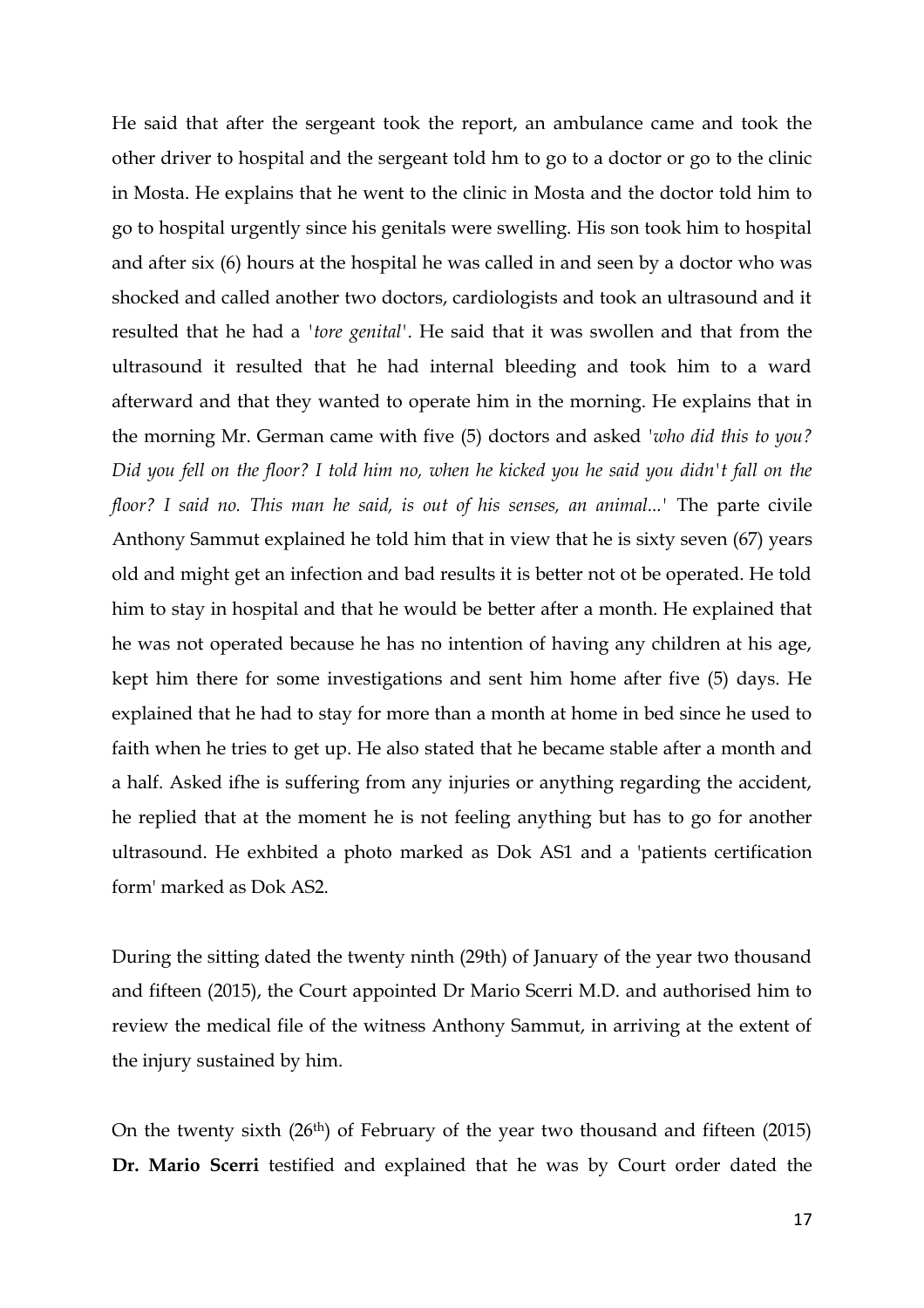twenty ninth (29th) of January of the year two thousand and fifteen (2015) instructed to examine Anthony Sammut regarding the injury sustained. He met Mr Sammut on the eighteenth (18th) of January of the year two thousand and fifteen (2015) who alleged that on the thirty first (31st) of July of the year two thousand and fourteen (2014) he was involved in a motorcycle accident. He explained that during the accident Mr Sammut was allegedly driving his car which according to him did not collide with the motorcycle but the motorcyclist for some reason or another fell off his bike. He explained that an argument broke up and Mr Sammut was allegedly kicked various times in his genital areas *'by the defendant'*. He explained that *'Mr. Sammut who has a past history of a ischemic heart disease had to be immediately hospitalized due to massive swelling and excruciating pain. Investigations revealed that he sustained swelling in the cover of his right testicle with gross testicular swelling accompanied by massive bruising extending to the proximity of his legs.'* He explained that Mr Sammut showed him a photo *'taken five days after being discharged, ten days after the incident'*  which is included in his report. He says that it still shows massive bruising, turning grey conceding with the date of friction which was about ten days before. He explains that it is definitely an injury of grievous nature brought to trauma to the scrotum accompanied by excruciating pain which could have easily triggered a sudden death especially in an elderly man with previous cardiological problems. He explained that such injury most often decreases fertility since Mr Sammut was a high risk patient, he was treated conservatively and he still complains of occasional testicular pain and his right testicle is still tendered on palpation. He explained that *'severe blows to delicate areas which produce pain increases vagal and produces cardiac arrest especially in pre-disposed subject like this partient who was a sixty-seven years old with previous heart disease, he was lucky that he didn't die. I mean the swelling was massive, the damage was large and he's still not comfortable, I mean if you touch his right testicle it is still painful*.'

Asked whether he will suffer any permanent disability, Mr Scerri replied that *'Obviously an injury like this will decrease his fertility but this is not a real problem although you have to mention it because of his age and I spoke to him and he is not keep of*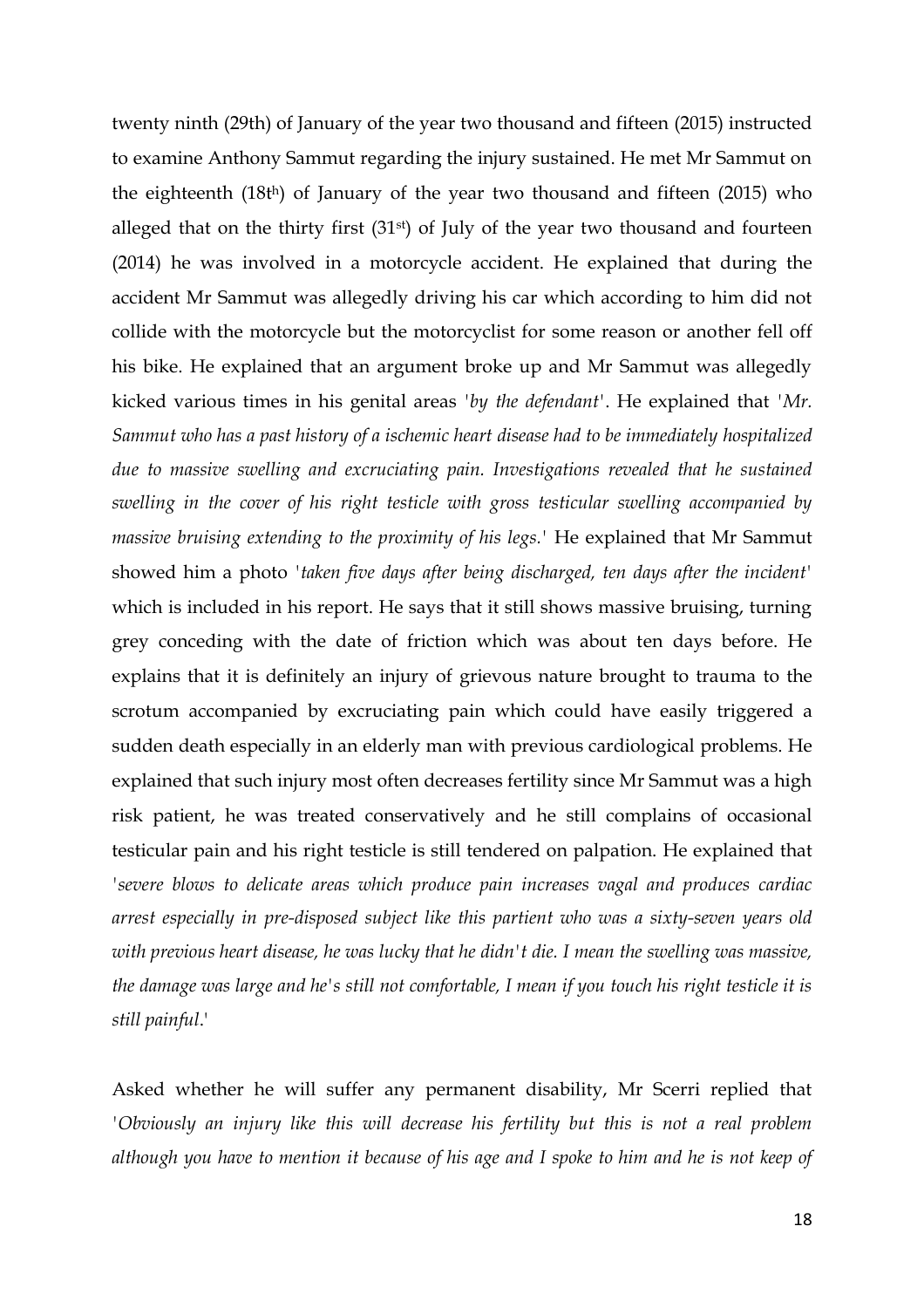*having more children. I does decrees fertility. In the long term I mean he can be subject to, as well as he had a hydro seal as well as I didn't mention but it is mentioned in his medical notes. It is fluid around the testicles. Yes he might occasionally suffer from recur ration of pain and infection which is called orchitis and pain. In fact he is sill in pain and when you palpate his right testicle he's tender to the touch.*' Asked if Mr Sammut might still be suffering from the injury suffered on that day he replied that he might and he might not. He explained that *'there is a tendency that he might have recurrent orchitis.'*

Asked in cross-examination whether the injuries were so substantial in view that he stated that the injuries could have caused death he replied yes. He was asked to confirm that the parte civile was not in danger of dying as a result of injuries and replied that he would not agree since *'An injury like this would tear off the tunica beguine which is the covering of the testicle. This is sustained by direct severe blunts trauma. Yes that would put a person in danger of loss of life'.* He syates that it can prdocue sudden death. He confirmed that nobody can determine if the injury will persist in he future but 'i*n a year's time, two year's time, three year's time he presents with sudden orchitis'.* He confirms that nobody can be sure and that *'What I'm sure of is that he is still in pain and his right testicle is tender to the touch.'* The witness exbited the report drawn up by him and marked as Doc MS1.

**Dr. Leonard Farrugia** also testified on the twenty sixth (26th) of February of the year two thousand and fifteen (2015) and after being shown document AS2 at folio 27, he explained that it is a document he wrote after examining Anthony Sammut a few hours after the incident in question. He explained that on examining he noted the scrotum to be swollen and showing signs of a collection of blood in the scrotum at which point he tried to examine by palpation and this resulted in tenderness and he could not examine further because the patient *'was in quite severe pain.'* He requested an ultrasound to be able to better visualize and assess what had happened internally and the ultrasound showed a small tear in the *'tunica begonia'* which is the covering of the right tesicle. He explained that *'With associated testicular contusion which is a bruise of the testicle and possible right humerogic hydro steel which is a collection of blood*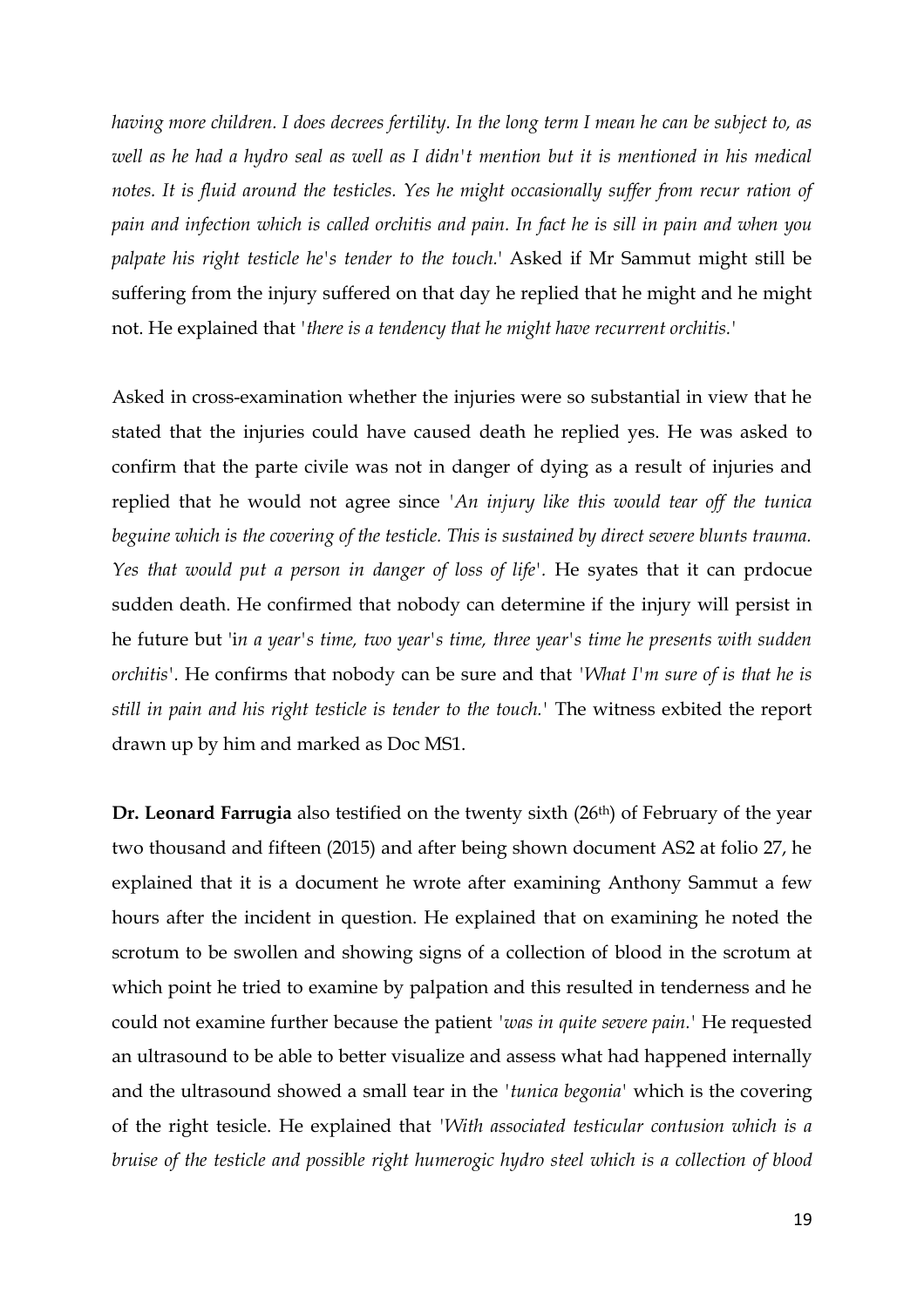*resulting in this incident.'* He explained that he called a urologist who is the specialist of male genitals and the patient was admitted to hospital and was followed up in the urogical ward. He classified it as grevious and that there was internal injury associated with bleeding which to his knowledge would be a grievous offence. Asked if from what he suffered will keep on persisting, he answered that it depends on further management.

In cross-examintion he explained that he examined Mr Sammut around one to two hours after the accident. Asked if he followed up the examination he answered no since he is a doctor at emergency and that his contribution was restricted to an assessment at the emergency department.

**PS455 Emanuel Cassar** gave evidence on twenty sixth (26<sup>th</sup>) of February of the year two thousand and fifteen (2015) but his testimony was expugned from the acts as ordered by the Court in the sitting dated eleventh  $(11<sup>th</sup>)$  May of the year two thousand and seventeen (2017). This appellate Court will therefore not take into consideration this testimony.

**PC 1289 Andre Cassar Bonaci** testified on the twenty sixth (26<sup>th</sup>) of February of the year two thousand and fifteen (2015) who explained that on 31st July 2014 at around half past seven in the evening he was called on the police radio and informed that there was a collision between vehicles on the Mosta bridge and that there were some injured persons. He went on site where he found the motorcycle on the floor and an injured person, who appeared to be injured next to the motorcycle. He stayed near the injured person, asked if he wanted medical assistance and he repeated that he did not want any medical assistance but as time passed his hands started swelling up, was in pain and appeared angry considering he had just been hit by a car which *'was understandable'* and eventually called an ambulance to come. He explained that *'Whilst we were waiting for the ambulance Mr John Eric Fenech was angry because he was hurt and by the condition of his bike, it ended up on the floor and he told me that he had a good day that day and it ended up in a bad way. At that moment I didn't realize that these*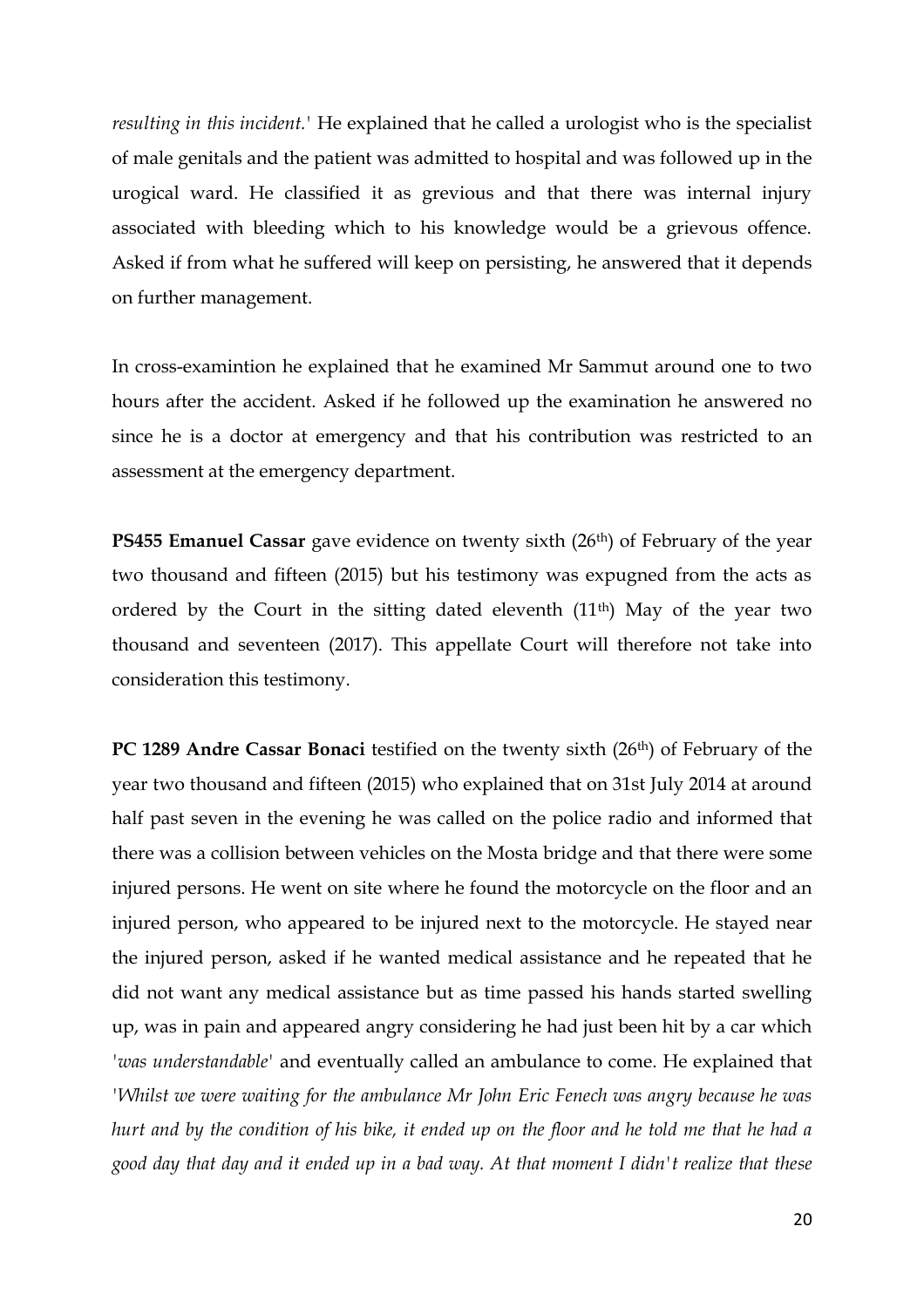*two people who collided had an argument between themselves. I didn't realize because the other person was sitting down on the other side of the bridge and there were people around him. Eventually one person came over and said listen it's not good that this man beats up an old man and I told him I wasn't aware of this. In the mean time whilst knowing that he is being angry he kept saying I feel like killing him, I feel like killing him. I stayed with the person until the ambulance came, made sure that he left with the ambulance and put his motorcycle by the side.'* 

He confirmed that he was the first police officer on site and that the surgeant that filed the report came afterwards. Asked whether upon his arrival on the spot, the parties were speaking to eachother he replied that *'No the gentlemen sitting down there was sitting down on the pavement on the floor on the left side if the bridge as you go towards St. Paul's Bay and the other gentlemen was sititng down on the other side on the bridge, I believe there was a bench on the other side if the brigde going to sort of Naxxar and there were some people with him. The other gentlemen I only spoke to him for a few seconds so that he removes his van fom the way.'* He explained *that 'It was maybe then after ten, fifteen minutes that somebody came from the other side, people that knew the other gentlemen and informed me that there was an argument between them. I wasn't present in the argument.'* Asked whether apart from John Eric Fenech, if any other persons suffered any injuries, he replied *'No because nobody came and told me. When I was told, maybe it was my mistake, from the way I saw the collision, it was a pickup van and a motorcycle I just assumed that it was the person on the floor that was injured because he was on the motorcycle.'* He explained that *'It transpired later on when the person came and told me that, listen this gentlemen has beaten up the older person'.*

Asked about how the appellant was feeling, he explained that Mr John Eric Fenech *'was angry because somebody hit him, hit his motorcycle and ended up on the floor and he was angry because he was injured, he was hurt and because of the damage tat his motorcycle sustained. I stayed all the time next to him because whilst at htta same time two sons of the other gentlemen arrived on the side and I was more interested if something happened because somebody informed his sons, that listen your father had been beaten up and that something would had happended. All I did was told them listen go and watch your father on the other*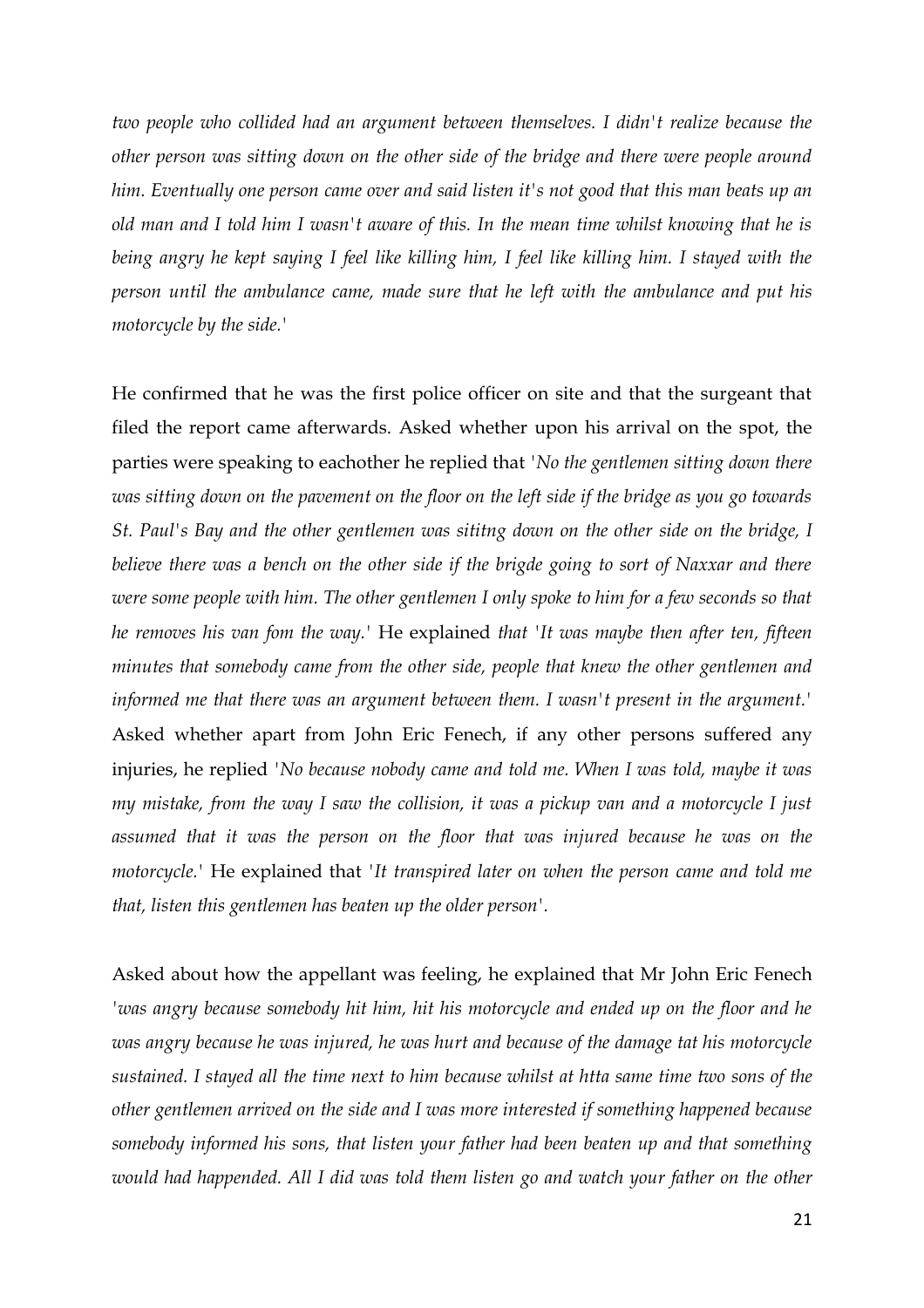*side, I'll stay next to the gentlemen.'* Asked if the appellant was able to walk and use his feet, he replied that he stood up and walked to the ambulance.

In cross-examination he explained that when he arrived on site, Mr Fenech was sitting down on the pavement on the floor, behind the crash barrier. He confirmed that Mr Fenech was very upset and in a state of shock because of what had just happened which is understandable. Asked that whatever he might have said was simply of being upset at the state of shock, he replied that he cannot comment about that, stating with reference to the appellant that he uttered the words but does not know if he meant it or not.

**Stephen Cachia** on behalf of Transport Malta testified on the twenty first (21<sup>st</sup>) of May of the year two thousand and fifteen (2015) and explained that one of the two vehicles with registration number JEF 400 is a motorcycle of Lifan make, black in colour and registered in the name of John Eric Fenech bearing identity card number 412500L which has been registered on his name since 2nd September 2010. Regarding vehicle with registration number EAQ 924 he stated that according to their records it is a Mitsubishi L 200, silver in colour and registered on Anthony Sammut bearing identity card number 653347M which has been registered in his name since 1st October 1997. He exhibited the relative documents and marked them as Doc SC1.

**PC 616 Spiteri** testified on the twenty first (21<sup>st</sup>) of May of the year two thousand and fifteen (2015) and explained that on the thirty first (31 $\mathrm{st}$ ) of July of the year two thousand and fourteen (2014) at 19.55hrs he was informed from the control room that a traffic accident had just occured in Triq id-Difiza, corner with Triq il-Fortizza tal-Mosta, Mosta. He explained that upon this information he as a divisional driver went with PS 455 on site where he found a collision between a van with registration number EAQ 924 and a motorcycle JEF 400. He explained that *'The driver of the van, Anthony Sammut, began to complain and alleged with us that he was beaten up in his genital parts by the driver of the motorcycle John Eric Fenech. In the mean time John Eric*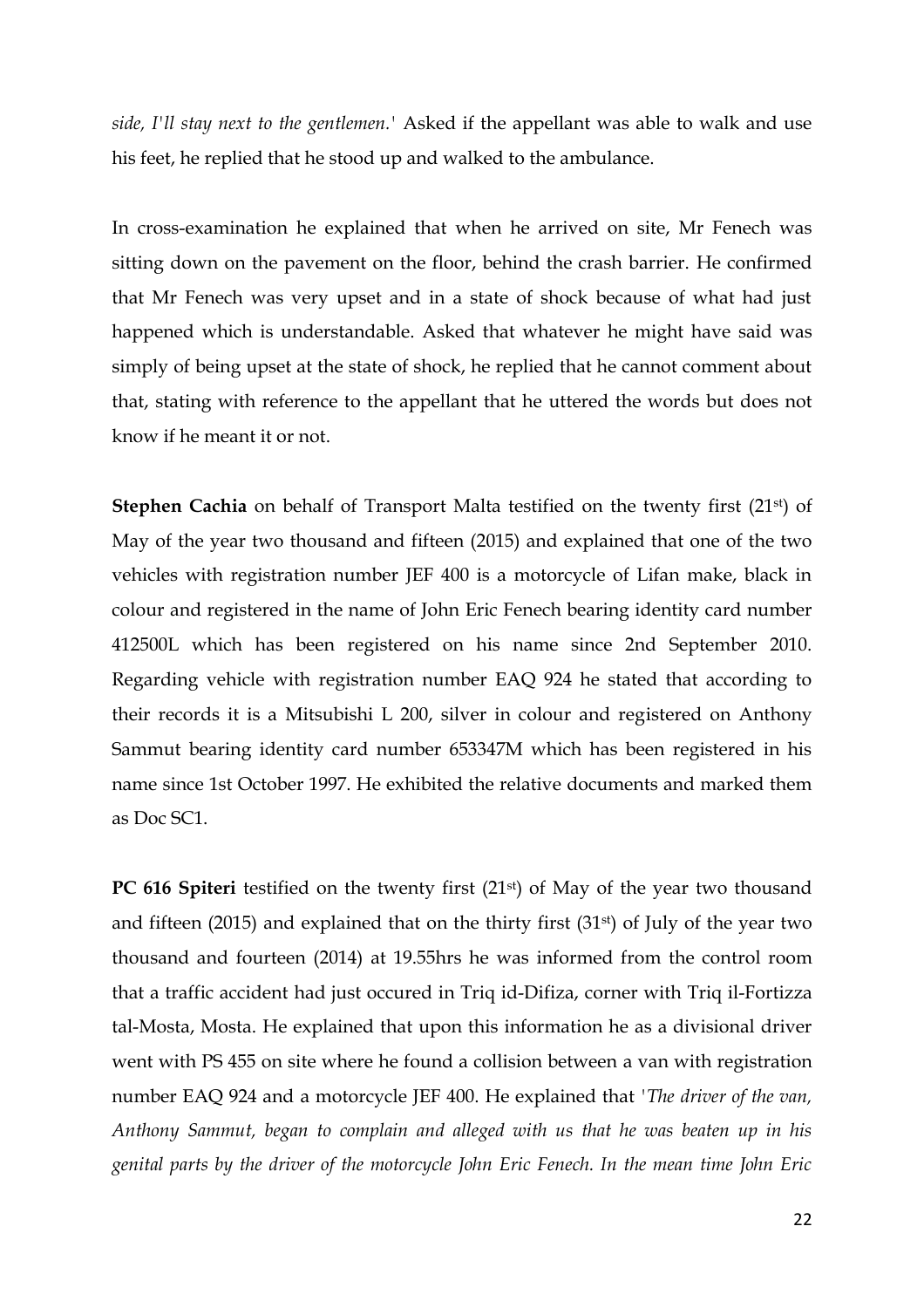*Fenech began to complain that he injured his left hand knuckles.*' He explained that the ambulance came on site and whilst PS 455 was taking the version of John Eric Fenech, he heard John Eric Fenech twice saying to PS 455 referring to Anthony Sammut *'I would like to kill him'*. He confirmed that he heard him directly.

In cross-examination he confirmed that when he arrived on the scene of the accident, the accident had already happened. He confirmed that he only knows what John Eric Fenech and Anthony Sammut told him. He stated that the accused injured his left hand knuckles and confirmed that was in extreme pain from his fall from the motorcycle as a result of the collision. He confirmed that the appellant was in a state of shock because of the pain he had been through and because of the trauma of the accident.

**Inspector Nicholas Vella** also testified on the twenty first (21<sup>st</sup>) of May of the year two thousand and fifteen (2015) and explained that on the thirty first (31st) of July of the year two thousand and fourteen (2014) Police were informed to assist to a traffic accident which occurred between a motorcycle JEF 400 driven by Mr John Eric Fenech ID 412500L and a van EAQ 924 driven by Anthony Sammut 653347M. He explained that an ambulance was called on site and took Mr Fenech to Mater Dei since he was complaining of pain mostly in this hands. Mr Sammut was also complaining of pain in his genital parts which allegedly was caused by kicks from Mr Fenech. He testified tat both parties were certified to have grievous injuries. While on site the police officer said that Mr Fenech was threatening Mr Sammut after the incident happened. On the twefth (12th) of August of the year two thousand and fourteen (2014) Mr Fenech was called at the Inspector's office and after consulting with Dr Sarah Sultana he released a statement found at folio 6. He confirmed that he recognised his signature and that of Mr Fenech who signed the declaration where he declares that he does not remember most of the instances. He presented an extract of the personal details of Mr. Anthony Sammut marked as Doc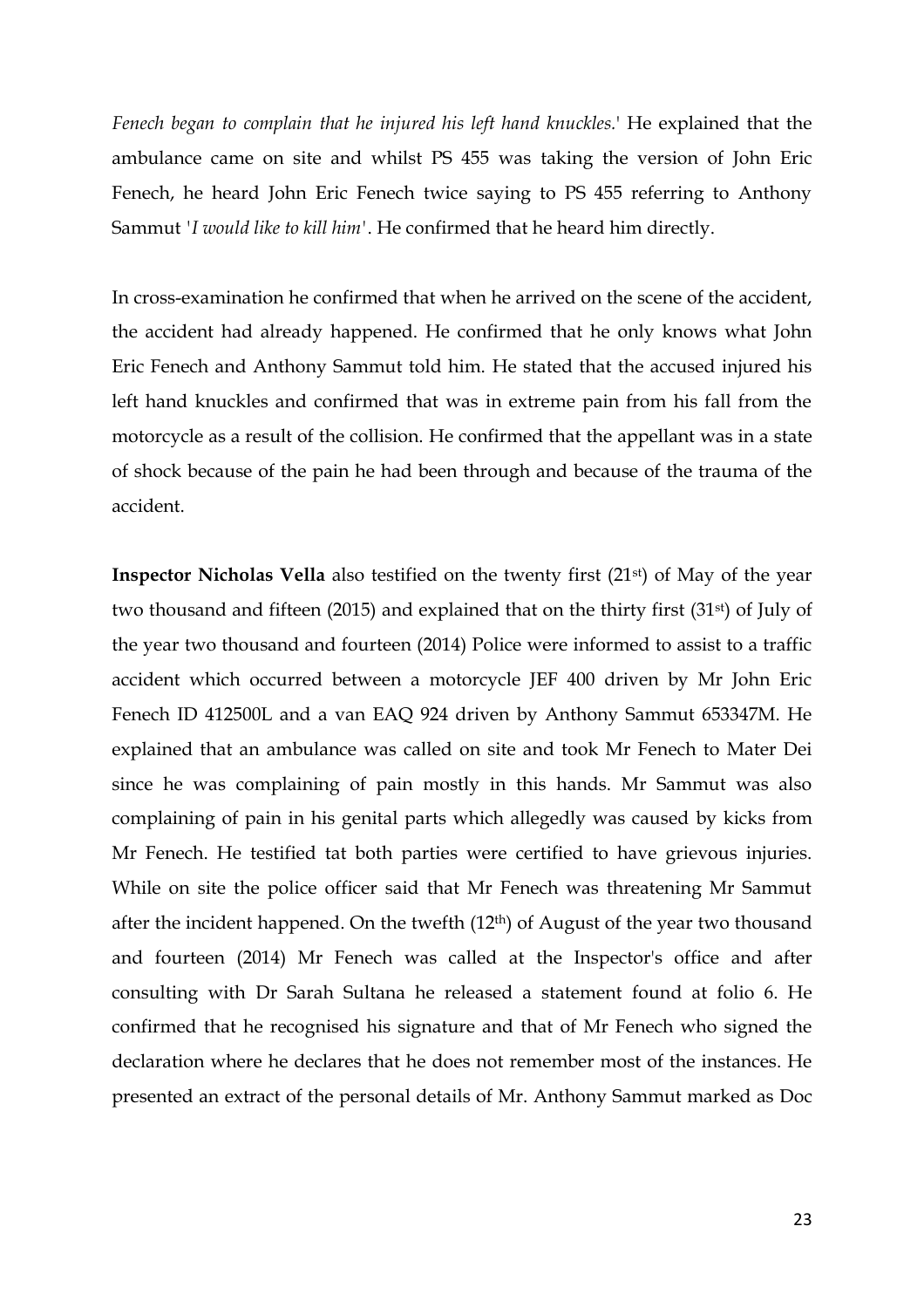NV1 and wished to add the attribute of article 222A to the charge sheet 1which he states is being added at fol 1.

On the second (2nd) of July of the year two thousand and fifteen (2015), **Professor Karl German** testified regarding the injured party Anthony Sammut with identity card number 653347M. He explained that Mr Sammut was admitted to Mater Dei as an emergency on the first  $(1<sup>st</sup>)$  of August of the year two thousand and fourteen (2014) at 1:30am. He explained that the doctor's note states that he is a 67 year old gentleman, who sustained direct blunt trauma, he was kicked repeatedly in the groin and the scrotum. He explained that there were no other significant injuries in particular the groin and the penis were normal, so the only abnormality that was picked up was that the scrotum and the area where the testicles are was severely bruised. He explained that Mr Sammut underwent an urgent ultrasound scan to look at the extent of the injury- the left testicle was found to be normal, the right testicle sustained a tear of the outside capsule of the testicle. He said that it was documented to be a small tear and associated with the tear there was bleeding and significant amount of bleeding and bruising around the testicle. He explained that the intention was to take him to the operating theatre to explore it, to see the extent of the injury visibly with testicle exposed but he saw the patient that same morning and decided that on a balance of risk, the patient was sixty seven (67) years old, had ischaemic heart disease so had problems with his heart and had two (2) heart stents and angioplastics. He explained that *'on balance, we felt that the injury he has was such that would heal normally. It might take a little longer to heal, but it would heal normally.'*  He explained to the patient that when one explores the testicles, there is always the potential risk of getting an infection with the risk of needing to remove the testicle. He was discharged from hospital on the third (3rd) of August with a follow up ultrasound in September two thousand and fourteen (2014). He states that there was some residual swelling but no significant abnormality, in his words '*things were settling down.'* He explained that Mr Sammut was seen at Outpatients in February

l

<sup>&</sup>lt;sup>1</sup> Testimony at folio 78 reads 'chart sheet'.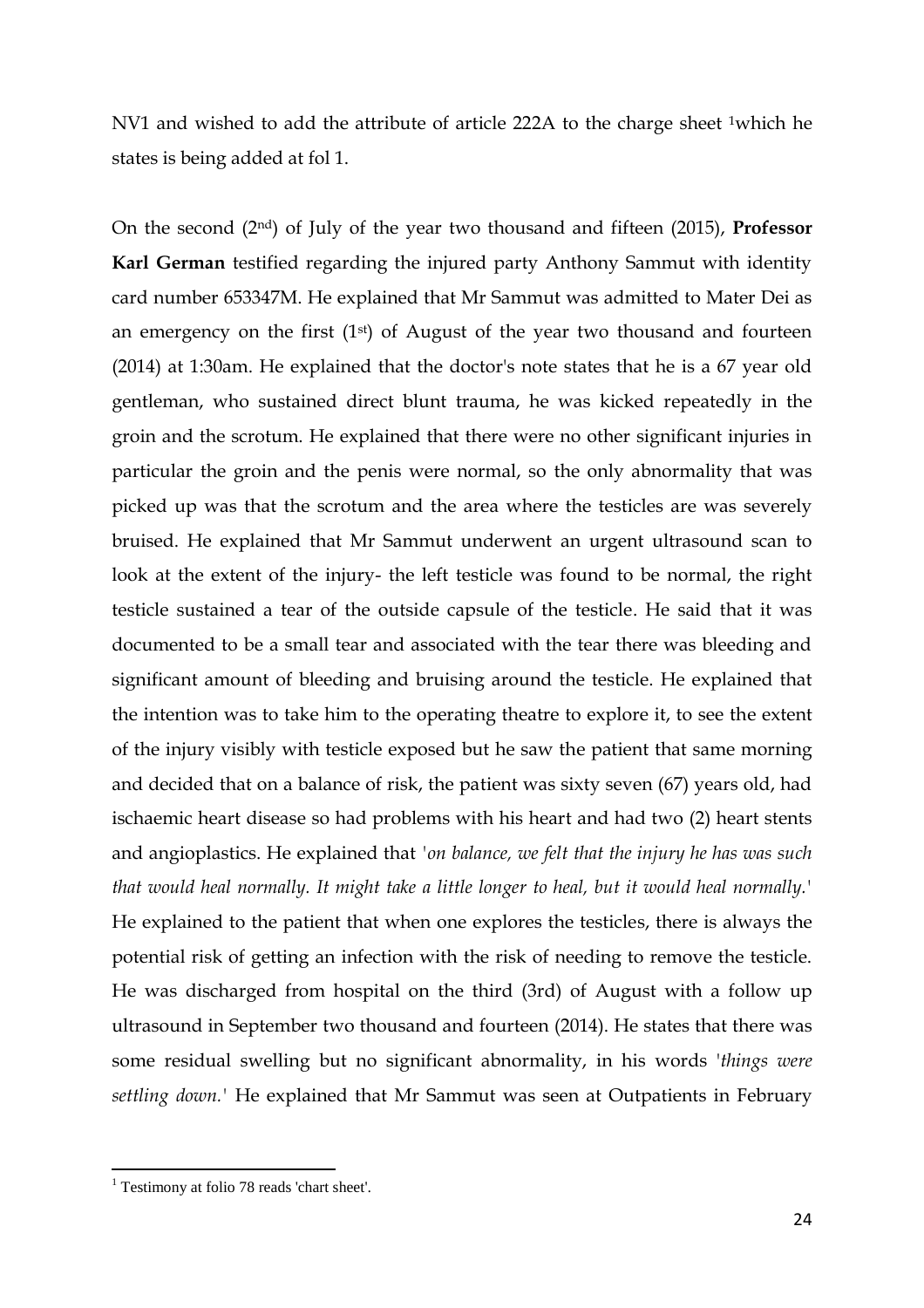two thousand and fifteen (2015) and discharged from further regular view because the situation settled down.

Asked whether the injuries suffered caused a permanent disability, he replied no. Asked if he has all the functions as before the incident, he replied that '*...the testicles, are basically involved in two (2) processes. One (1) is fertility, which at age sixty seven (67) was not an issue for him. And the other issue, is the production of the male hormone. The male hormone is there to provide libido or sexual interest and also sexual performance. Erections, etc. To be honest, even if one (1) of the testicles had been removed, because of trauma, the other testicle, would be more than able with both of those issues. Both of fertility and also of male sexual function. But, according to the ultrasound seen, the testicle that had been damaged was not in any way, permanently a problem and things resolved. So, there is no permanent disability.*'

Asked if the injury causes a lot of pain, he replied that *'At the time of injury, anyone who sustains trauma to the genitals, is going to be in excruciating pain....After injury, there is always the possibility of having residual discomfort, so severe pain, I think is very unlikely. But to have a residual discomfort in that testicle, is always a possibility, in a long term.'* Asked if over a period of time he replied *'Potentially yes.'* He explained that *'Testicular discomfort is very, very common in most men, even without a history of injury or trauma.'* Asked whether the pain he suffered and the ischaemic heart disease would lead to other problems he replied that it is difficult to answer that.

In cross examination he replied that he classifies the injury as being mild to moderate. He explained that *'If he had severe trauma, then the testicle would have needed to be explored regardless of his history of heart disease*.' He explained that the trauma detected on the ultrasound scan was reported as being a small tear explaining that *'the testicle itself, was still intact. And that the outside skin, of the testicle had been torn, but to a small degree, so, it is minor to moderate trauma.'* He exhibited the case summary marked as Doc KG1.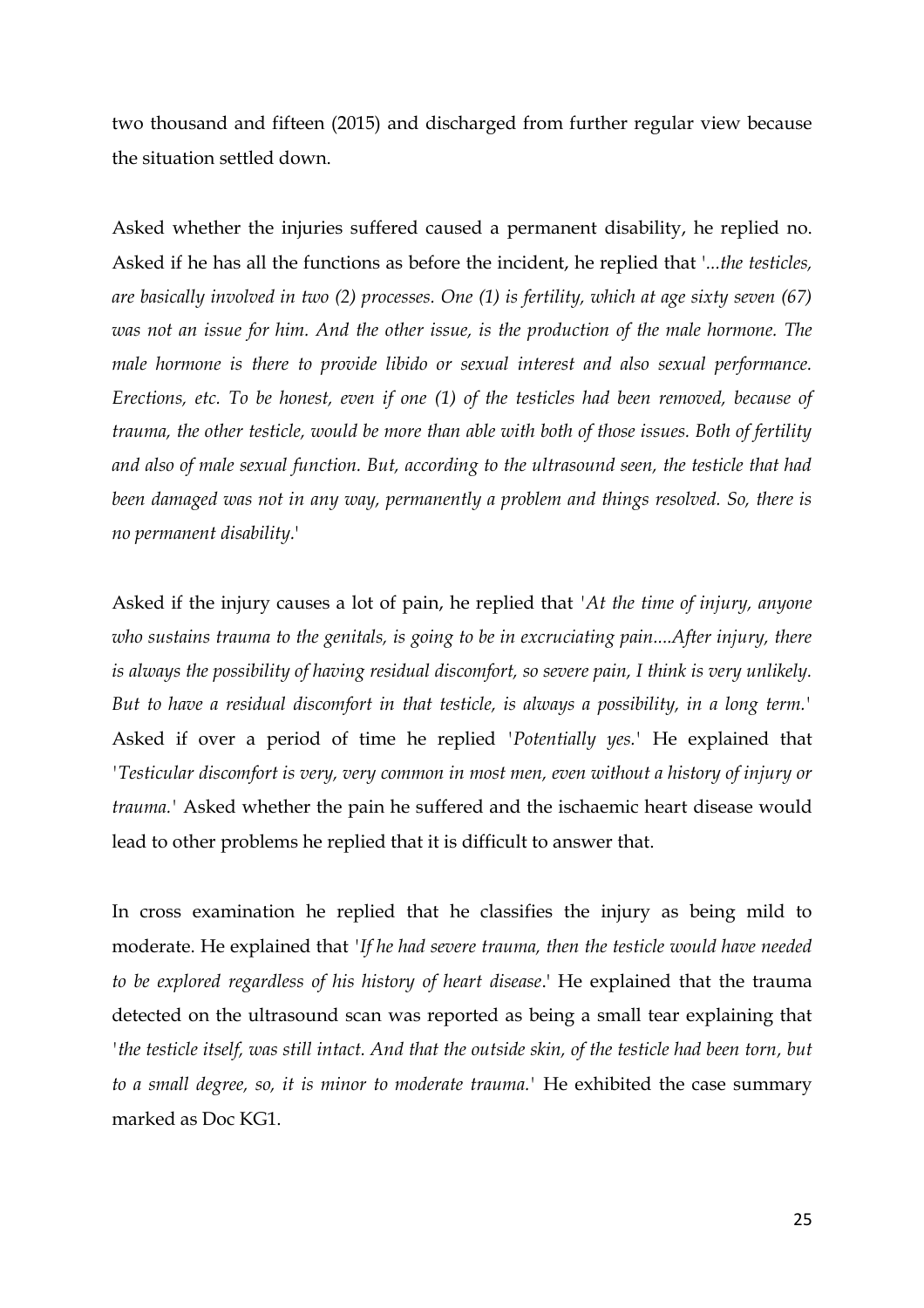**Doctor Moses Camilleri** testified on the second (2nd) of July of the year two thousand and fifteen (2015) who states that he examined Mr John Eric Fenech on thirty first (31st) of July of the year two thousand and fourteen (2014) at 21:50 in the Emergency Department in Mater Dei Hospital. He explained that the appellant had been allegedly run over by a car while driving a motorcycle. He presented with injuries to both hands, abrasions to the left leg and pain in the right wrist. X rays showed a fracture of a bone of the second finger in the left hand. In view of these findings, his injuries were described as being grievous because of the fracture. He exhbited documents marked as MC 1.

**Stefan Aquilina** also testified on the second (2<sup>nd</sup>) of July of the year two thousand and fifteen (2015) and after being shown photgraphs exhibited as Dok AS 1 at folio 26 confirmed that he took the photograph on the fifth (5th) of August two thousand and fourteen (2014) at 9:06am. He stated that he is his neighbour and asked by the Court whether he explained what happened to him, he replied *'It was an accident.*' He confirmed that he had been discharged from hospital and waas asked if he minds taking the photographs. Asked by the Court if he remembers the name of the person, he replied Anthony Sammut.

The Prosecution in the sitting dated second (2nd) of July of the year two thousand and fifteen (2015) exhibited a birth certificate of the parte civile and in terms of the note of the Attorney General dated the twenty third (23rd) of June of the year two thousand and fifteen (2015) where the Attorney General also requested *'...to add and specify that the grevious bodily harm was committed on a person who has attained the age of sixty years in accordance with article 222A of the Criminal Code;*' the prosecution declared that it is *'exhibitig a new charge in relatin to the request in the Attorney General's note, indicated as one (1)..'.*

**Anthony Sammut** testified in cross-examination on twenty first (21st) of April of the year two thousand and sixteen (2016) and confirmed that the location of the accident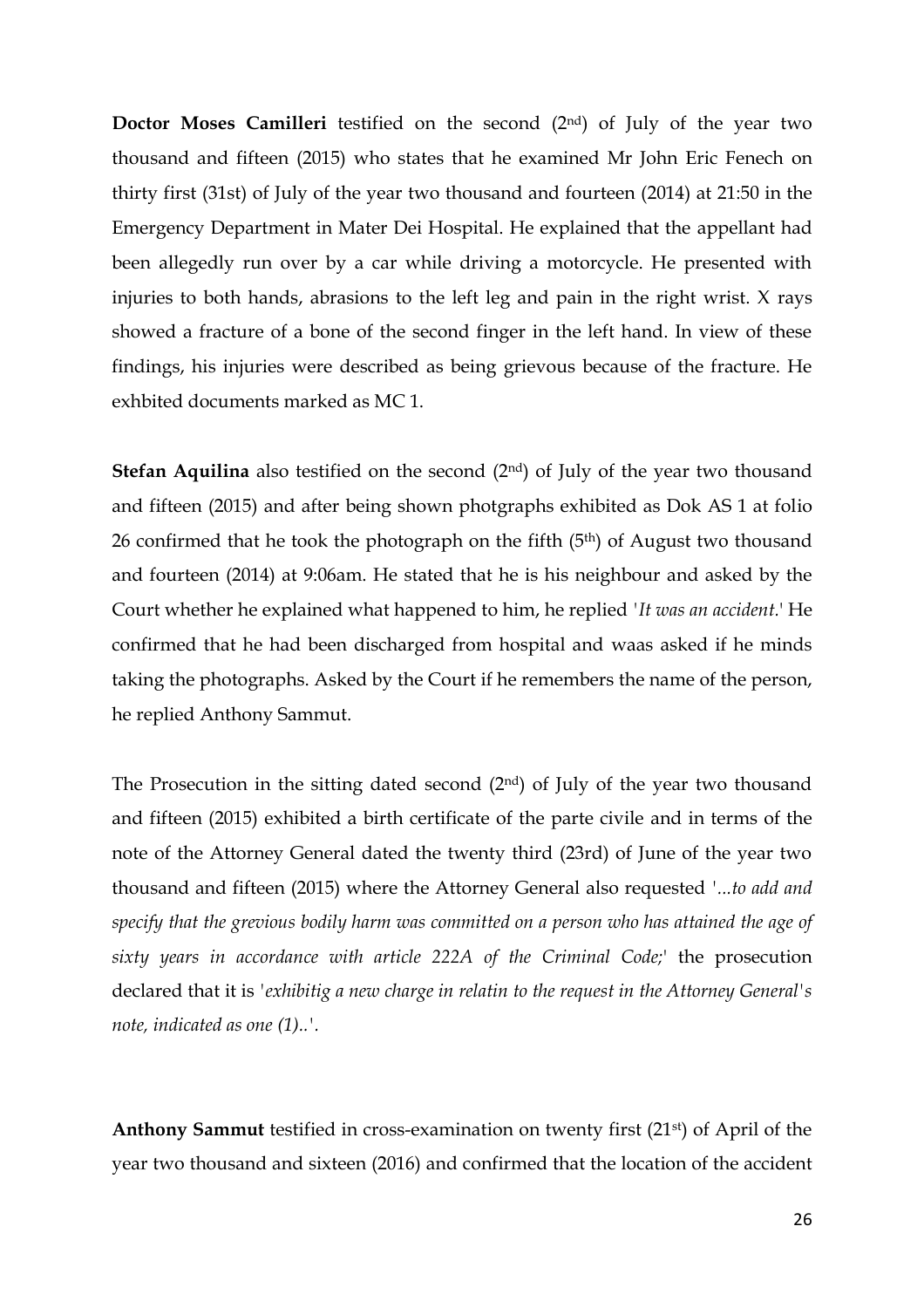as show in the photographs while stating that the sketch does not reflect where the van was. He confirmed that the photo shows the main road where the accident happened. He explained that he was turning onto the left hand side and did not see anybody coming, he turned slowly on the right because there were no other cars passing. He said that when he saw Mr Fenech he was passing in front and does not know how he did not hit him, stating '*he passed in front, he lost control of the motorcycle*  doing like that, and he fell twenty feet or thirty feet on the right hand side of mine.' He says that he did not hit him. He states that the motorcycle had his rear lamp broken, he fell on the right hand side with the motorcycle. He states that he heard him screaming and went quickly to see and that *'He was screaming because the bike fell on him and he hit his hands, his knuckles here on the floor when he fell.'* He stated that Mr Fenech kicked him five (5) times and did not fall on the floor and that Dr German had asked him if he fell on the ground. He confirms that he was in a lot of pain. Asked why when he gave his version of facts on the scene of the accident he actually said that he fell on the floor as a result of the bruise, questioned as to what the truth is, he stated that he did not fall and that he never said that he fell down. He was not aware that it was written in the report. He states that Mr Fenech was wearing '*white shoes tough shoes they were working shoes I think*.' Upon a suggestion that the shoes were tennis shoes he answered *'I don't think they were sports shoes no they were not sports shoes allright?'*

Asked about three photos showing him standing up, he stated that the photo was taken when the police came. He explains that they asked him to *'come near Mr Fenech and I said no and I went and sat on the bench. I did not move from the bench until the Sergent came and spoke to me because the pain wasn't quickly it came slowly allright and my testicles they started to inflame getting bigger, bigger and bigger all the time.'* Regarding the photo, he states that *'I did not say I was not in pain. The pain was coming.*' He states that he was asked by to go where Mr Fenech was. Asked *'But you were not in pain at that point'* he replied *'Then I started trembling and I went to sit on the bench.*' Asked why he did not tell the police who arrived on the scene that he was hit and it was only after the people who were around him that told them many minutes after, he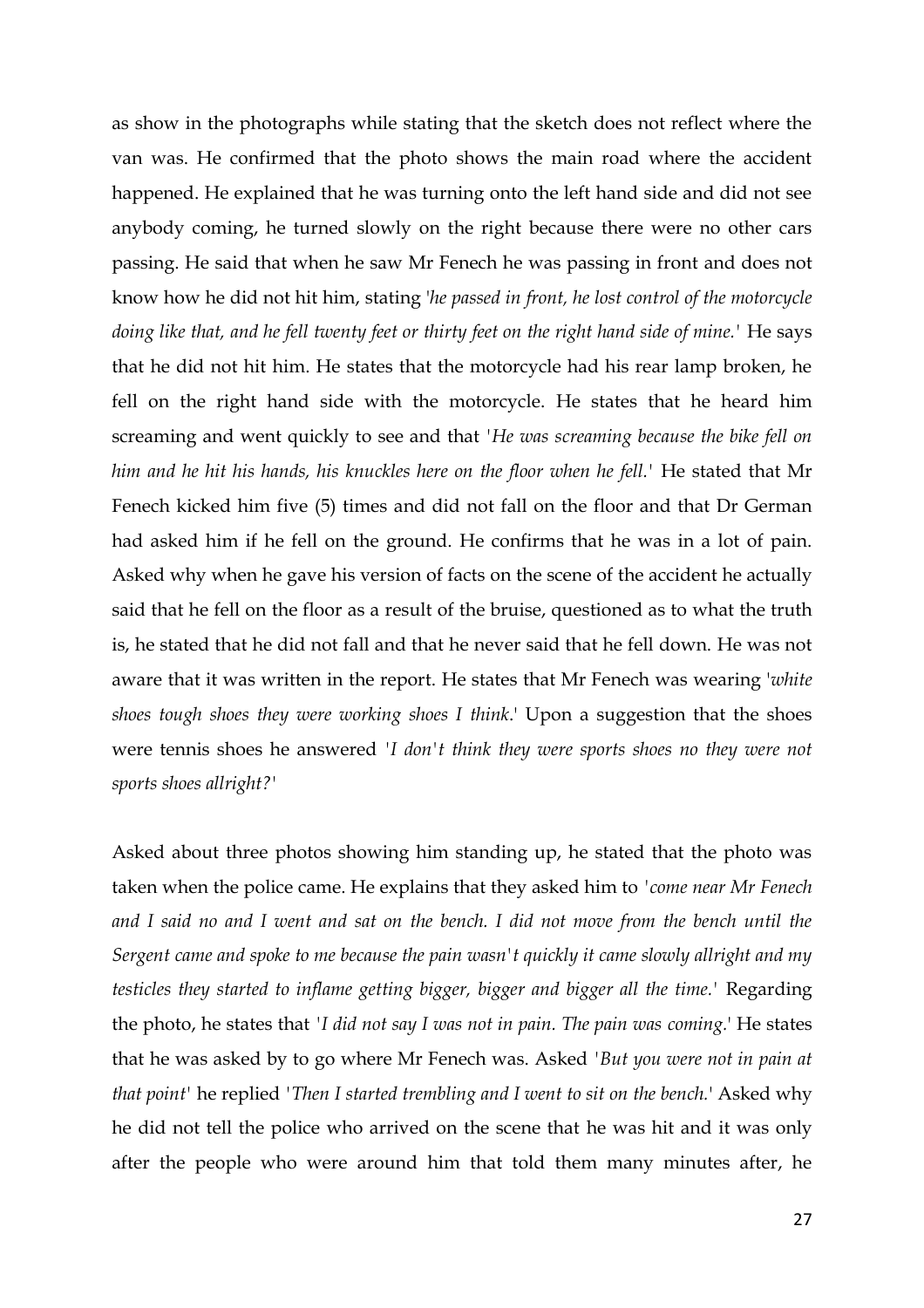answered that he had told the police that he was hit by Mr Fenech five (5) times, he told them many times. He also explained that *'L-incident kien diga' gara u waqfu n-nies kien hemm wiehed tal-insurance waqaf izommu u iehor u bdew jghidulu danmhux suppost dan huwa accident mhux kif qed taghmel int...'.* He explained that he did not go to hospital with the ambulance because they did not want him to go together in one ambulance. Asked to confirm that he did not go immediately to the hosital, he answered *'I was more grevious than him because he had only his knuckles hit on the floor and he had nothing else. I was more grevious, the Sergent told me go bring me a certificate, he didn't tell me to go to hospital. I went to the clinic in Mosta and when I showed the doctor what I had he nearly fainted and he told me go to hospital right now, and I went to hospital.'*

Six (6) photos were presented by the defence at folio 142.

**Dr Mario Scerri** testified in cross examination on the second (2<sup>nd</sup>) of June of the year two thousand and sixteen (2016) and explained that through the Court decree dated the twenty ninth (29th) of January of the year two thousand and fifteen (2015) he was ordered to examine Anthony Sammut to examine the injuries sustained. He states that he examined Mr Sammut on the eighteenth (18th) of February. He explains that Mr Sammut showed him some photos which were taken at the time of the incident. Dr Scerri states that he warned him about the medical legal examination. He states that Mr Sammut explained that an argument arouse. Dr Scerri exxplained that *'I eexamined the photos, he still complained at the time of the examination of pain in his groin, he said he was hospitalised, he said he was operated and I examined his groin. He had a tell at that time in his Tunica albuginea which is the covering of the testicle and he remained relatively well except for occasional pain in his groin.*' He stated that he saw the medical report of the victim and what he stated originally still holds and confirms that '*this by definition was a legion of a grievous nature and it could have easily resulted in sudden instantaneous death due to a severe blow on the testicles which is a life threatening situation.'* He confirmed that he examined the photo Mr Sammut gave him. Asked if he confirms that the photo was taken a couple of days after, he replied yes and that thr examination took place on eighteenth (18th) of February. He confirmed that he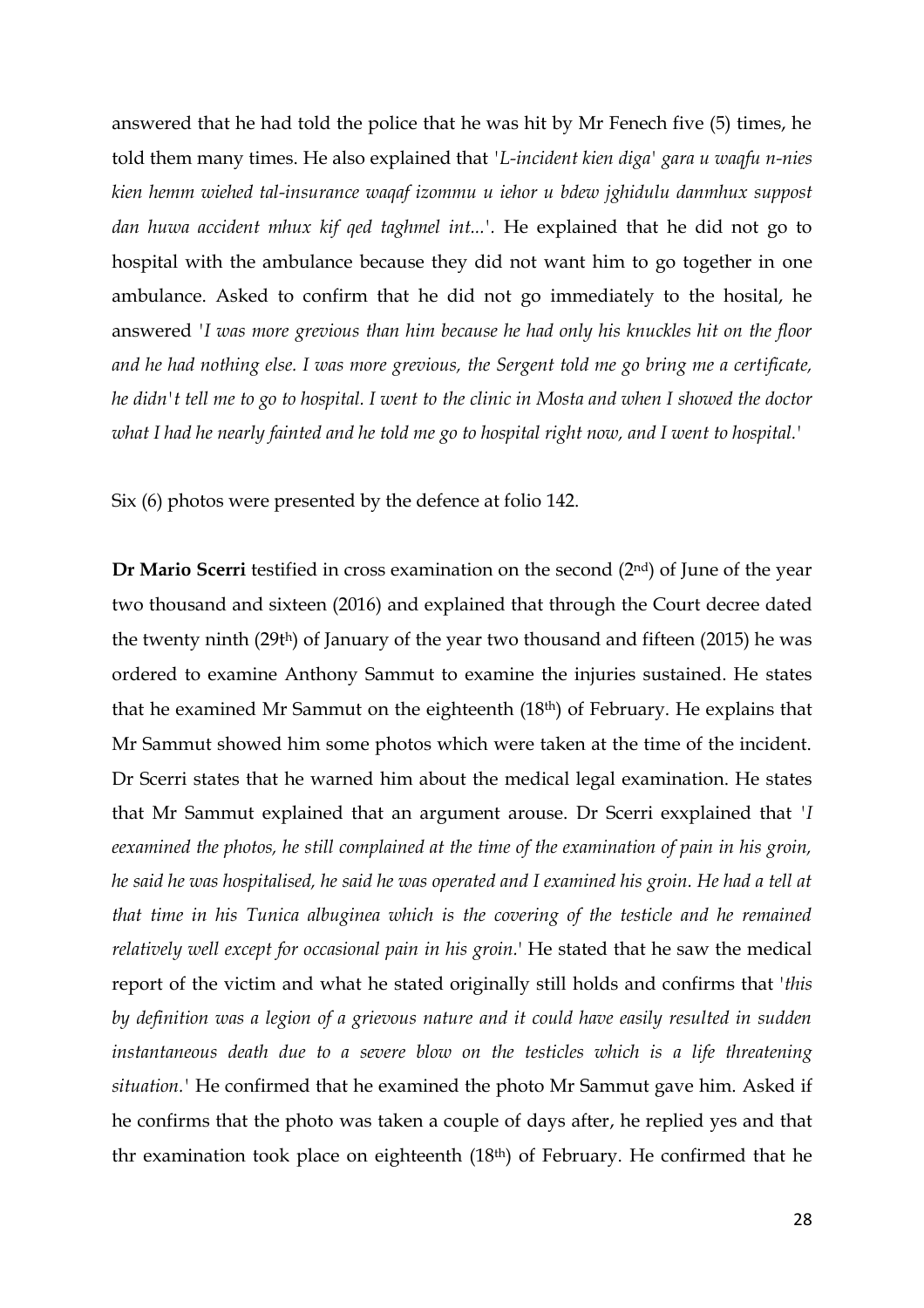saw the photo he gave him and medical reports. He confirmed that Mr Sammut was hospitalised some seven hours or eight hours later and that he felt he had to go to hospital because he had severe pain and since he used to suffer from cardiological problems. The witness explains that he was not involved initially. He explained that he concluded that he was immediately hospitalised and suffering from excruciating pain from what Mr Sammut told him and from the photos. He explains that a blow to the testicle is potentially fatal, explainiing that '*a blow on this sensitive part is very fatal.'* He explained that *'there was no cardiac arrest because let us say that the patient was lucky in this sense'.* He explained that he is judging his conclusions on the photo and explained that the *'marks on the groin are due to extravasation of blood because of rupturing of blood vessels due to severe blow in the testicles. That is understandable.'* He confirms that he saw the medical reports when drawing up the report. The defense counsel explained that the report states that no abnormality detected in the groin and penis. After viewing the discharge letter he stated that the doctor is not correct.

Dr Mario Scerri explained that he does not agree with what the doctor said because NAD means no abnormality detected. He stated that '*hematoma was yes a direct blow to the testicles.*' Asked about the age of the injury in the photo he answered that *'The legion is violet turning into green so this has been taken some days after. I cannot commit myself to how many days before because the healing of bruises depends on the constitution of the person, it deptends whether he was taking aspirin and probably he might have been taking aspirin although I never found it documented because certain drugs which you take and your metabolic process accelerates or decelerates the healing but that was some days duration because it is violet and turning into green.'* Asked *'You told us that it was around ten days when you gave evidence before this court.*' he replied *'Yes it was at around ten days because greenish bruises after about six days they become green and then to subside completely I would have expected it to have lasted a lot, a long time*.' He explained that '*This is a typical bruise caused by extravasation.'* Asked if the marks on the groin was an injury caused by a safety belt, he replied that he does not agree *'because this is part and parcel of the same seeping of the blood.*' He explained that *'One cannot predict the channels of seeping of blood when it gravitates due to breakages of blood vessels.'* and that *'the blow was mostly on*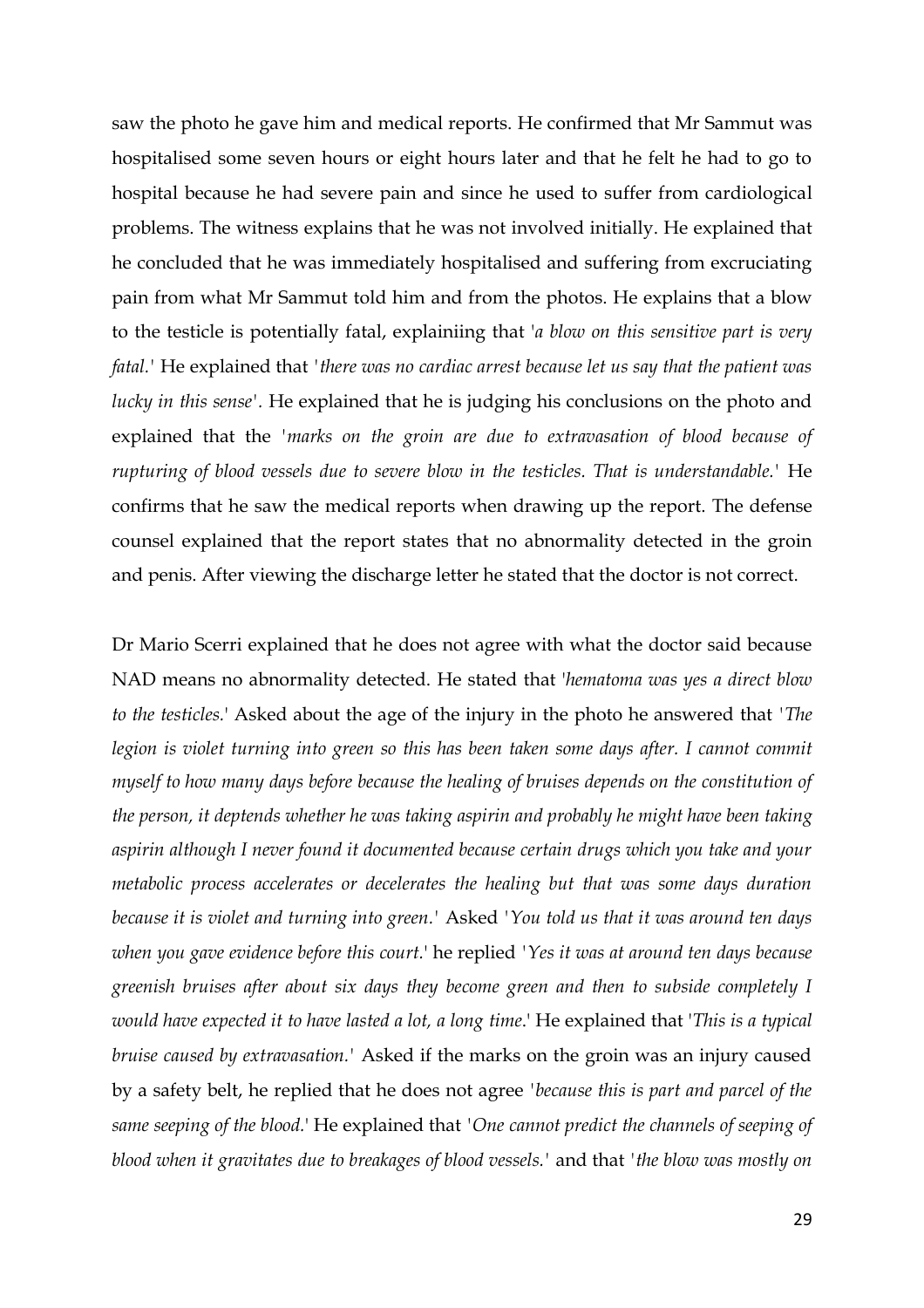*the right testicle and I would not have been suprised. I would not have been surprised to see a clear area of non bruising and another bruise above the patella...'* Asked to confirm that a poper indication in medical or medico legal cannot be given as to the age of an injury based simply on the colour that it has turned, he replied that *'Yes you can roughly but not one hundred percent sure. A bruise which is violet is almost certainly to be very fresh, then it changes colour and after about four days or five days you start having some green (green predominates and violet starts dimishing) and then green is the dominanxe and then it starts turning into brown. The aging turns upon the constitution of the individual. I would say that this had been about eight days to ten days I agree to that.'* Asked whether *'Eight days to ten days since the injury had been sustained correct?'* He replied '*Yes, but you cannot be one hundred percent correct as my..., the surest way of knowing the duration of a legion is to be there physically present when it was inflicted.'*

Asked about observations made when the victim was examined by doctors he stated that *'They made their observations not on the photographs but they made their observations on what they found in front of them of the actual injury sustained. But we remember that bruises as I said and I repeat extend and gravitate and it means that if you see a bruise today your might examine the patient tomorrow and you see it larger and that is due to the continuous extravasation of blood..'*

He explained that the genital areas are affected, referring to the discharge letter he stated that *'I do not agree with what he said because if this photo was a true representation of what actually happened jigifieri if this photo is not a fake photo I am judging on this photo because remember I did not examine the patient at that time but from this photo yes definitely I do not agree with what the doctor said that legions on the penis and the testicles are NAD which means no abnormalities detected because the picture speaks for itself.'*

He stated that once the condition is stable then it is stable. The life threatening situation would be in that period of time when the patient received a severe blow so severe that pain would have a proved *'a... inhibition and sudden death.*'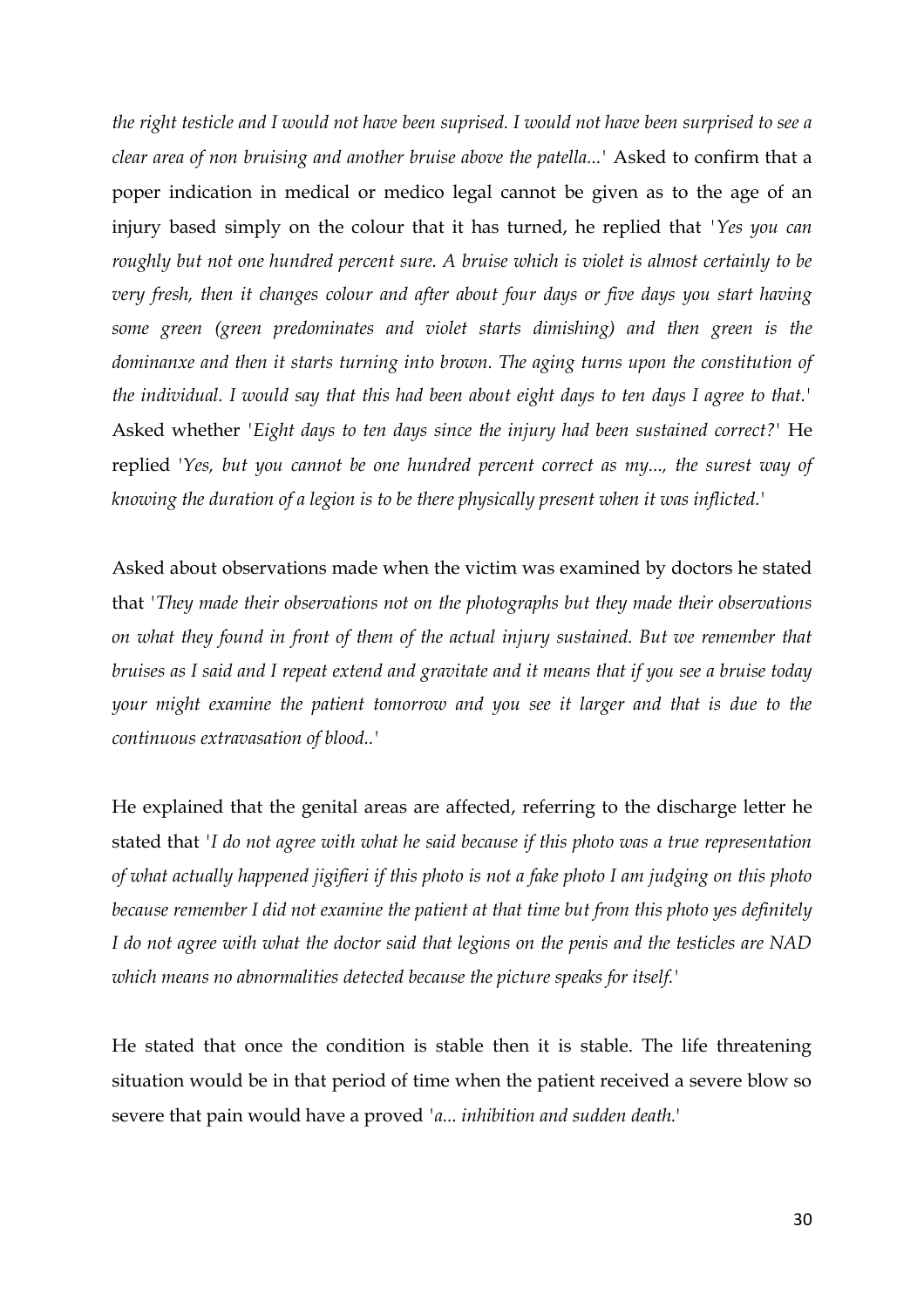Medical reports regarding Emanuel Sammt with identity card number 42258(M) were filed. Dr Joseph Spiteri gave evidence which according to a note in pencil on the Court minute dated ninth (9th) of March of the year two thousand and seventeen (2017) was not recorded. The First Court in its sitting dated eleventh  $(11<sup>th</sup>)$  May of the year two thousand and seventeen (2017) ordered that the testimony of PC 455 Emanuel Sammut be struck off from these proceedings.

The appellant **John Eric Fenech** testified on the eight (8th) of June of the year two thousand and seventeen (2017) who regarding the accident that took place on the thirty first (31st) of July of the year two thousand and fourteen (2014) stated that it was about half past seven in the evening so it was still very good daylight and visibility. He explained that he was coming down towards Mosta from the direction of Naxxar and wanted to turn right to go over the bridge to go towards tat-Targa area. He was on the motorcycle with headlines on, indicated and as he was coming down the road he saw the truck at the junction and he started to pull out. He explains that the van was on the side road, he was coming from the direction of tat-Targa and came over the bridge and he was going to come on the main road to turn right to go towards Mosta. He confirmed that he was going to cross his path and that *'as I was on the main road it is clearely marked there was a stop line there so he came up to get that line and then started procede to pull out infront of me. I sounded my horn...'* The accused confirmed that he was coming from his left and that he could see that the other person was manouvering to turn onto his right hand side. He explained that *'I ended up sounding my horn continuously and having to try and excelorate and to try and get away from him but unfortunately his, the corner of his van caught the back of my bike.'* He gave an explanation of the damages the bike sustained and stated that the worst injuries he sustained were his hands, explaining that *'As I went down I tired to cushion the blow with my hands resulting in a broken bone and severe sprains in the left hands and severe sprains in the right hands, also, so sustained injuries, scratches to my right leg.'* He presented a number of photos marked as Dok JEF1, Dok JEF2 and Dok. JEF3.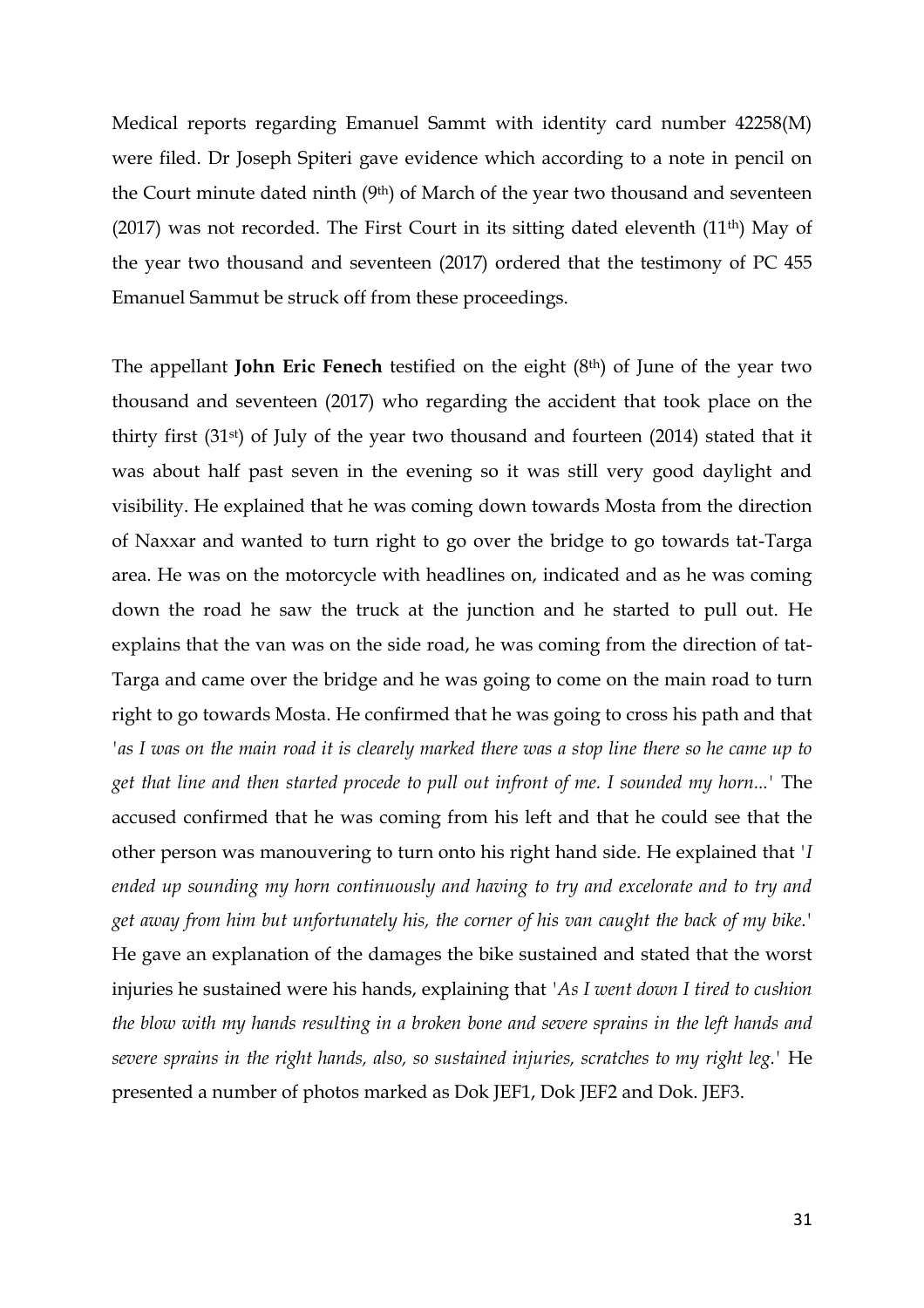He explained that he was on the ground since he was thrown on the road managing to get out under from his motorbike which was quite heavy stating that if he had not done that, the injuries would have been much worse, that he would have sustained burns from the engine which would have been vested on his leg. He states that he was in extreme pain, physically shocked and was not happy at all. Asked if he at any time approached or addressed Mr Sammut, he replied *'Approach Mr. Sammut no. Address him only to tell him to go away and leave me alone*.' Stating that he was in pain, the man knocked him down and he did not want him to come anywhere near him, *'he'd only hurt me once and I wansn't going to let him come near me so. He did walk towards me s o idid shout at him "go away leve me alone".* Asked where Mr Sammut was, he replied *'Mr. Sammut stood on the road close to the side of his van.'* He explained *'I shouted at him. I didn't kick him, I didn't touch him, at no point I didn't see him use or \*dopple of\* in pain or fall on the ground. He didn't even cry out in pain so no I've got no idea why he's saying this.'* He stated that he was wearing trainers, soft canvas trainers making reference to photos which he exhibited and marked as Dok JEF 3. Reference was made to photos that were exhibited in April of last year showing the van driven by Mr Sammut and the motorbike.

Upon the Court's questioning, he confirmed that he himself had already started doing the manouver to cross over the bridge when his motorbike got clipped by the van. He recognised the van from the photos. He stated that he took the photos with his phone. He remembers Mr Sammut *'walking around the scene of the accident and when these patrol cars stopped to ask what was going on he went over and chatted with them and this is obviously after the accident because they could see Mr. Sammut's van in the middle of the road and my motorcycle on the side close across the curb.'* He explained that he himself was taken by ambulance and that Mr Sammut did not join him and he was not aware if any ambulance has been called for him. He was made aware of the allegations some twelve (12) days after the accident when he was called in at the Police station at Mosta. At that point, he was totally unaware of what had supposedly or allegedly happened to Mr Sammut. Asked whethr he ever crossed paths with Mr. Sammut after the accident till the present day he stated that he does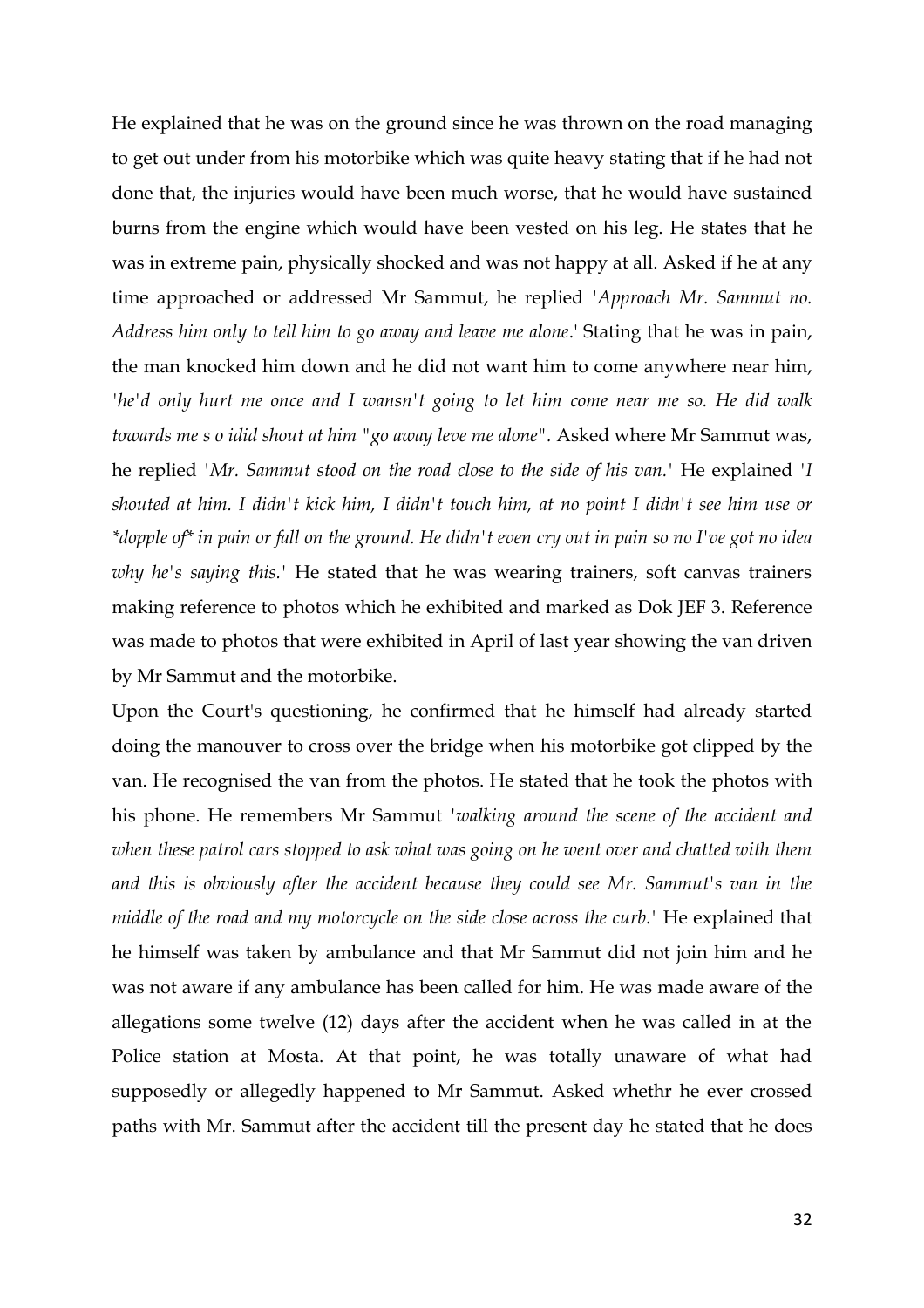not know Mr Sammut and that the only time he saw Mr Sammut was when he appeared in Court.

In cross-examination, he stated that he does not agree with Mr Sammut's deposition on how the injuries were made. He does not remember saying that he wanted to kill him. He remembers falling from the bike and Mr Sammut coming towards him. Questioned regarding his statement taken on twelve (12) August of the year two thousand and fourteen (2014), whether when he stated that *'I think that he did try to hit me with a fist'* is still valid, he replied *'Yes it is. With my apologies, because i was still wearing my crush helmet the fist hit the viser so I wasn't actually struck and so that part of the incident inthe accident sort of slipped my mind so I was not put by this.'* He confirmed that he was in a state of shock, asked if it is possible that Mr Sammut approached him to assist him, replied that he does not know what was in his mind and that *'What was in my mind was that I didn't want him anywhere near me which is why I shouted at him to go away and leave me alone.'* He denies hitting him and did not see anyone else hit Mr Sammut on the scene. He does not recall Mr Sammut being hospitalised but he was told about it but does not know when he was in hospital.

According to the Court minute dated the second  $(2<sup>nd</sup>)$  of June of the year two thousand and sixteen (2016) PC 1289 Andre Cassar Bonaci gave evidence in crossexamination. The Court understands that **PC 1289<sup>2</sup> Andre Cassar Bonaci** testified again in cross examination on the twenty sixth  $(26<sup>th</sup>)$  of October of the year two thousand and seventeen (2017) in view that the previous cross-examination was not transcribed. He confirmed that when he arrived o site there was no argument between the parties. Asked *'When you say you were the first officer on sight, did Mr. Anthony Sammut actually approach you and tell you what had happened?* he replied No. He explained that *'..I was made aware by third parties that were present but I never spoke to Mr. Anthony Sammut.'* The van remained on the road whilst he was there because of the sketch that had to be made. Asked if he took note of who these third parties were, he replied that he did not since they told him that there was an argument and

l

 $2$  Heading in testimony dated  $26<sup>th</sup>$  October 2017 reads 'PS1289'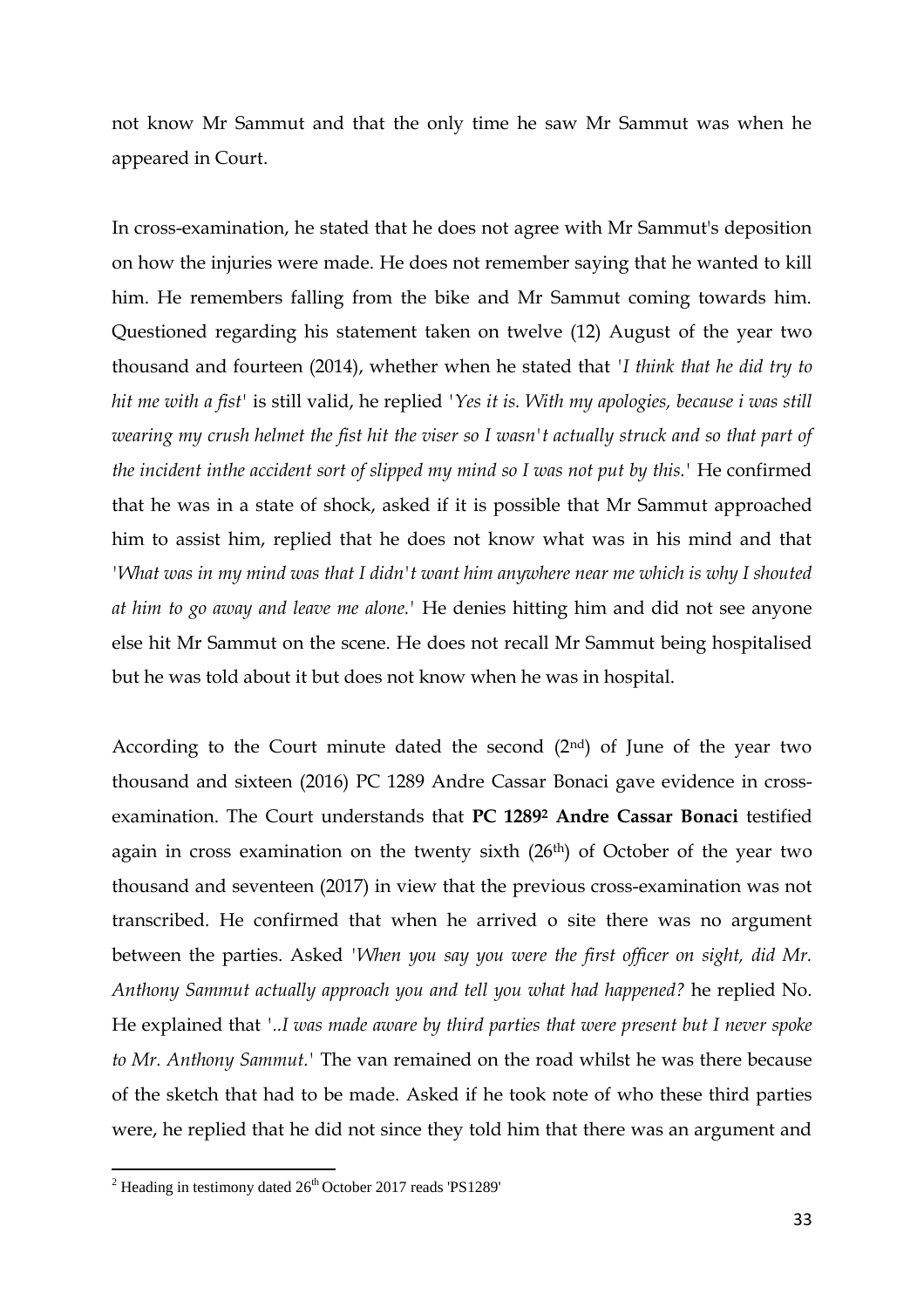they just left. Asked to confirm whether he recognises the man in folio 142 as Mr Sammut he replied *'From the back no.'* Asked whether he could identify the police car and police officers on site if they came after he answered no. Asked about Mr Sammut he stated that *'When I arrived he was sitting on a bench, but then he was walking normally, he walked to his van and back*.' Asked *'Without any problems whatsoever'*, he replied *'No'*. Asked if Mr Sammut complained of any pain, he replied that he did not compain and that the witness' main concern was that Mr Fenech was injured, he was in pain so he stayed next to Mr Fenech. Asked if he required or request any medical assistance he replied *'To me no.'*. He does not know what shoes the appellant was wearing.

### Considered;

 $\overline{a}$ 

That the following are the facts in brief:

1. On the thirty first (31st) of July of the year two thousand and fourteen (2014) at around 7:30pm, the appellant John Eric Fenech was driving his motorcycle from Naxxar towards Mosta along Triq il-Fortizza, Mosta;

2. That while turning to the right of the junction onto the Mosta bridge, the parte civile Anthony Sammut who was driving his van exiting the Mosta bridge, manouvered right out of the juntion towards Mosta centre onto the same path of the appellant leading to the appellant's loss of control with the appellant falling to the ground together with his motorcycle3;

3. That Anthony Sammut sustained injuries as well as damages to his motorcycle;

4.The appellant alledgedly got up from under his motorcycle and assaulted Anthony Sammut of sixty seven (67) years of age causing him injuries;

5. The appellant was taken by ambulance to hospital while Anthony Sammut went to the Mosta clinic and then to hospital;

6. Charges were filed against the appellant.

<sup>&</sup>lt;sup>3</sup> The appellant in his testimony dated 8<sup>th</sup> June 2017 explains that the front part of the van caught the back appellant's motorcycle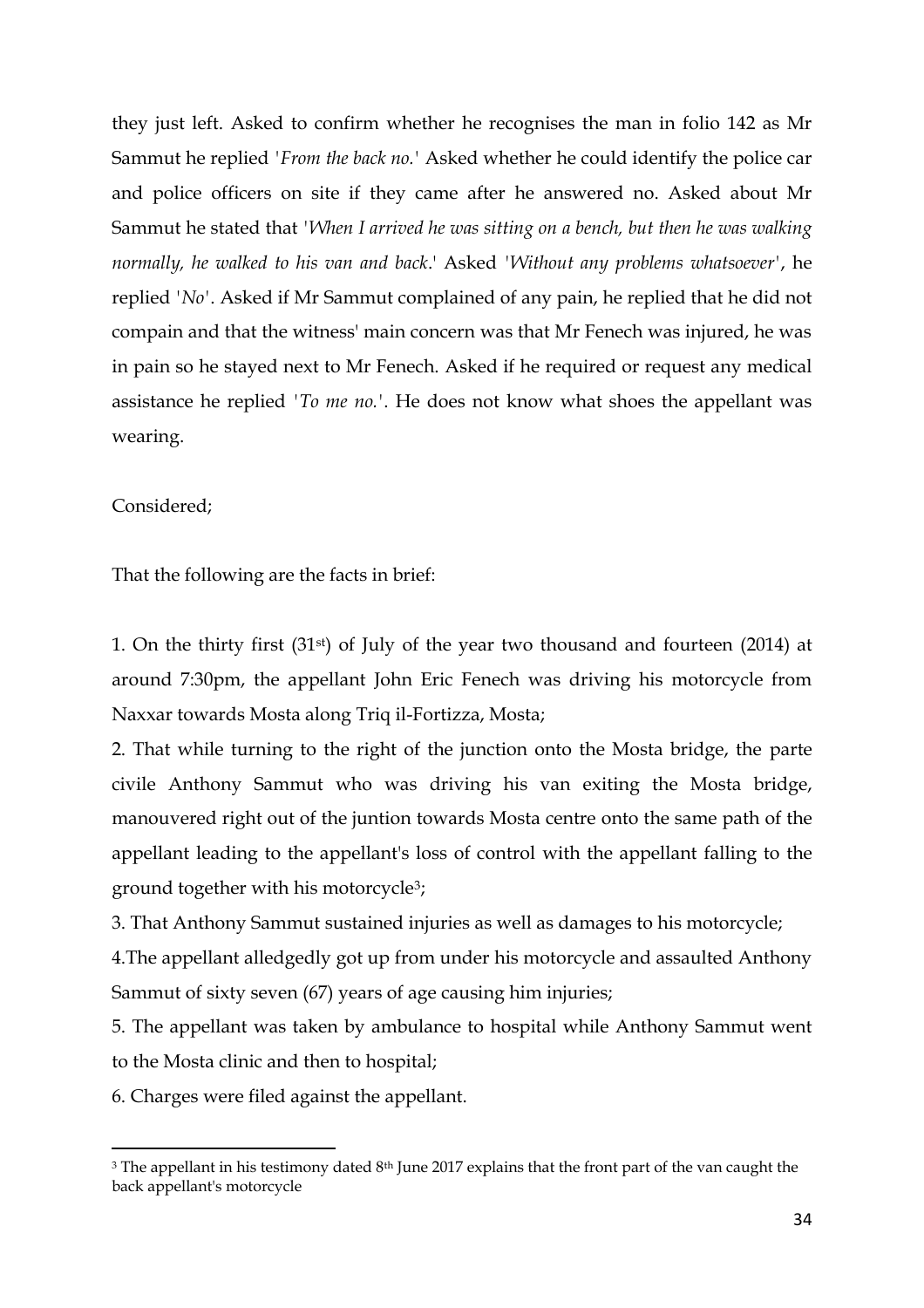That the first ground of appeal provides that the First Court in its decision failed to refer to all evidence submitted before it in connection with the actual charge and to indicate what of all the evidence brought before it justified its decision. The appellant states that the only reference the Court makes is that *'The Court however fails to understand how those injuries came about on that day out of thin air. They were obviously caused by severe blows to Sammut's groin and the Court has no other option but to dismiss the defence put forward by the accused.*' As the appellant rightly submitted article 382 of Chapter 9 of the Laws of Malta does not put an obligation on the Court to motivate, give reasons and to indicate on what evidence submitted it is basing its reasons for finding in favour or against the accused.

The Court refers to the judgment in the names **'Il-Pulizija Vs Carmel Polidano'<sup>4</sup>**, where it was considered:

*'Jig ifieri għall-validita` huwa suffic jenti illi sentenza mogħtija mill-Qorti tal-Mag istrati ssemmi l-fatti (ossia l-imputazzjonijiet) li tagħhom persuna tkun instabet ħatja, il-piena u lartikoli li jikkontempaw ir- reati li tagħhom persuna tkun instabet ħatja. Minn dan l- Ewwel Qorti ma tippekkax fis-sentenza appellata peress illi tikkontjeni dawn l-elementi kollha. Imbagħad l-artikolu 662(2) jipprovdi: "Kull dec iz joni tal-Qorti tal-Appell Kriminali u tal-Qorti Kriminali li biha tig i dec iz a kwistjoni ta' lig i, għandu jkun fiha qabel kollox irrag unijiet li jkunu wasslu l-qorti għal dik id-dec iz joni". Jig ifieri sentenza tal-Qorti tal-Mag istrati li ma ssemmix ir- rag unijiet li wassluha għad-dec iz joni tagħha ma titqiesx nulla. Naturalment huwa dejjem rakkomandabbli li jissemmew almenu minimu ta' rag unijiet, iz da n-nuqqas tagħhom ma jwassalx għan-nullita` tas-sentenza.'* 

The Court while agreeing with the appellant that the decision of the First Court is not detailed, is rejecting the first ground of appeal on the basis that motivation or

 $\overline{a}$ 

<sup>4</sup> Decided by the Court of Criminal Appeal on 11th December, 2013 (Criminal Appeal number: 338/2013)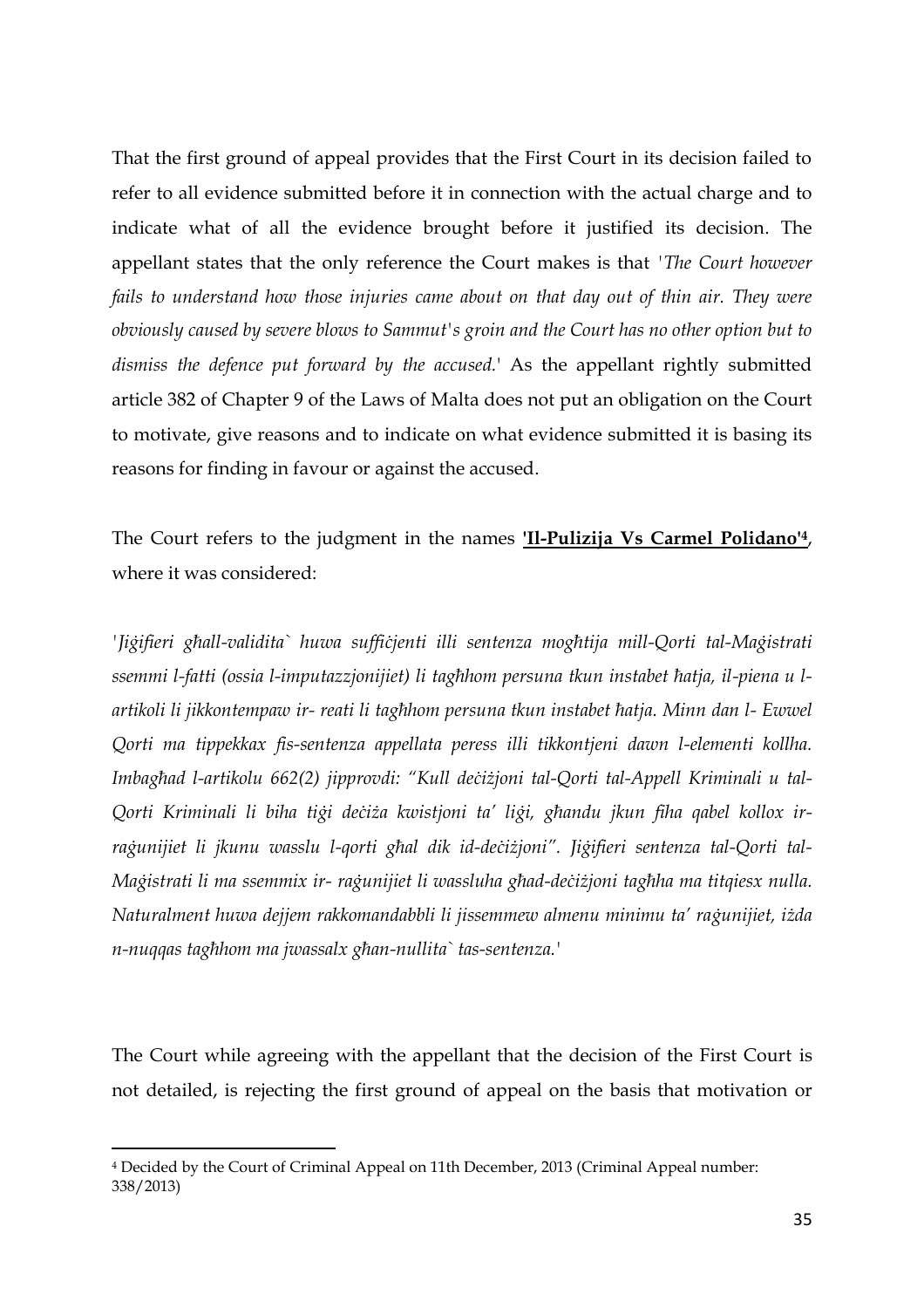reasoning upon which a decision finds in favour or against the accused is not a requisite under article 382 of Chapter 9 of the laws of Malta. The appellant does not agree with the first Court's reasoning when it stated that *'The Court however fails to understand how those injuries came about on that day out of thin air. They were obviously caused by severe blows to Sammut's groin and the Court has no other option but to dismiss the defence put forward by the accused.*', the Court will therefore be examining the appellant's defence as laid down in the second ground of appeal;

#### Considered,

 $\overline{a}$ 

That the second ground of appeal provides that the First Court completely disregarded the evidence produced before it which according to the appellant clearly points to the fact that there are serious doubts regarding the commission of the crime by the appellant. The appellant submits that the Court before delivering judgment must be convinced of the accused's guilt beyond any reasonable doubt and that it is the prosecution that must prove the guilt of the accused beyond reasonable doubt and not the accused that must prove his innocence. The appellant provides that the level of proof beyond reasonable doubt was never attained and that the Court ignored all evidence produced which according to the appellant militates in favour of the accused and which should have left no doubt in the First Court's mind that the appellant did not commit the crime with which he is being charged.

As has been established, the Court of Criminal Appeal does not disturb the First Court's conclusions unless it is satisfied that the First Court could not legally and reasonably arrive to the conclusion it arrived at. In the decision in the names **'The Police (Supt. Pio Pisani) vs. David Rigglesford'**5, the Court considered that:

*'Now it has been firmly established in local and foreign case law that both in cases of appeals from judgements of the Magistrates' Courts as well as from judgements of the Criminal Court, with or without a jury, that the Court of Criminal Appeal does not disturb the evaluation of the evidence made by the Court of first instance, if it concludes that that Court* 

<sup>5</sup> Decided by the Court of Criminal Appeal on 31st May 2007 (Criminal Appeal number: 6/2007)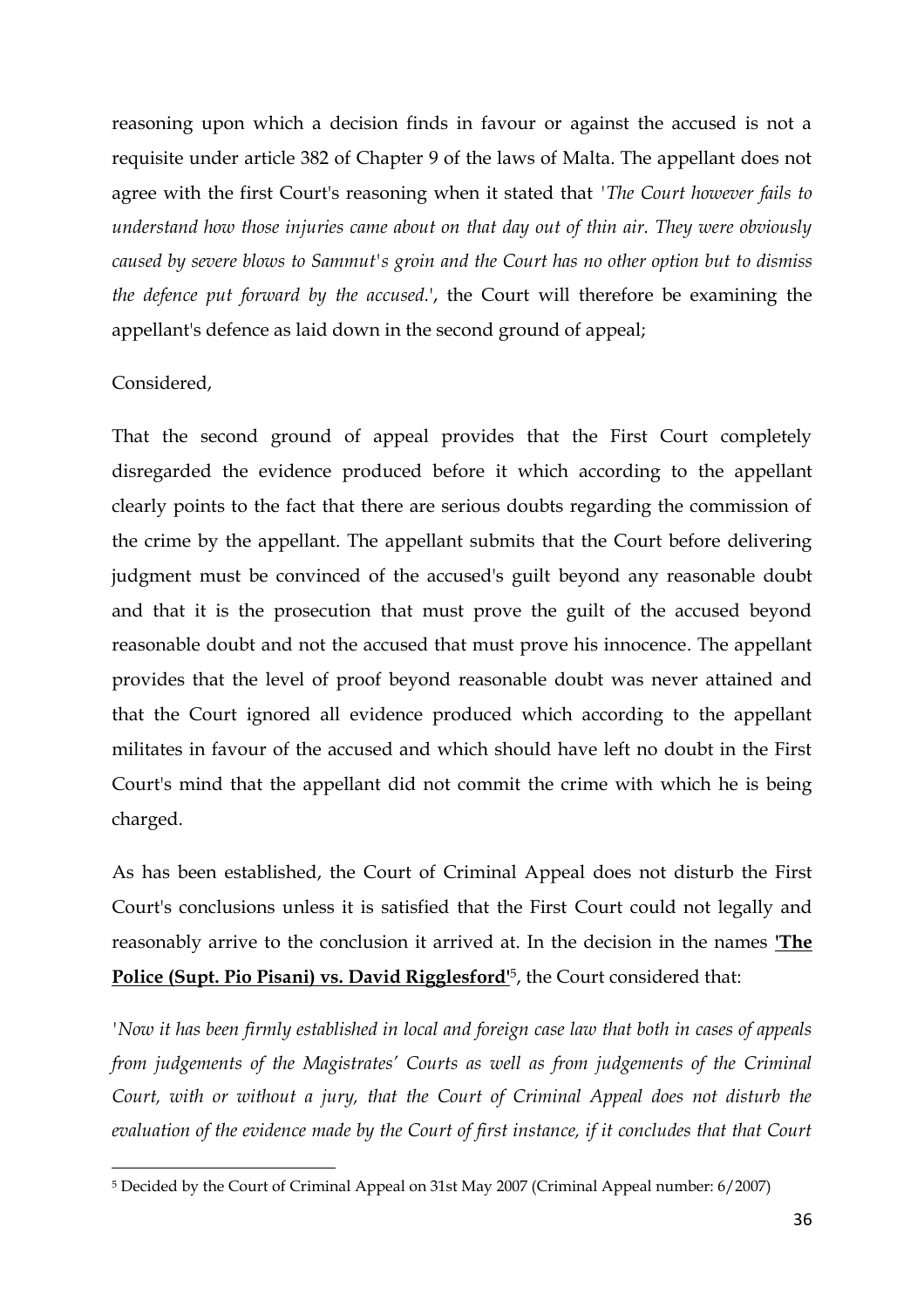*could have reached that conclusion reasonably and legally. In other words this Court does not replace the discretion exercised by the Court of first instance in the evaluation of the evidence, but makes a thorough examination of the evidence to determine whether the Court of first*  instance was reasonable in reaching its conclusions. However, if this Court concludes that *the Court of first instance could not have reached the conclusion it reached on the basis of the evidence produced before it, than that would be a valid – if not indeed a cogent reason – for this Court to disturb the discretion and conclusions of the Court of First Instance (confer: "inter alia" judgements of the Court of Criminal Appeal in the cases :"Ir-Republika ta' Malta vs. George Azzopardi"6; "Il-Pulizija vs. Carmel sive Chalmer Pace"7; "Il-Pulizija vs. Anthony Zammit"<sup>8</sup> and others.)* 

*This Court also refers to what was held by LORD CHIEF JUSTICE WIDGERY in "R. v. Cooper"<sup>9</sup> (in connection with section 2 (1) (a) of the Criminal Appeal Act, 1968) :-*

*"assuming that there was no specific error in the conduct of the trial, an appeal court will be very reluctant to interfere with the jury's verdict (in this case with the conclusions of the learned Magistrate) , because the jury will have had the advantage of seeing and hearing the witnesses, whereas the appeal court normally determines the appeal on the basis of papers alone. However, should the overall feel of the case – including the apparent weakness of the prosecution's evidence as revealed from the transcript of the proceedings – leave the court with a lurking doubt as to whether an injustice may have been done, then, very exceptionally, a conviction will be quashed."<sup>10</sup>*

*In "Ir-Republika ta' Malta vs. Mustafa Ali Larbed" decided on the 5th July, 2002 by the Court of Criminal Appeal, presided over by three Judges, it was held that even if from the evaluation of the evidence conducted by this Court, for argument's sake, this Court comes to a conclusion different from the one reached by the jury, it still will not disturb the judgement of the jury in the evaluation of the evidence and replace it with its own when it is evident that the jurors had not made a manifestly wrong evaluation of the evidence and they could therefore reasonably and legally have reached that conclusion.* 

l

<sup>6</sup> Decided on the 14th February, 1989

<sup>7</sup> Decided on the 31st May, 1991

<sup>8</sup> Decided on the 31st May 1991

<sup>9</sup> ([1969] 1 QB 276)

<sup>10</sup> (Confer also : BLACKSTONE'S CRIMINAL PRACTICE (1991) , p. 1392)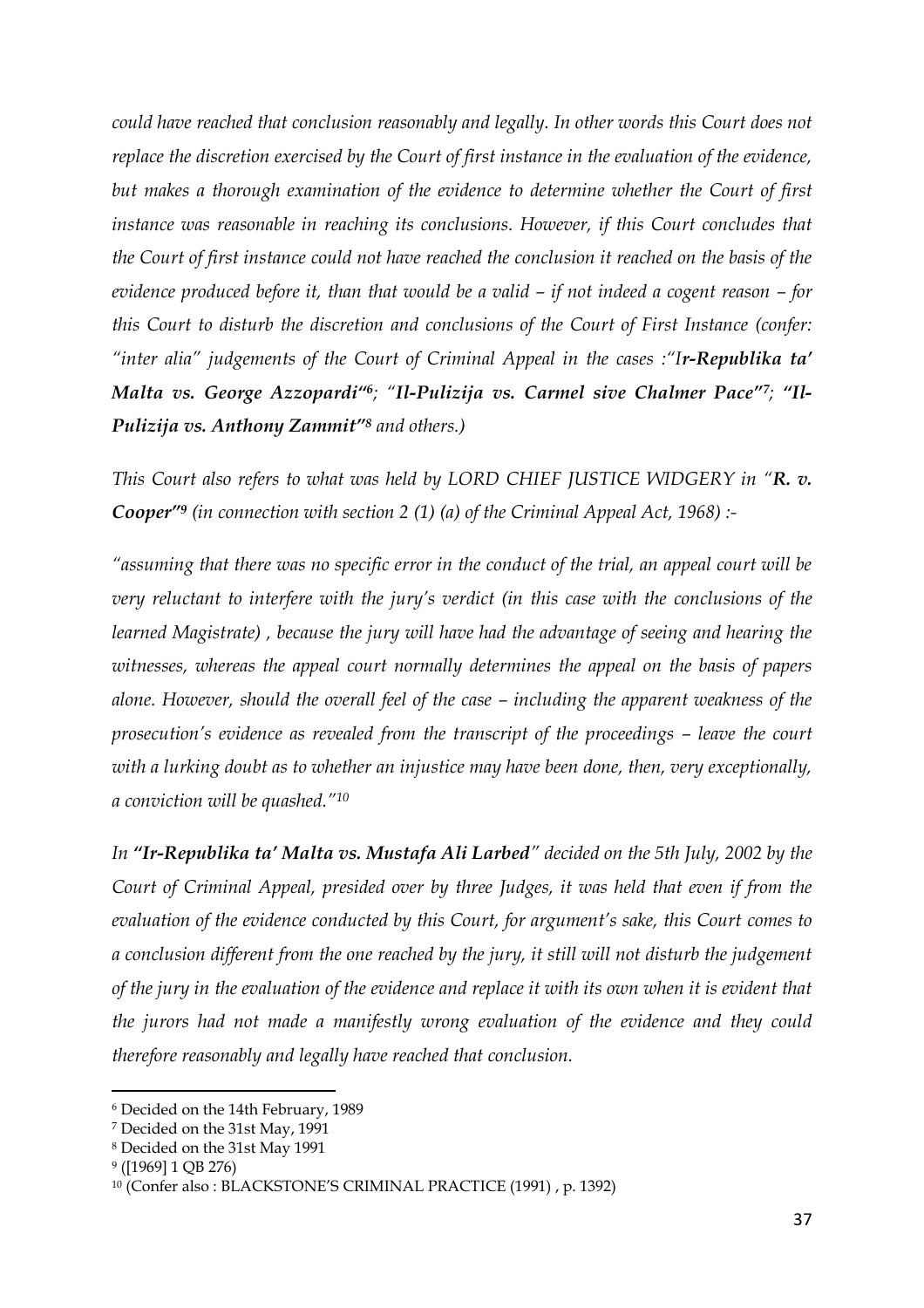*In Criminal Appeal : "Ir-Republika ta' Malta vs. Ivan Gatt", decided on the l st. December, 1994, it was held that the exercise to be carried out by this Court in cases where the appeal is based on the evaluation of the evidence, is to examine the evidence, to see, even if there are contradictory versions – as in most cases there would be – whether any one of these versions could be freely and objectively believed without going against the principle that any doubt should always go in the accused 's favour and, if said version could have been believed and was evidently believed by the jury, the function, in fact the duty of this court is to respect that discretion and that evaluation of the evidence.* 

*This Court has accordingly evaluated the evidence anew with a view to establishing whether the Court of first instance could have legally and reasonably found the accused guilty of the charge of involuntary homicide proffered against him.'* (References and details of the quoted judgments as cited in **'The Police (Supt. Pio Pisani) vs. David Rigglesford'** are found in the footnotes)

#### Considered,

That the appellant in his appeal submitted that the clearest piece of evidence which militates in favour of the appellant is the photograph marked as Dok.AS1 which depicts the injuries sustained by Anthony Sammut to his groin area. Stefan Saliba testified on the second (2nd) July of the year two thousand and fifteen (2015) and explained that he was asked to take the photo exhibited at folio 26 and marked as Dok AS1 which he says was taken on the fifth  $(5<sup>th</sup>)$  of August of the year two thousand and fourteen (2014) at 9:06am. Asked whether Anthony Sammut explained what happened he replied that *'It was an accident.*'

Dr Mario Scerri in the report filed at folio 34 and marked as Dok MS1 on the other hand explained that *'Mr. Sammut was eventually discharged from hospital on the 3rd of August 2014 and five days after being discharged he had his lesions photographed by Stefan Aquilina who is a private photographer*. 'He describes with reference to the photo marked as Photo no.1 in the report as showing *'bruising was violet turning green in colour;*'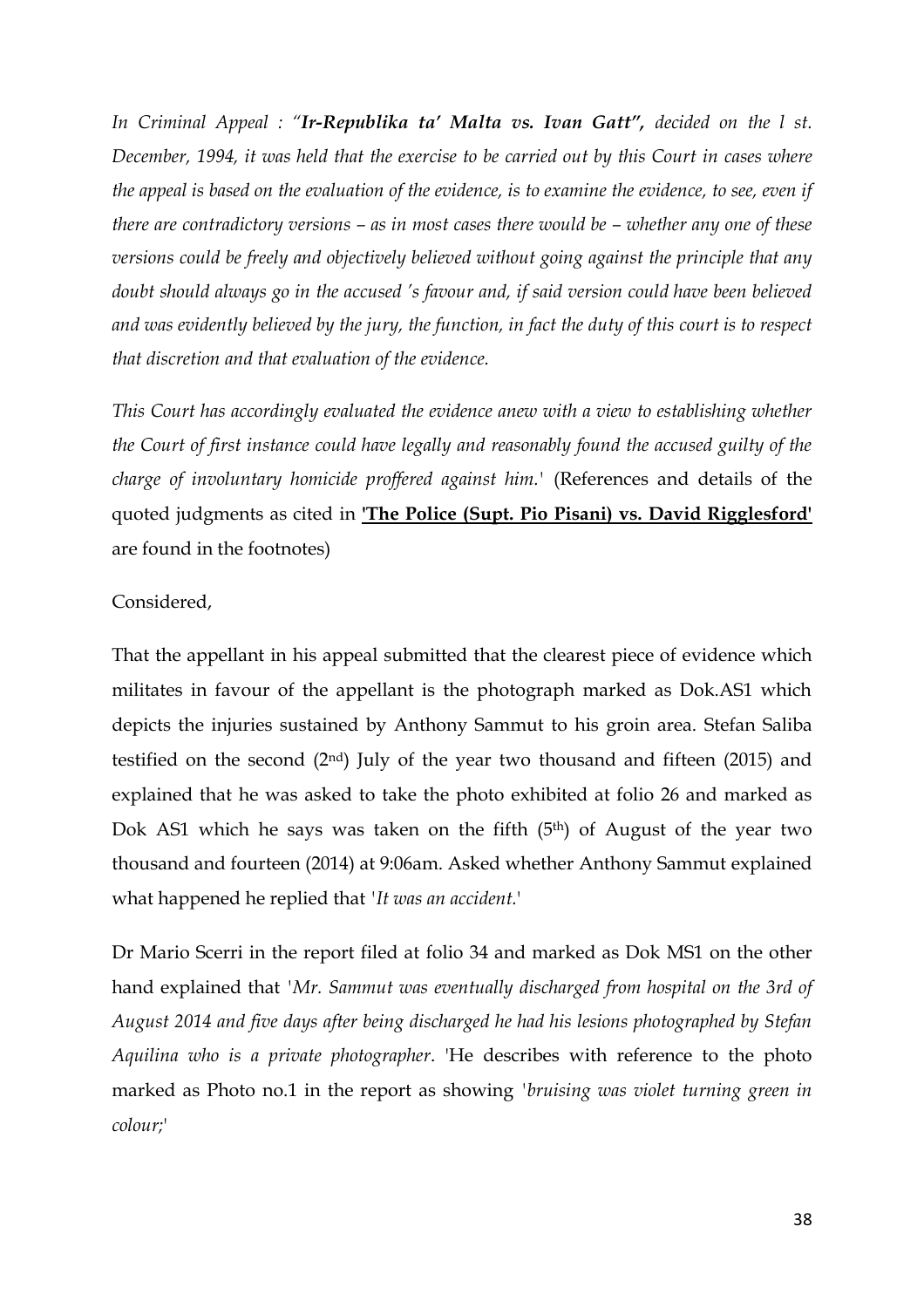Dr Mario Scerri in cross-examination on the second (2nd) of June of the year two thousand and sixteen (2016) was asked about the age of the injury in the photo and replied *'The legion is violet turning into green so this has been taken some days after. I cannot commit myself to how many days before because the healing of bruises depends on the constitution of the person, it depends whether he was taking aspirin and probably he might have been taking aspirin although I never found it documented because certain drugs which you take and your metabolic process accelerates or decelerates the healing but that was some days duration because it is violet and turning into green.'* Asked *'You told us that it was around ten days when you gave evidence before this court.',* he replied *'Yes it was about around ten days because greenish bruises after about six days they become green and then to subside completely I would have expected it to have lasted a lot, a long time.'* Questioned:

*Dr Sarah Sultana: Would you also tend to agree with me that you cannot give any proper indication in medical or medico legally as to the age of an injury based simply on the colour that it has turned?*

*Witness: Yes you can roughly but not one hundred percent sure. A bruise which is violet is almost certainly to be very fresh, then it changes colour and after about four days or five days you start having some green (green predominates and violet starts diminishing) and then green is the dominance and then it starts turning into brown. The aging turns upon the constitution of the individual. I would say this had been about eight days to ten days I agree to that.*

*Dr. Sarah Sultana: Eight days to ten days since the injury had been sustained correct?*

*Witness: Yes, but you cannot be one hundred percent correct as my..., the surest way of knowing the duration of a legion is to be there physically present when it was inflicted.'*

The appellant submits that in view that according to the conclusions made by the medico-legal expert, the injuries sustained were around eight (8) to ten (10) days old it means that the injuries were sustained around the twenty six (26) - twenty eight (28) July of two thousand and fourteen (2014), before the incident of the thirty first (31st) of July of two thousand and fourteen (2014). The appellant submits that the First Court's remark that '*it fails to understand how those injuries came about on that day*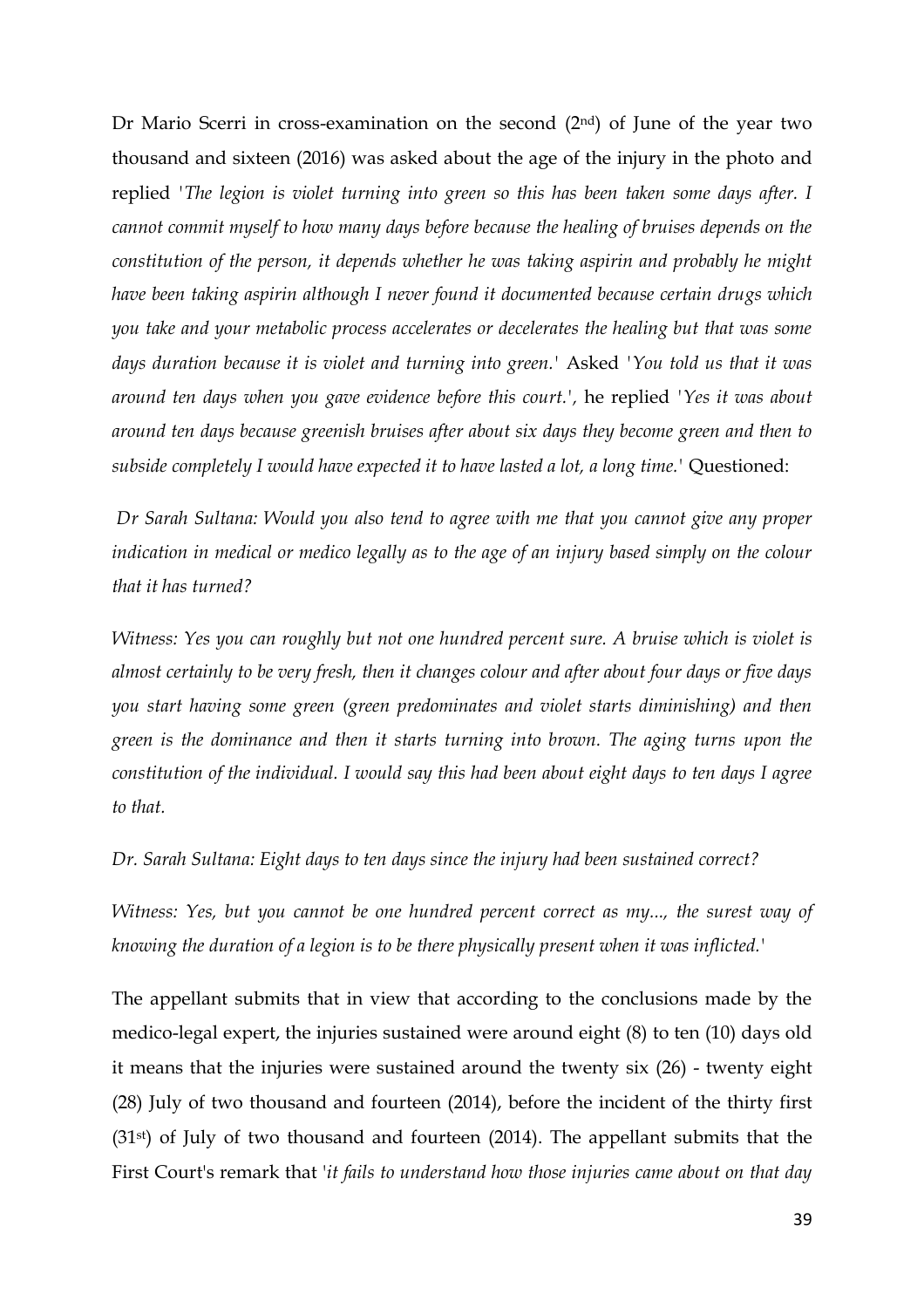*out of thin air'* is according to the appellant completely wrong when considering the fact that it is clear that those injuries came about before the date of the incident and that it had no other option but to acquit the appellant. This Court does not agree with the appellant in this regard, even though the expert in his report stated that the photo was taken five (5) days after discharge from third (3rd) of August of the year two thousand and fourteen (2014), and in his testimony dated twenty sixth (26t<sup>th</sup>) of February of the year two thousand and fifteen (2015) states that *'Mr. Sammut showed me a photo which was taken five days after being discharged, ten days after the incident, this is included in my report and I have a copy of it. It still shows massive bruising, turning grey conceding with the date of friction which was about ten day before.'*, Mr Mario Scerri as evidenced by the above excerpts from his testimony in cross examination on the second (2nd) of June of the year two thousand and sixteen (2016) makes it clear that the estimated duration of the age of the injuries based on a photo is not a definite one, in that he states that one cannot be a hundred percent correct and that it depends on the persons metabolic process. Moreover, Dr Mario Scerri was never asked directly to exclude the possibility of the photo being taken five (5) days after the incident in question.

This Court therefore does not agree with the appellant in stating that this should have left the First Court no other option but to acquit the appellant.

#### Considered;

That the appellant also submits that there were various inconsistencies in the testimony of the parte civile Anthony Sammut. The appellant makes reference to what the parte civile Anthony Sammut stated a tempo vergine and what he according to the appellant retracted during his testimony. In his statement *a* tempo vergine, Anthony Sammut states that 'J*ien kont qed insuq fi triq id-difiza civili u hekk kif wasalt fil-kantuniera biex indur fi triq il-fortizza nghid li l-mutur ma rajtux gej minn fuq innaha tax-xellug tieghi u hekk kif hrigt ghalkemm ilqattu dasxejn fuq wara, dan waqa' malart. Hekk kif qam mill-art u konna t-tnejn bilwiefqa fit-triq qabad itini bla hniena. Biddaqqiet jien waqajt malart u rega' qabad jghatini bis-sieq fil-parti genitali tieghi. Nghid ukoll li dan kien accident zghir hafna fil-fatt fil-vann m'ghandix hsara.'*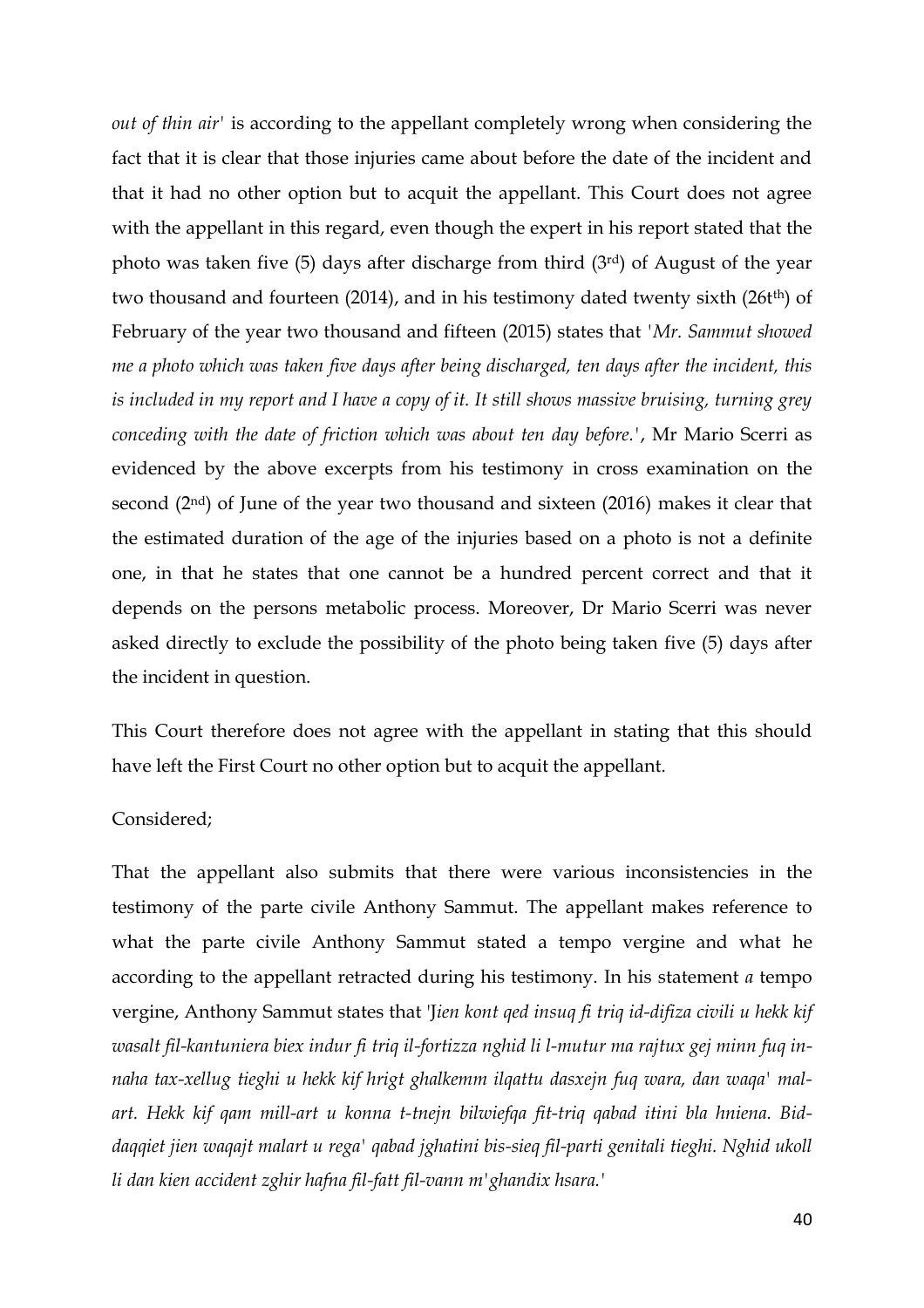In his testimony dated twenty ninth (29<sup>th</sup>) of January of the year two thousand and fifteen (2015) the parte civile explained that after he approached the appellant to help him get up *'After that he got up and I went out to see what happened to him, he got up and started shouting and offending me in English and I told him to calm down, I told him I didn't see him coming and he started kicking me in my genitals. I told him that I am a sick man and that I am an old man, he told me I don't give a damn, he kicked me about four or five times.'* In his same testimony he explained that Mr German asked him '*Did you fell on the floor? I told him no, when he kicked you he said you didn't fall on the floor? I said*  no.' In cross examination dated twenty first (21<sup>st</sup>) of April of the year two thousand and sixteen (2016) asked if he remained standing all the time or whether he fell on the floor, he replied *'No I was lucky I did not fall on the floor.*' Asked about the statement he gave to the police were he stated that he fell, he replied that he did not fall and that he never said that he fell, stating *'I didn't tell the police I fell.*' He was not aware that it was written in the report. The appellant submits that the parte civile is not credible and that one questions whether his statement and other testimonies were a fabrication.

No police officer testified that Mr Sammut was at any time on the floor or anything to the efffect, taking also into account that the police were not present during the alleegd assault and arrived after, meaning that the police had to report what they were informed by the parte civile, appellant and passersby but did not witness directly the alleged assault. This Court also notes that while the parte civile in his statement given a tempo vergine as shown at folio 13 states that with reference to the collision *'ilqattu daqsxejn fuq wara, dan waqa' mal-art'*, during his testimony in crossexamination dated the twenty first (21st) of April of the year two thousand and sixteen (2016) denies hitting the motorcyle and states that *'I did not hit his motorbike'*.

### Considered;

That the appellant also makes reference to the fact that the parte civile was walking around and talking to the police as stated by the appellant during his testimony and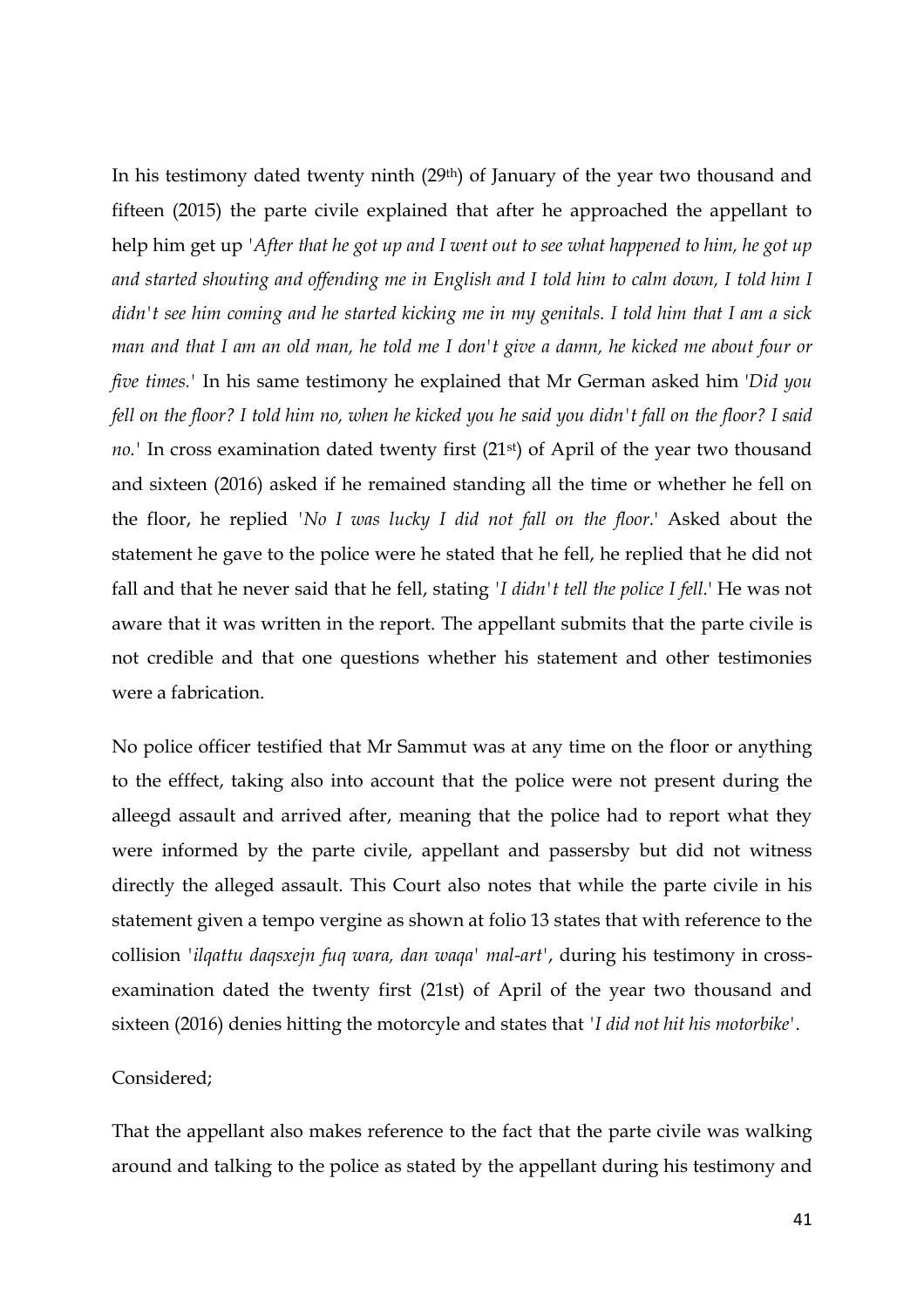as evidenced in photos submitted. PC 1289 Andre Cassar Bonaci on the twenty sixth  $(26<sup>th</sup>)$  of February of the year two thousand and fifteen  $(2015)$  testified that he was not present during the 'argument' and that *'It was maybe then after ten, fifteen minutes that somebody came from the other side, people that knew the other gentleman and informed me that there ws an argument between them.*' Asked if he knew if any other persons apart from the appellant was injured he replied *'No because nobody came and told me. When I was told, maybe it was my mistake, from the way I saw the collision, it was a pickup van and a motorcycle I just assumed that it was the person on the floor that was injured because he was on the motorcycle.'* Anthony Sammut in cross examination on twenty first (21st) of April of the year two thousand and sixteen (2016) when asked '*Another thing, you said you were in pain, in a lot of pain because of the blows five kicks to the groin.*' he replied *'I was in pain yes.'* Asked to comment about photos where he does not seem to be in paiin he stated that the photo is taken when the police came and asked asked *'at that time if they came only a few minutes after the acident you must have been still in pain corect?'* replied *'They asked me to come near Mr Fenech and I said no and I went and sat on the bench. I did not move from the bench until the Sergent came and spoke to me because the pain wasn't quickly it came slowly allright and my testicle they started to inflame getting bigger, bigger and bigger all the time.'* Asked *'..and you were saying that in that photo you were not in pain over there.'* replied *'I did not say I was not in pain. The pain was coming.'* Asked *'What if I suggest that the photos show differently?'* he replied *'I was feeling pain coming.'* Asked about other photos that *'you were not not in pain at that point'* he replied *'Then I started trembling and I went to sit on the bench'*

That the appellant submits that the thesis of the appellant that the parte civile was not in pain as he alleged finds futher comfort in the testimony given by the first officer on site PC 1289<sup>11</sup> Andre Cassar Bonaci who in cross examination on the twenty sixth (26<sup>th</sup>) of October of the year two thousand and seventeen (2017) when asked:

*Pros: No, am I correct in saying that Mr. Sammut was actually walaking at the time, on the* 

 $\overline{a}$ 

<sup>&</sup>lt;sup>11</sup> Tesimony given on the twenty sixth (26<sup>th</sup>) of October of the year two thousand and seventeen (2017) in cross-examination reads 'PS1289'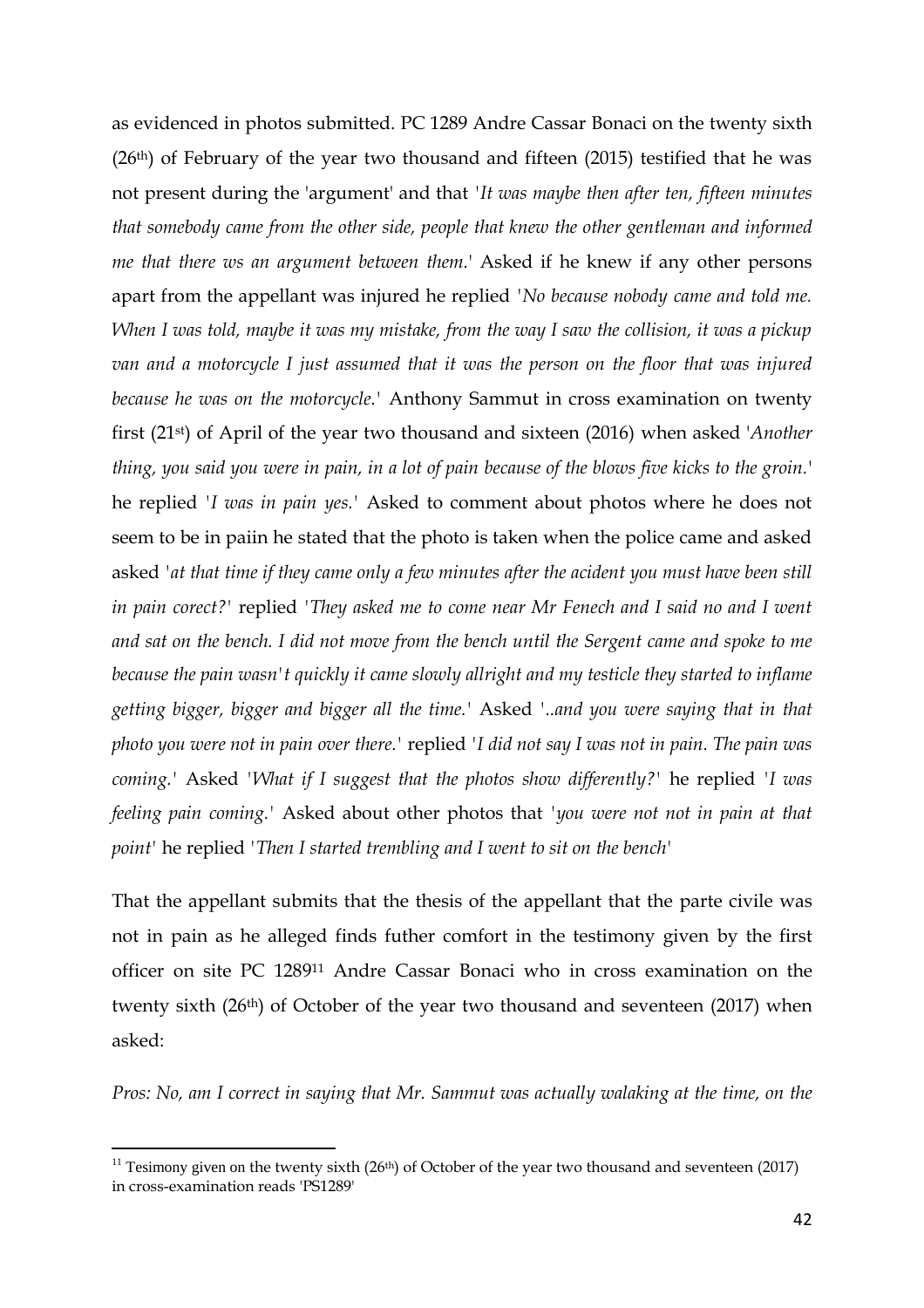*day of the accident, he was walking normally?*

*Xhud: No*

*Pros: He was walking normally.*

*Xhud: When I arrived he was sitting on a bench, but then he was walking nomally, he walked to his van and back.*

*Pros: Without any problems whatsoever.*

*Xhud: No.*

*Pros: Did he complain of any pain anywhere?*

*Xhud: No he didn't complain, my main concern was that Mr. Fenech was injured, he was in pain so I stayed next to Mr. Fenech.*

*Pros: So you could see that Mr. Fenech was injured and was in pain, whereas Mr. Sammut didn't complain of any pain at all?*

*Xhud: No.*

 $\overline{a}$ 

*Pros: Did he require any medical assistance? Or did he request for any medical assistance?*

*Xhud: To me no.' <sup>12</sup>*

During his testimony given on the twenty sixth (26th) of February of the year two thousand and fifteen (2015) when asked *'When you were on site it didn't transpired to you that any other persons where injured?'* he replied *'It transpired later on when the person came and told me that, listen this gentlemen has beaten up the older person'.* He also explained that *'I stayed all the time next to him because whilst at that same time two sons of the other gentlemen arrived on the side and I was more interested if something happened because somebody informed his sons, that listen your father had been beaten up and that something would had happened.'*

 $12$  The Court understands that since this was testimony in cross-examination, questions were being made by the defence counsel not by the prosecution as indicated.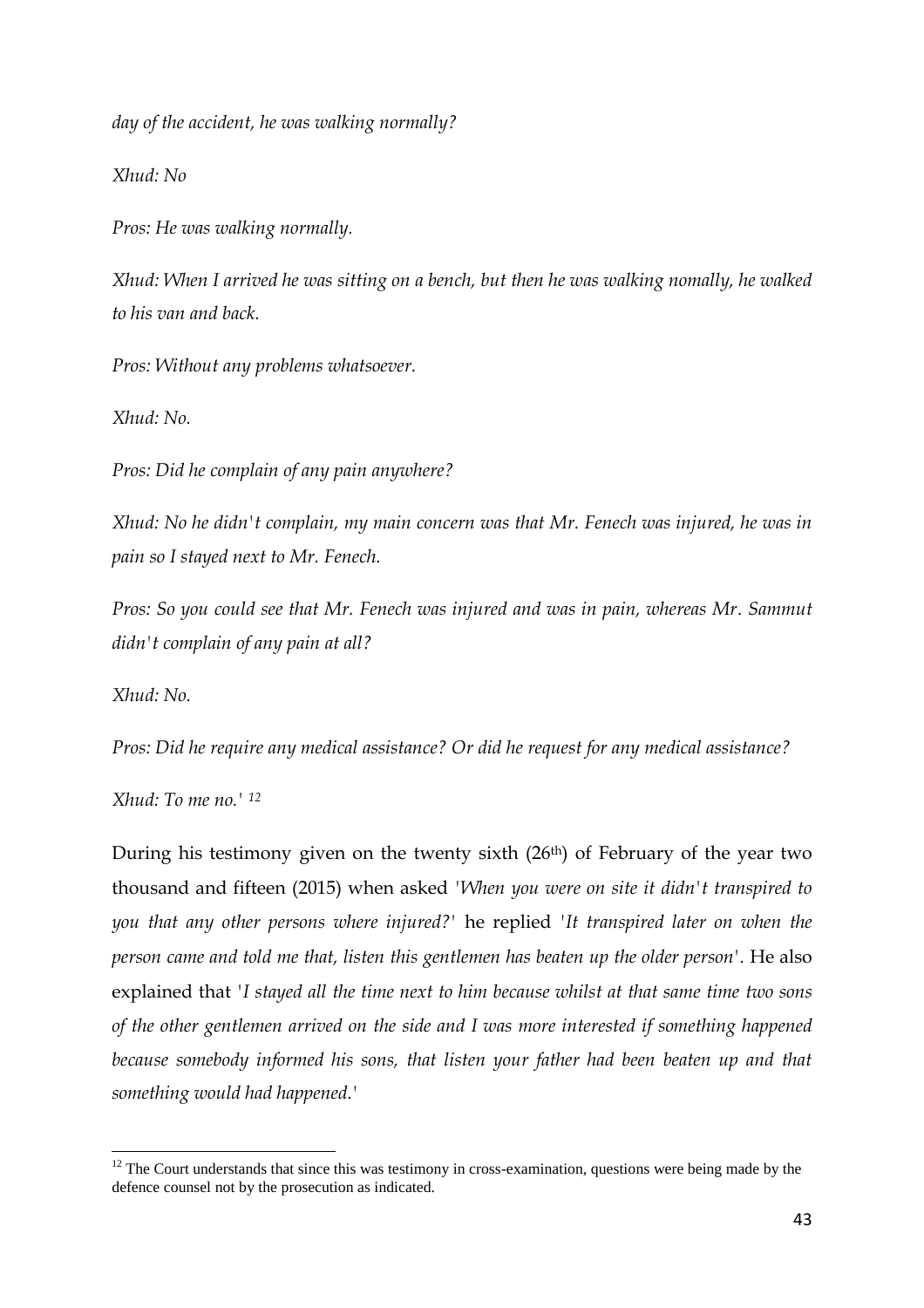PC 616 Spiteri in his testimony dated the twenty first (21<sup>st</sup>) of May of the year two thousand and fifteen (2015) stated that *'..I, as a divisional driver went with PS 455 on site were we found a collision between a van, registration number EAQ 924 and a motorcycle JEF 400. Th driver of the van, Anthony Sammut, began to complain and alleged with us that he was beaten up in his genital parts by the driver of the motorycle John Eric Fenech..'* Parte Civile Anthony Sammut in cross-examination on the twenty first (21st) of April of the year two thousand and sixteen (2016) said that he told the police that he was hit by Mr Fenech five (5) times. Upon being questioned *'But the police said otherwise. So you are telling me you told the police who arrived there that you were hit.'* He replied *'Yes ofcourse. Many times I told them.'*

Dr Leonard Farrugia in his testimony dated twenty sixth (26th) of February of the year two thousand and fifteen (2015) states that *'On examining him I noted the scrotum to be swollen and showing signs of a collection of blood in the scrotum at which point I tried to examine by palpation and this resulted in tenderness and I couldn't examine further because the patient was in quite severe pain.'* Mr Karl German in his testimony dated second (2nd) July of the year two thousand and fifteen (2015) states that '*At the time of injury, anyone who sustains trauma to the genitals, is going to be in excruciating pain. Most men here, has experienced by being kicked football at some time, in their lives and you understand that the pain can be significant. After injury, there is always the possibility of having residual discomfort, so severe pain, I think is very unlikely. But to have residual discomfort in that testicle, is always a possibility, in a long term.'* The appellant gives the impression that a person who alleges to have been assaulted in the manner the parte civile described would not be able to walk a few moments after. The Court expert however was never asked to answer as to whether this was possible or whether the parte civile as seen in the photos could have walked a few moments after being assaulted in the manner described. It is this Court's opinion, that it cannot interprete the photos filed by the appellant at folio 142 as meaning that the parte civile fabricated the allegation of assault.

Considered,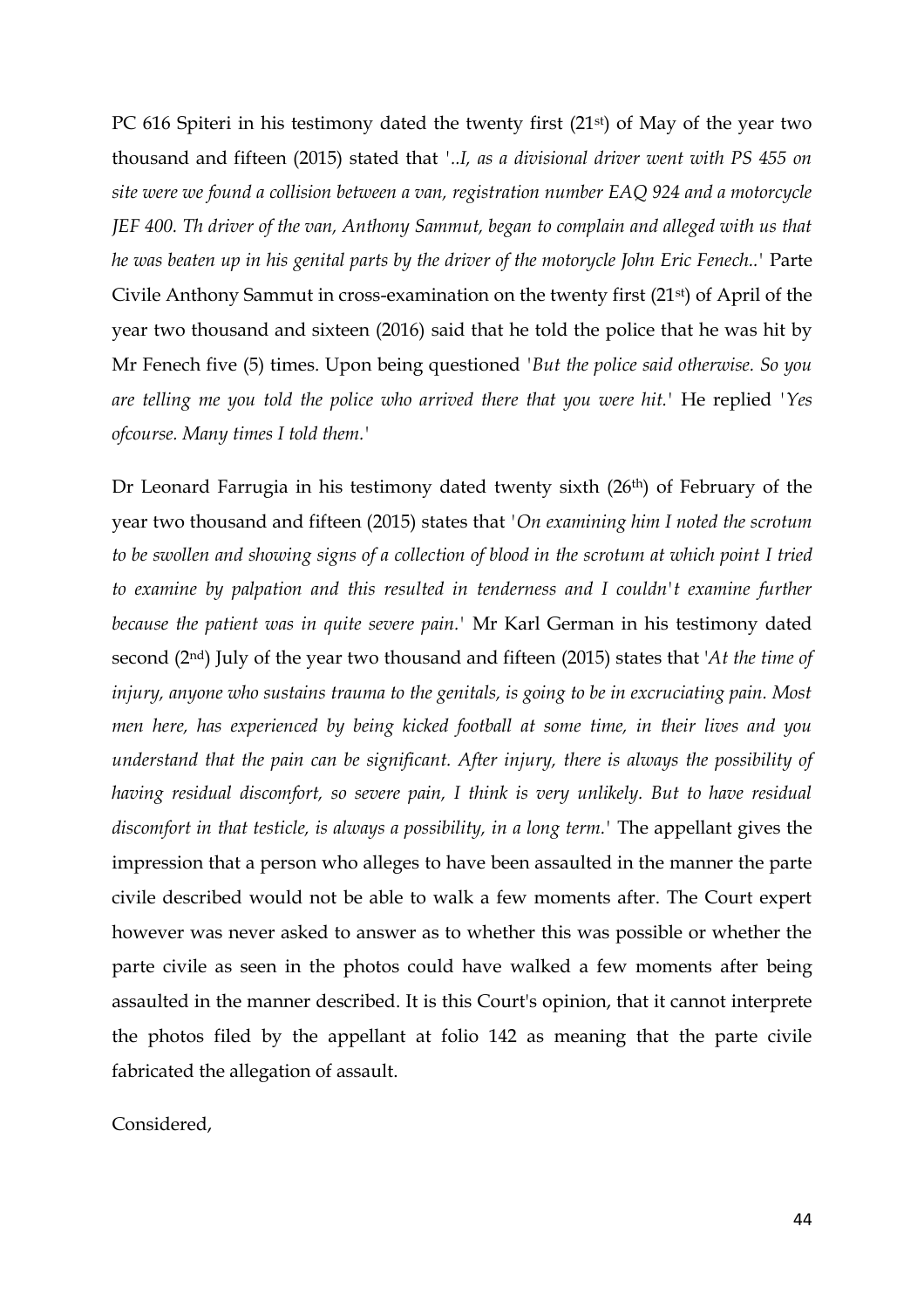That the appellant also submits that doubts as the credibility of the parte civile Anthony Sammut also result insofar as the medical treatment he received or subjected himself to on the date of the incident is concerned. This in view that he was not taken by ambulance and that the prosecution failed to summon the Doctor from Mosta Health Centre to testify and neither did it present a medical certificate from the doctor of the Mosta Health Centre. Anthony Sammut in his testimony dated twenty ninth (29th) of January of the year two thousand and fifteen (2015) when asked whether he went to any health centre replied *'Yes afterward when the sergeant made the report, an ambulance came, the ambulance took him to hospital and the sergeant came to me and told me go to a doctor or go to the clinic in Mosta. I went to the clinic in Mosta and when the doctor saw me at the clinic, oh my god he said, you have to go to hispital urgently because my genital were all swelling.*'

The accident report at folio 15 provides that *'Ghaldaqstant dan gie mehud b'karozza privata mill-familjari tieghu c-centru tas-sahha tal-mosta ghal trattament li sofra mid-daqqiet li hu qal li qala' minghand Fenech.'* According to the patients certification form marked as Dok AS 2 at folio 27, Anthony Sammut was examined in Casualty at Mater Dei Hospital on the first (1<sup>st</sup>) of August of the year two thousand and fourteen (2014) at 2:00am. Dr Leonard Farrugia in the sitting held on the tweny sixth (26<sup>th</sup>) of February of the year two thousand and fifteen (2015) asked in cross-examination if he examined Anthony Sammut on the thirty first (31<sup>st</sup>) of July of two thousand and fourteen (2014) and how soon after, he stated that '*Around one to two hours if I remember well'*

The Court notes that the clinical notes found at folio 95 are dated first (1<sup>st</sup>) of August of the year two thousand and fourteen (2014) at '01:30'. The clinical details of the case summary at folio 91 reads *'Mr Sammut is a 67 yo kc of IHD (stents inserted more than 1 year ago) sustained direct blunt trauma (kicked repeatedly) to scrotum. Patient was involved in a MVA, in which he collided with a motorcylist who started kicking Mr Sammut and sustained multiple injuries to the groin.'* The clinical notes at folio 95 apart from other details provide *'Groins & penis NAD'*, with the Court appointed expert Dr Mario Scerri declaring in his testimony in cross examination of the second (2<sup>nd</sup>) June of the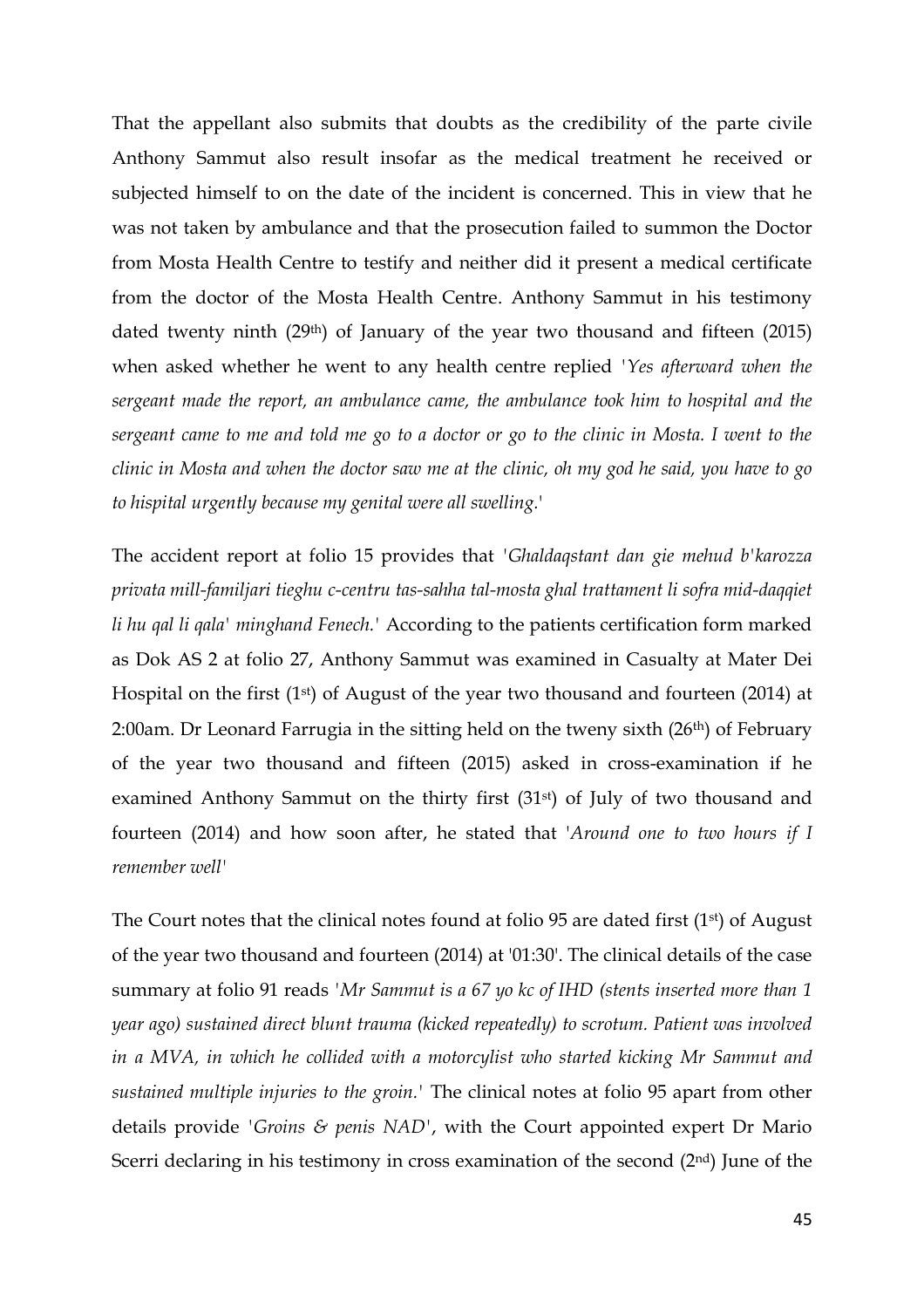year two thousand and sixteen (2016) that '*..I did not examne the patient at that time but from this photo yes definitely I do not agree with what the doctor said that legions on the penis and the testicles are NAD which means no abnormalities detected because the picture speaks for itself.'*

In this Court's opinion, the fact that Anthony Sammut's son who allegedly took his father the parte civile to the Mosta Health Centre and the Doctor that examined the parte civile at the Mosta clinic were not summoned to testify or that the medical certificate issued by the doctor at the Mosta Health Centre was not presented before the First Court cannot be interepreted by this Court to mean that the charge was not proven beyond reasonable doubt. Sufficient evidence was brought before the First Court to confirm that the parte civile was examined in hospital in the early hours of the next day after as stated in the parte civile's testimony<sup>13</sup> that he waiting for six  $(6)$ hours before he was called in. This appellant submits that *'anything could have happened to Anthony Sammut in the absence of the appellant and independent of the appellant in this lenght of time of 6 hours from the accident to the examination of the said Anthony Sammut in Mater Dei.'* This Court however notes that the Police report itself specifically provides at folio 15 of the proceedings that *' irrizulta li dan ir-ragel huwa ghama minn wahda minn ghajn x-xellugija u barra l-verzjoni li qal u kif inhu wkoll imnizzel fir-rapport qal ukoll li safa' aggredit miss-sewwieq tal-mutur John Eric Fenech.'* A tempo vergine the parte civile in his statement makes reference to the assault he suffered, which later on inhis testimony states that he did not fall on the ground.

PC 1289 Andre Cassar Bonaci in his testimony dated twenty sixth (26<sup>th</sup>) of February of the year two thousand and fifteen (2015) stated that *'Eventually one person came over and said listen it's not good that this man beats up an old man and i told him I wasn't aware of this.*' which was not confirmed by who allegedly uttered the words since the passersby were not summoned to testify. However PC 1289 Andre Cassar Bonaci being the first police officer on site stated wih reference to the appellant that *'In the mean time whilst knowing that he is being angry he kept saying I feel like killing him, I feel like killing him'*. He explained with reference to the appellant that *'He was angry* 

l

 $13$  In the sitting dated the 29th January 2015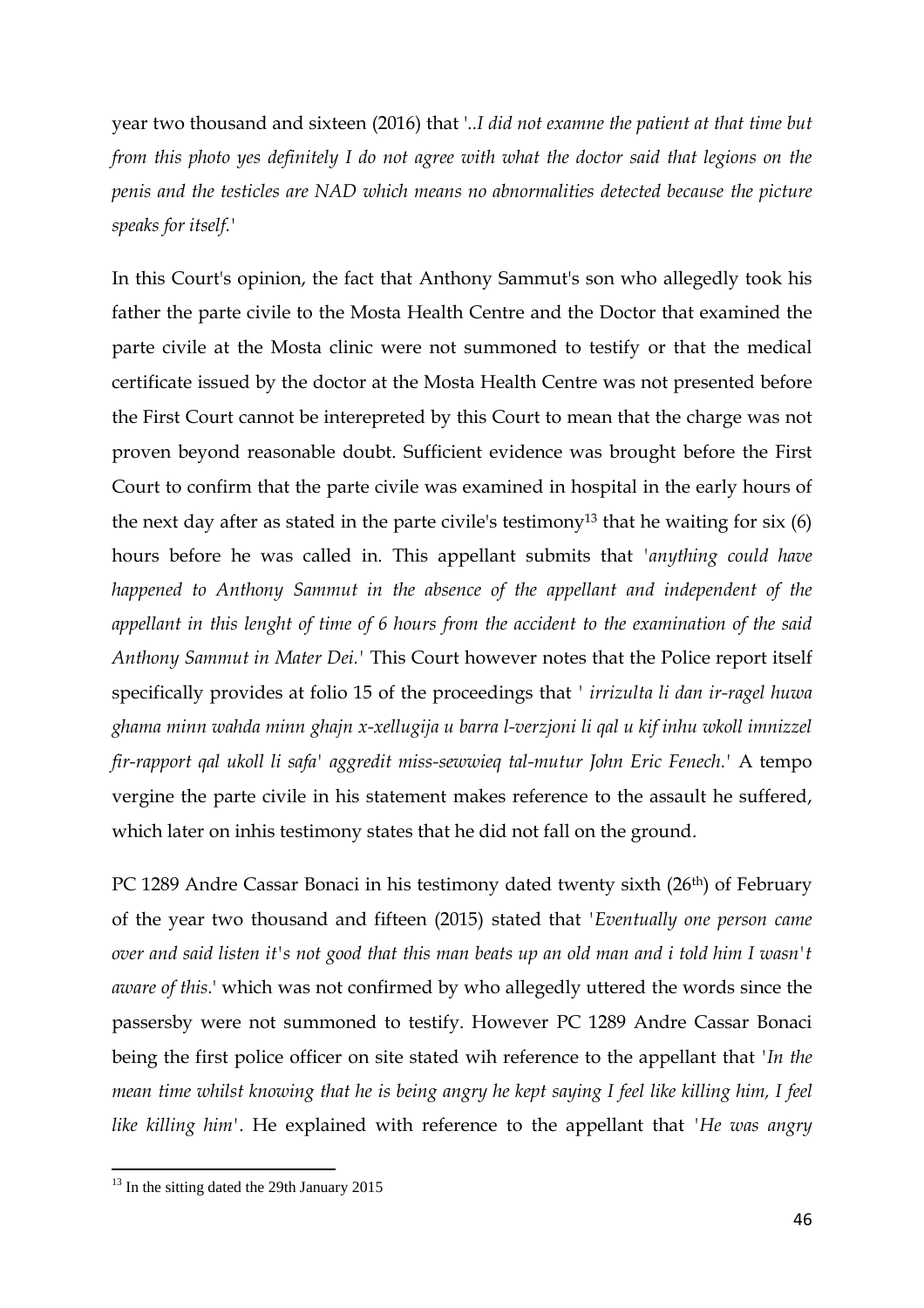*because somebody hit him, hit his motorcycle and ended up on the floor and he was angry because he was injured, he ws hurt and because of the damage that his motorcycle sustained.'* Asked in cross-examination on the twenty sixth (26th) of February of the year two thousand and fifteen (2015) *'So whatever he might said at that point of time it was simply of being upset the state of shock, would you agree?* He replied *'I cannot comment on that. He uttered those words, whether he meant it or no I don't know'.* PC 616 Spiteri in the sitting dated the twenty first  $(21^{st})$  of May of the year two thousand and fifteen (2015) testified that *'The ambulance came on site and whilst PS 455 was having the version of John Eric Fenech, I heard him twice saying to PS 455, referring to Anthony Sammut, I would like to kill him'* The Court sked *'You heard him directly?'* and he replied *'Yes'*.

That contrary to what the appellant is stating, even though according to the first police officer on site the parte civile did not inform him that he had been assaulted by the appellant but that he was informed by passersby, the parte civile informed the other police officers that went on site as reflected in the testimony of PC 616 Spiteri and in the police report. Furthermore, the clinical notes in the case summary at folio 91 also reflects what the parte civile testified before the First Court.

#### Considered;

As examined in the judgment in the names **'The Police (Inspector Edel Mary Camilleri) vs Christopher Peckham'**14:

*'That the following principles, as clearly outlined by the Constitutional Court in its judgement of the 1st. of April 2005 in the case The Republic of Malta vs. Gregory Robert Eyre et, must be applied:* 

*"(i) it is for the Prosecution to prove the guilt of the accused beyond reasonable doubt; (ii) if the accused is called upon, either by law or by the need to rebut the evidence adduced against him by the Prosecution, to prove or disprove certain facts, he need only prove or disprove that fact or those facts on a balance of probabilities; (iii) if the accused proves on a balance of probabilities a fact that he has been called upon to prove, and if that fact is decisive as to the* 

 $\overline{a}$  $14$  Decided by the Court of Magistrates (Gozo) as a Court of Criminal Judicature on  $20<sup>th</sup>$  April 2017 (Case Number: 233/2017)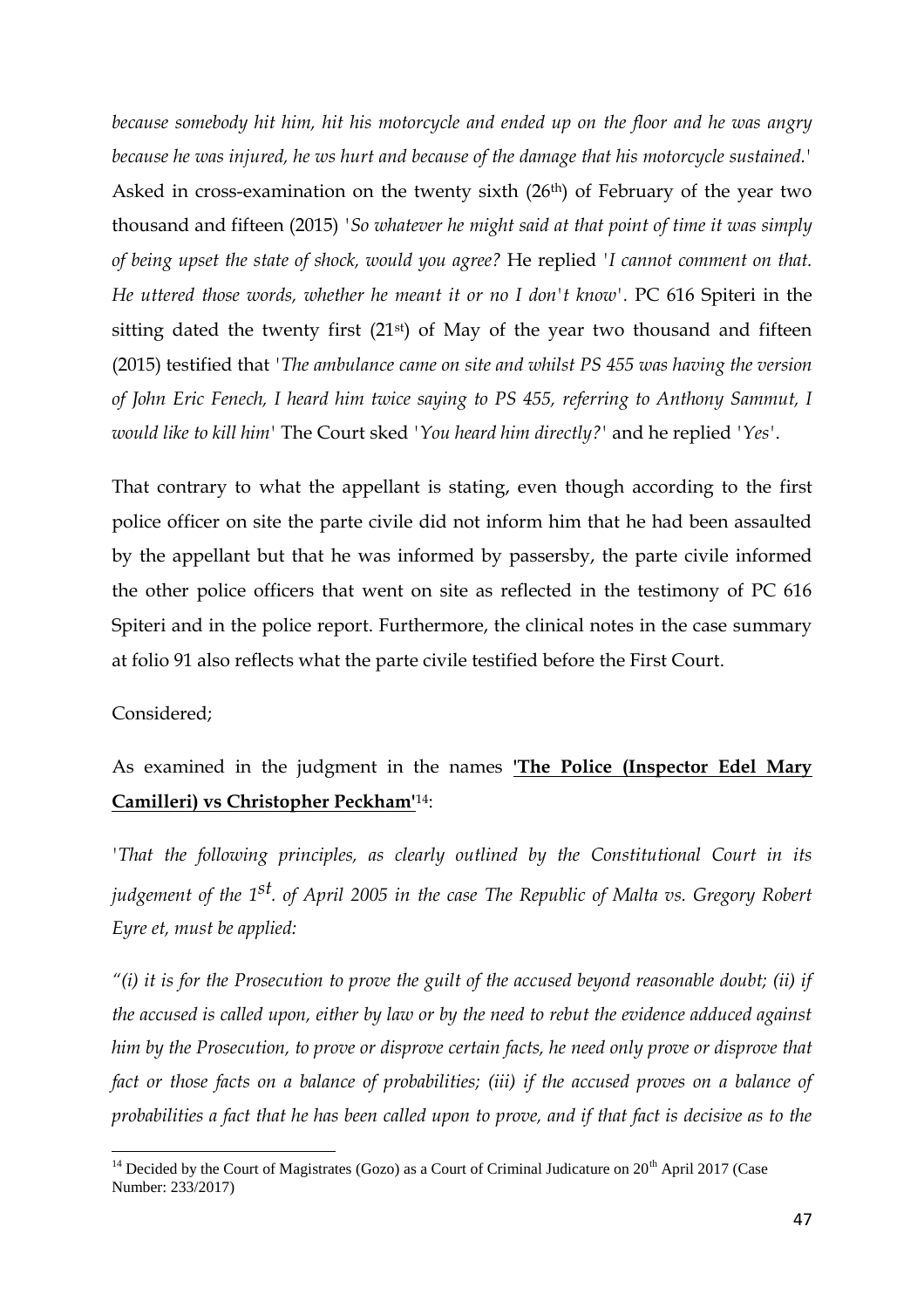*question of guilt, then he is entitled to be acquitted; (iv) to determine whether the Prosecution has proved a fact beyond reasonable doubt or whether the accused has proved a fact on a balance of probabilities, account must be taken of all the evidence and of all the circumstances of the case; (v) before the accused can be found guilty, whoever has to judge must be satisfied beyond reasonable doubt, after weighing all the evidence, of the existence of both the material and the formal element of the offence."* 

*That Lord Denning in the case Miller vs. Minister of Pension explained what constitutes "proof beyond a reasonable doubt". He stated:* 

*"Proof beyond a reasonable doubt does not mean proof beyond the shadow of a doubt. The law would fail to protect the community if it admitted fanciful possibilities to deflect the course of justice. If the evidence is so strong against a man as to leave only a remote possibility in his favour, which can be dismissed with the sentence 'of course it is possible but not in the least probable' the case is proved beyond reasonable doubt, but nothing shall of that will suffice".* 

#### Considered;

The appellant on the other hand states that the appellant tendered clear-cut and consistent evidence when he testified on the eight (8th) of June of the year two thousand and seventeen (2017) and even at the initial stages of the investigation when interrogated by the police, twelve (12) days after the incident of the thirty first (31st) of July of the year two thousand and fourteen (2014). The appellant states that he denied that he ever kicked or assualted the parte civile and that the only thing he did was to shout at Anthony Sammut to go away and to leave him alone because he was in pain. He claims in his appeal that he is more credible than the parte civile. The appellant during his testimony denied to have assualted the parte civile, in that when asked *'Now Mr. Sammut alleged that you kicked him several times in his groin area, as a result to which result according to the Police he fell on the floor and you continued on the ground. What is your position on this?*' replied *'I shouted at him. I didn't kick him, I didn't touch him, at no point I didn't see him use or \*dopple of\* in pain or fall on the ground. He didn't even cry out in pain so no I've got no idea why he's saying this.'* Asked regarding the shoes he was wearing in view that the parte civile described them as *'tough shoes'*, he replied that he wore *'soft canvas trainers'* and exhibited photographs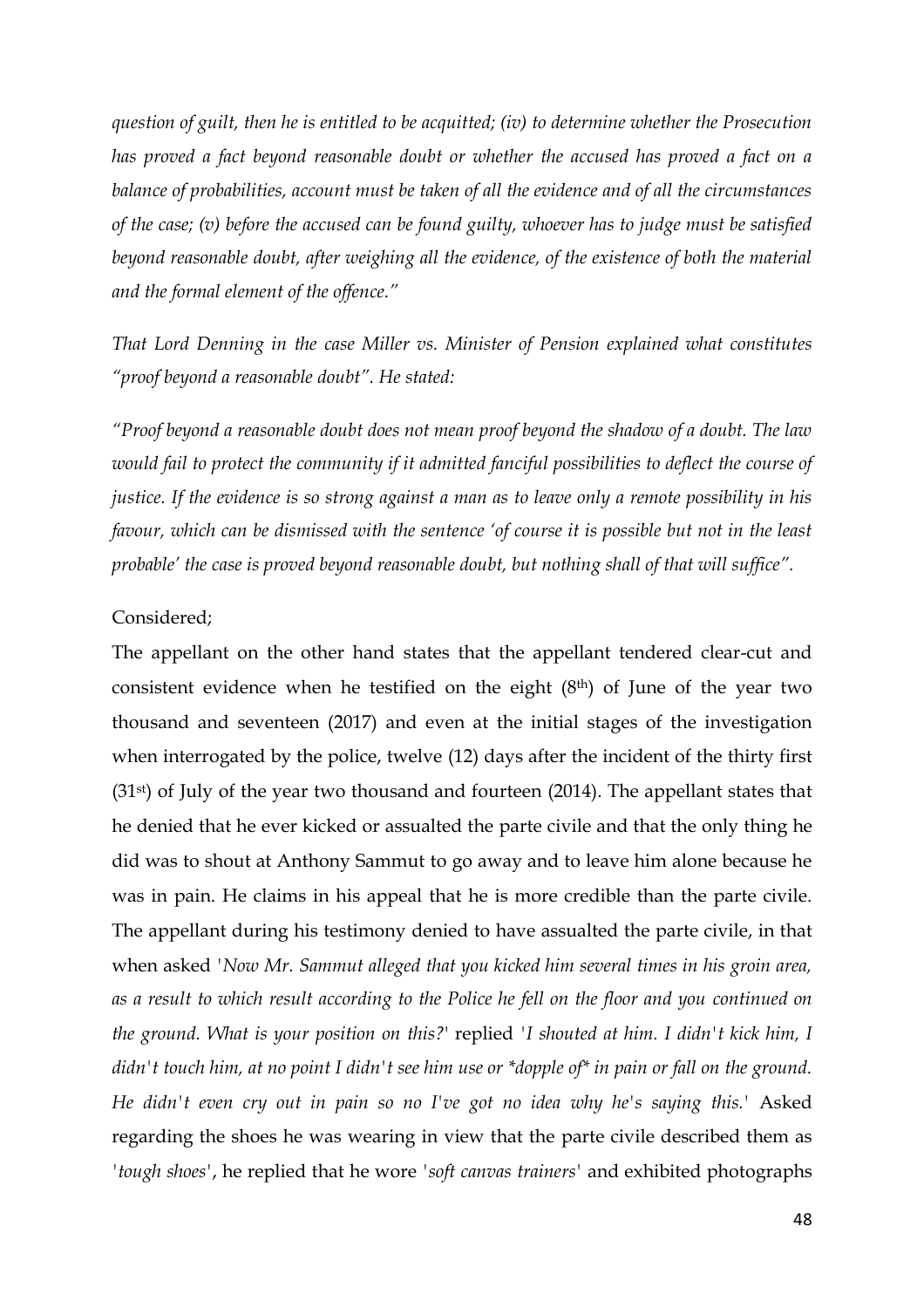of the shoes in question. The appellant also denied saying that he wanted to kill him. He however remembers falling from the motorcycle, Mr Sammut coming towards him, that he was in a state of shock while denying kicking the parte civile. When asked about whether his allegation in the statement in that when he was asked whether Mr Sammut tried to use physical force against him he replied that '*I thnk that he did try to hit me with a fist'* is still valid, in cross examination stated 'Y*es it is. With my apologies, because I was still wearing my crush helmet the fist hit the viser so I wasn't actually struck and so that part of the incident in the accident sort of slipped my mind so I was not put by this.'* 

What in this Court's opinion is interesting is that in the statement of the appellant given on the twelvth (12th) August of the year two thousand and fourteen (2014) the appellant did not categorically deny assaulting Mr Sammut. When asked *'Did you try to hit him?*' he replied *'I really don't know since I was in a state of shock.*', when asked *'Mr. Sammut sustained several injuries in his pelvic area. Do you know how these occurred?'* replied *'From my memory, no*.' Questioned *'So you are saying that you don't remember that allegedly you hit Mr. Sammut in his pelvic area several times by means of kicks?'* he replied *'No, I don't remember that. I was told that afterwards.'* Questioned *'I have been informed by Police oficers on the scene that you kept insulting Mr. Sammut after the arrival of the Police. Is this true?'* Replied *'If they say it is, then its yes.'* Asked '*So you don't remember insulting Mr. Sammut?'* replied *'No not really*.'' Asked *'What did you do after the incident?'* replied that *'What I remember is that I was very upset of the condition of my bike and I was taken to hospital by ambulance'*.

Further to the Court's considerations, the Court is of the view that the fact that the parte civile according to the statement had stated that when he fell to the ground the appellant continued kicking him and then during his testimony and also when asked in hospital by Professor German whether he fell, he replied and insisted that he did not fall to the ground, does not impinge on the parte civile's credibility. Neither does the fact that the first police officer that went on site who stated that the parte civile did not approach him to inform him about the assault but that third parties did. The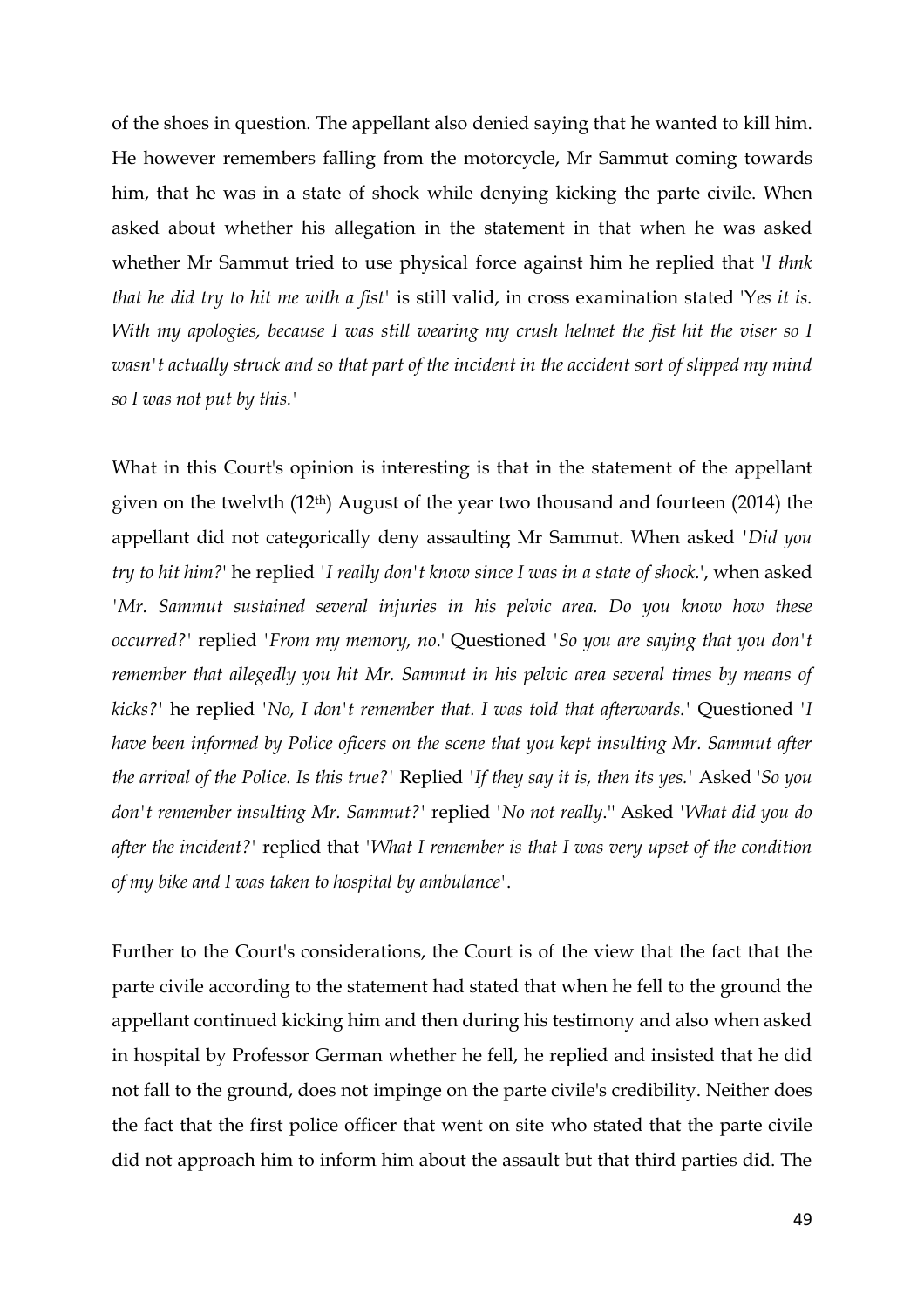parte civile had informed the other police officers about the assault on site and had subsequently declared upon oath that he went to the Mosta Health Centre and then to hospital where he was admitted. The appellant states that the parte civile walked around and PC 1289 Andre' Cassar Bonaci also confirms that he was walking normally and did not complain of pain however the appellant did not question the Court appointed expert Mr Mario Scerri whether it would have been impossibble for a person that claims to have been assaulted to be seen walking. The Court despite the differences from what the parte civile stated a tempo vergine, mainly when stating *'ilqattu daqsxejn fuq wara'* and that *'jien waqajt mal-art'* to what he then testified before the First Court when he states that he did not fall and did not hit the motorcycle as considered earlier on in this judgment do not mean that the parte civile is not credible. Moreover, the clinical notes in the case summary at folio 91 which reads that he *'...sustained direct blunt trauma (kicked repeatedly) to scrotum. Patient was involved in a MVA, in which he collided with a motorcyclist who started kicking Mr Sammut and sustained multiple injuries to the groin.'* reflect the parte civile's version of events as testified before the First Court.

# As considered in the judgment in the names '**Il-Pulizija (Spt. Trevor Micallef) Vs Jonathan Micallef'**15:

*'Huwa minnu illi jista' jkollok sitwazzjoni fejn numru ta' xhieda qeghdin jaghtu verzjoni differenti minn ohrajn illi xehdu qabel. B'daqsekk ma jfissirx illi ghax hemm xhieda differenti bil-fors hemm konflitt li ghandha twassal ghal liberatorja. Fil-kawza "Pulizija vs Joseph Thorn" deciza mill-Qorti ta' l-Appell Kriminali fid-9 ta' Lulju 2003, il-Qorti qalet '... mhux kull konflitt fil-provi ghandu awtomatikament iwassal ghal liberazzjoni tal-persuna akkuzata. Imma l-Qorti f'kaz ta' konflitt ta' provi, trid tevalwa il-provi skond il-kriterji annuncjati fl-Artikolu 637 tal-Kap 9 u tasal ghal konkluzzjoni dwar lil min trid temmen u f'hiex trid temmen jew ma temminx (ara ukoll 'Repubblika ta' Malta vs. Dennis Pandolfino' 19 t' Ottubru 2006)."* 

l

<sup>&</sup>lt;sup>15</sup> Delivered by the Court of Criminal Appeal on  $2<sup>nd</sup>$  February, 2012 (Criminal Appeal number: 436/2009)